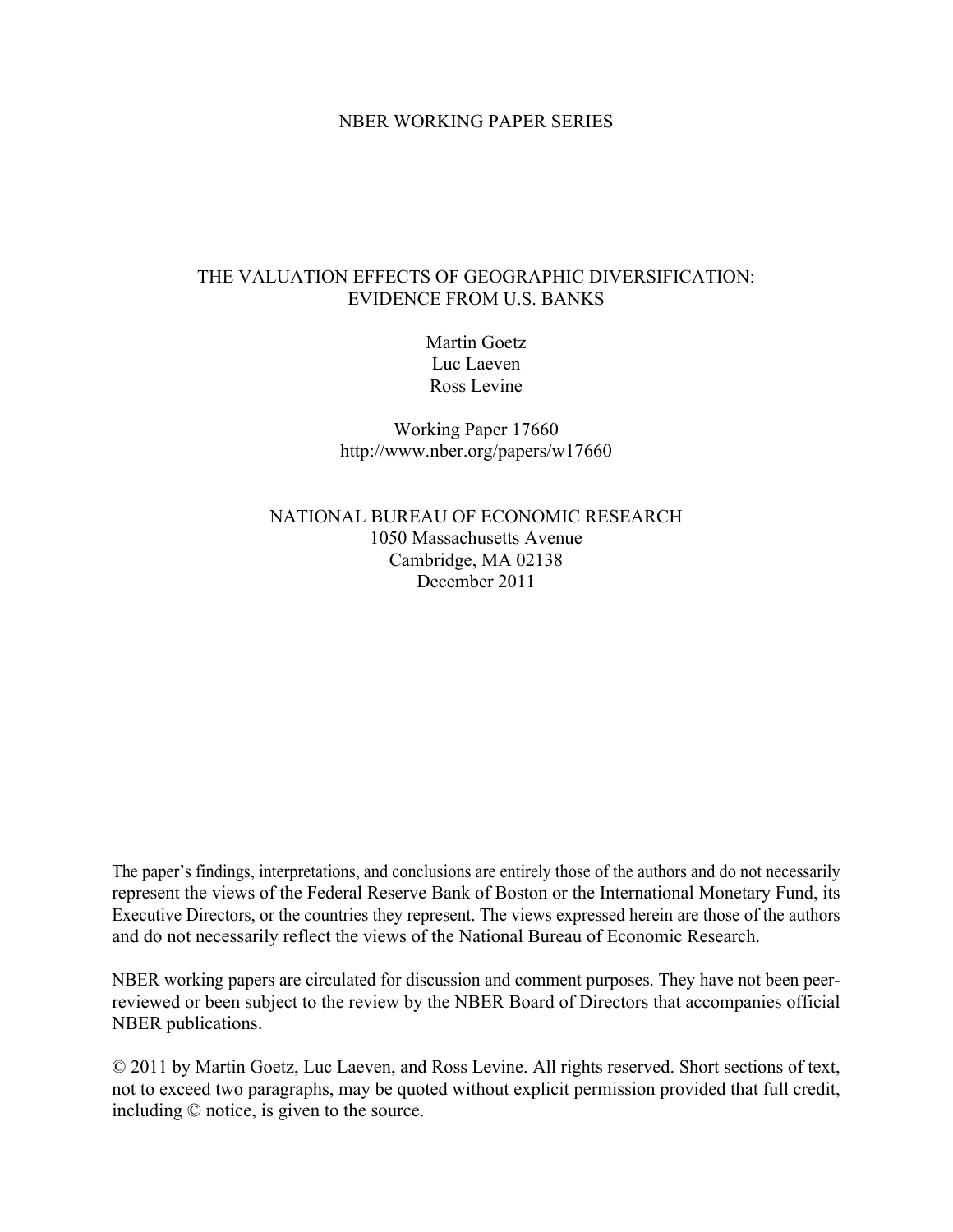The Valuation Effects of Geographic Diversification: Evidence from U.S. Banks Martin Goetz, Luc Laeven, and Ross Levine NBER Working Paper No. 17660 December 2011 JEL No. G21,G34,L22

# **ABSTRACT**

This paper assesses the impact of the geographic diversification of bank holding company (BHC) assets across the United States on their market valuations. Using two novel identification strategies based on the dynamic process of interstate bank deregulation, we find that exogenous increases in geographic diversity reduce BHC valuations. These findings are consistent with the view that geographic diversity makes it more difficult for shareholders and creditors to monitor firm executives, allowing corporate insiders to extract larger private benefits from firms.

Martin Goetz Financial Economist Federal Reserve Bank of Boston 600 Atlantic Avenue Boston, MA 02210 Martin.Goetz@bos.frb.org

Luc Laeven Senior Economist International Monetary Fund 700 19th Avenue, NW Washington, DC 20431 and CEPR Llaeven@imf.org

Ross Levine Department of Economics Brown University 64 Waterman Street Providence, RI 02912 and NBER ross\_levine@brown.edu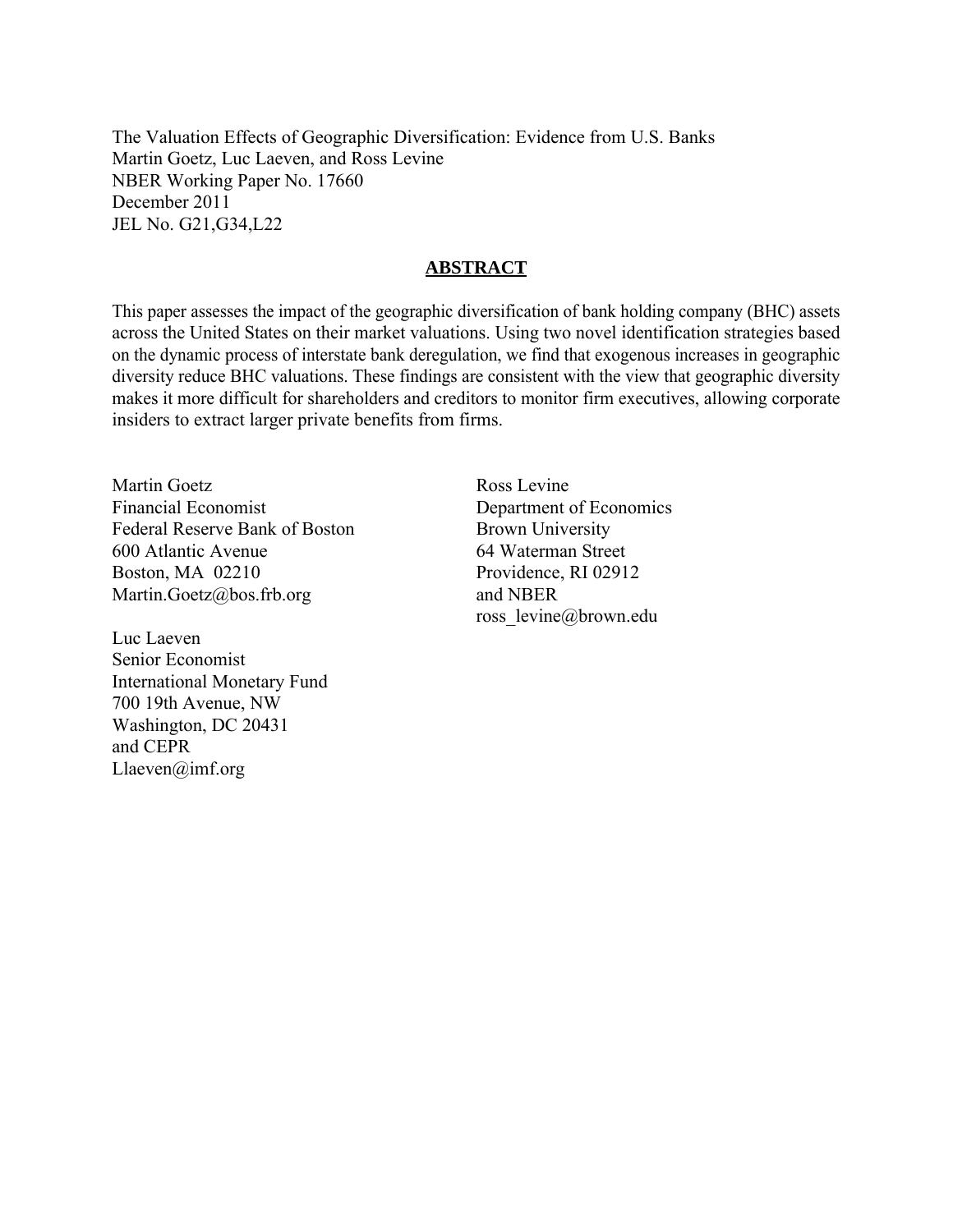# **1. Introduction**

Does geographic diversification boost corporate valuation? Several theories suggest that geographic diversity will enhance efficiency, spread idiosyncratic risk, and reduce agency costs, with positive ramifications on corporate valuations. Specifically, geographic diversity could enhance market valuations through economies of scale (Chandler, 1977; Gertner, Scharfstein, and Stein, 1994; Houston, James, and Marcus, 1997; and Berger, Demsetz, and Strahan, 1999) and by reducing exposure to idiosyncratic local shocks. And, for the case of banks, Diamond (1984) holds that it is easier for outside investors to monitor whether a bank is well-diversified than it is to assess the idiosyncratic investments of a specialized bank.

On the other hand, theories of corporate governance by Jensen (1986), Jensen and Meckling (1986), Jensen and Murphy (1990), and Scharfstein and Stein (2000) suggest that if small shareholders find it difficult to monitor and govern geographically dispersed corporations then corporate insiders will have greater latitude to extract private benefits from geographically diversified firms with adverse effects on firm valuations. Even if diversification intensifies agency problems and reduces market valuations, insiders might still diversify the corporation's assets if the insider's additional private benefits are greater than their own losses from the corporation's lower value.

Identifying the causal impact of diversity on the performance and valuation of firms has proven challenging. For nonfinancial firms, a considerable body of research finds that firms that diversify across different activities tend to have lower valuations, e.g., Lang and Stulz (1994), Berger and Ofek (1995), Servaes (1996), and Denis, Denis, and Sarin (1997). For financial firms, Laeven and Levine (2007) find a diversification discount in an international cross-section of banks that diversify across different financial activities, and Acharya et al.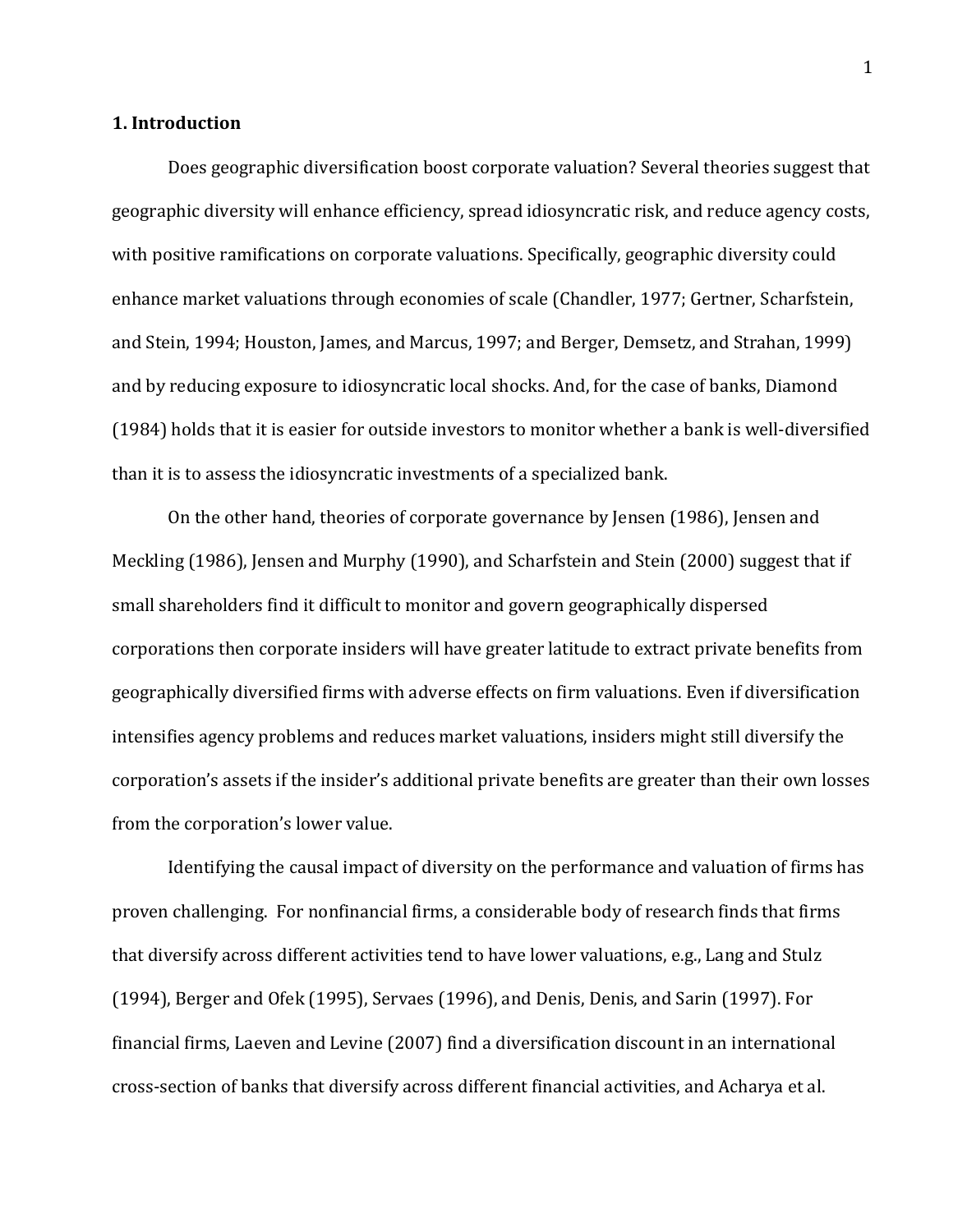(2006) find that activity diversification reduces bank performance and increases risk in a sample of Italian banks. But, many researchers question whether diversification *causes* these valuation effects, e.g., Maksimovic and Phillips (2002), Campa and Kedia (2002), Graham, Lemmon, and Wolf (2002), and Villalonga (2004). In particular, concerns remain about causality because it is difficult to identify exogenous sources of variation in diversification across firms.

Research on the valuation effects of geographic diversification are subject to similar identification concerns. For nonfinancial firms, Denis, Denis, and Yost (2002) show that global diversification is associated with valuation discounts. For banks, Deng and Elyasiani (2008) find that diversification across U.S. states is associated with valuation premiums. But, it is difficult to draw causal inferences about the impact of diversification on corporate valuations from these studies.

In this paper, we design and implement two new empirical strategies for identifying the causal impact of geographic diversification on firm valuation. Specifically, we use data on U.S. bank holding companies (BHCs) to study the impact of geographic diversification across the states of the United States on the market valuation of those BHCs.

We study U.S. BHCs for three reasons. First, specific regulatory changes that we describe below and that applied only to banks provide a natural setting for identifying the causal impact of geographic diversity on BHC valuations and behavior. Second, we have detailed information on BHC subsidiaries and their geographic diversity. Third, banks provide vital services to all sectors of the economy (Levine, 2005), so the impact of diversity on BHC valuation and performance is of central importance. In this way, we contribute to the debate about the impact of the diversity on the valuation and performance of firms in general and BHCs in particular.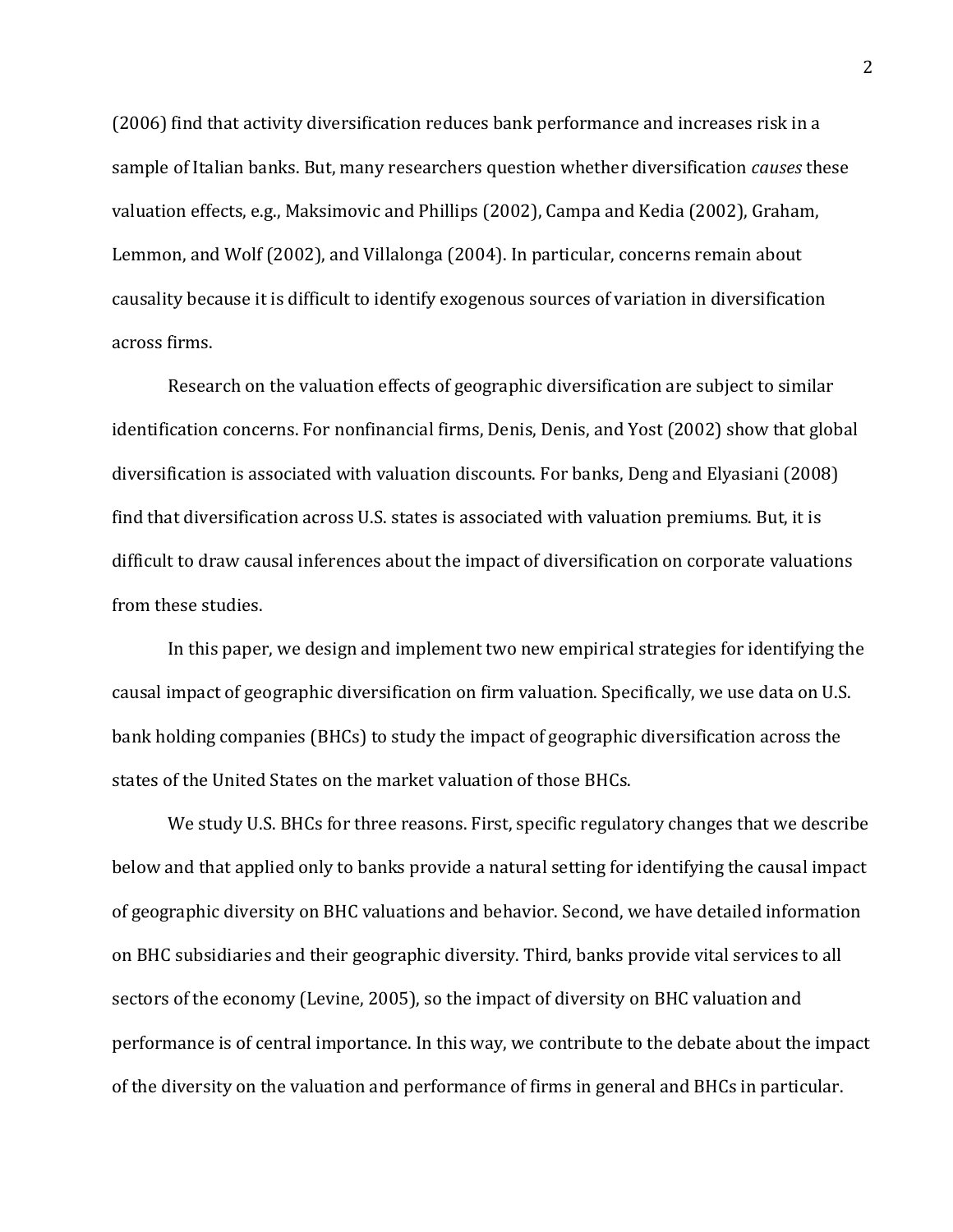At the core of both identification strategies, we exploit the cross-state, cross-time variation in the removal of interstate bank branching prohibitions to identify an exogenous increase in geographic diversity at the BHC level. From the 1970s through the 1990s, individual states of the United States removed restrictions on the entry of out-of-state banks. Not only did states start deregulating in different years, states also signed bilateral and multilateral reciprocal interstate banking agreements in a somewhat chaotic manner over time. There is enormous cross-state variation in the twenty-year *process* of interstate bank deregulation, which culminated in the Riegle-Neal Interstate Banking Act of 1995.

There are good economic and statistical reasons for treating this process of deregulation as exogenous to bank valuation. Restrictions on interstate banking protected banks from competition for much of the 20<sup>th</sup> century. During the last quarter of the century, technological and financial innovations eroded the value of these restrictions. For example, Kroszner and Strahan (1999) find that checkable money market mutual funds facilitated banking by mail and phone, and improvements in data processing, telecommunications, and credit scoring weakened the advantages of local banks. They hold that these innovations reduced the willingness of banks to fight for the maintenance of protective regulations, triggering deregulation. Furthermore, we find no statistical evidence that valuations or changes in valuations affected the timing of deregulation. And, there is no evidence that states signed bilateral and multilateral interstate banking arrangements based on BHC valuations. Thus, the process of interstate bank deregulation provides a natural laboratory for evaluating the impact of BHC diversification on valuations.

The first identification strategy uses the state-time variation in the dynamic process of interstate bank deregulation as an instrument for the geographic diversity of BHCs. Past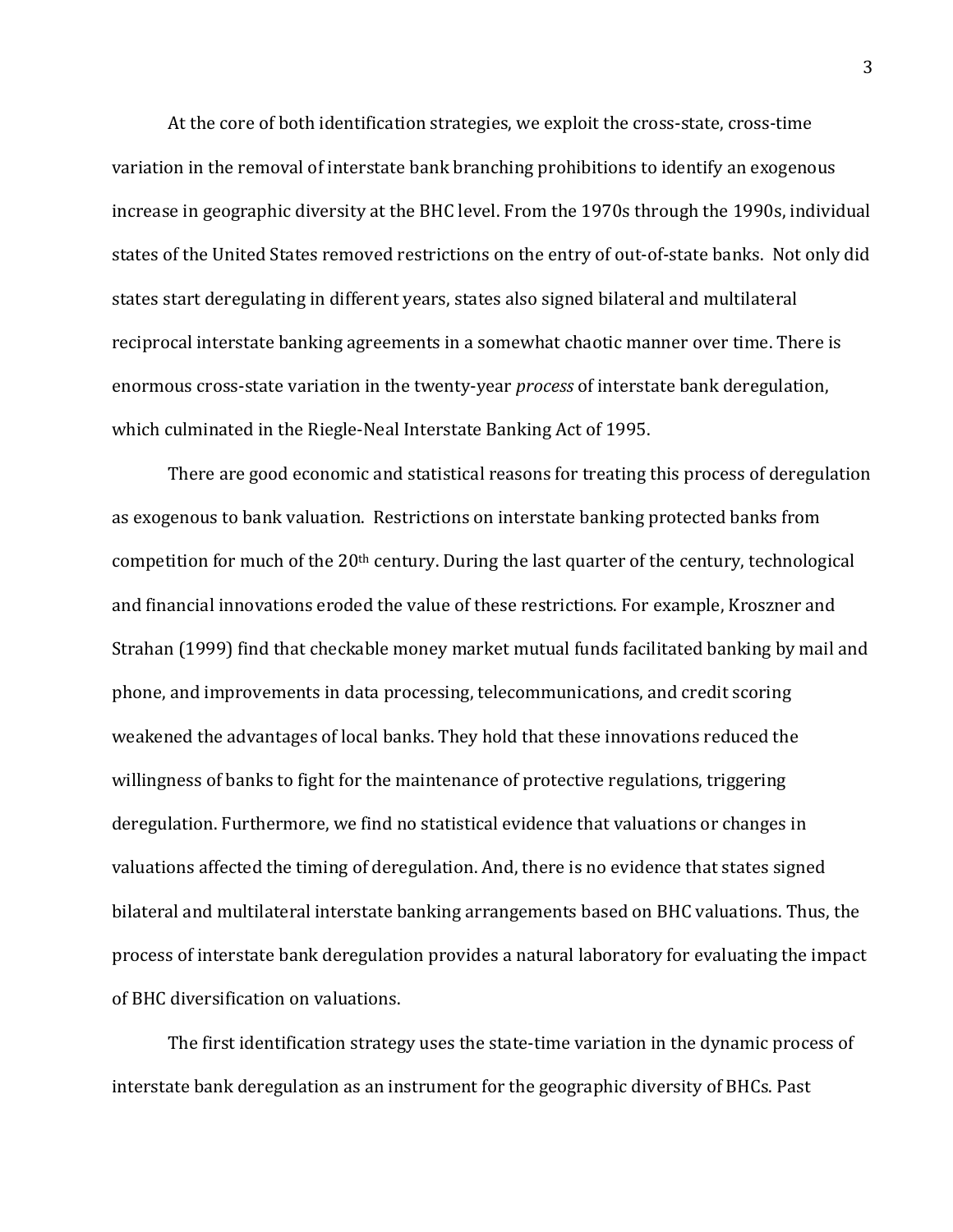researchers have treated interstate bank deregulation as a single, discrete event, typically dating deregulation as the year in which a state first allows banks from any other state to enter. We believe that we are the first to exploit the state-specific dynamics of deregulation. In this first strategy, we only provide information on the dynamic impact of diversity of a state's "average" BHC, because our instrument does not have a BHC-specific component.

The second identification strategy imbeds the state-time variation in the dynamic process of interstate bank deregulation into a gravity model of individual BHC investments in "foreign" states to develop a BHC-specific instrumental variable of diversification. Inspired by Frankel and Romer's (1999) study of international trade and growth, we construct a BHCspecific instrument for geographic diversity in the following manner. First, for each BHC in each period, we use a gravity model to estimate the share of assets it will hold in each "foreign" state, conditional on there being no regulatory prohibitions on establishing a subsidiary in that state. Second, based on this estimate—and imposing a zero when and where there are regulatory prohibitions on interstate banking—we compute the projected geographic diversity of each BHC in each period. This *gravity-deregulation* model produces the instrumental variable that we employ to identify the causal impact of geographic diversity on Tobin's *q at the BHC-level*. We believe that we are the first to exploit the gravity model to examine the "foreign" direct investment decisions of banks. More importantly, we use this framework to differentiate among banks within the same state while exploiting each state's specific process of deregulation.

Both identification strategies indicate that increases in geographic diversity reduce BHC valuations, which is consistent with the idea that diversification intensifies agency problems within BHCs. This finding holds after controlling for BHC fixed effects, state-quarter fixed effects, and a wide-array of time-varying BCH characteristics, such as size, profitability, and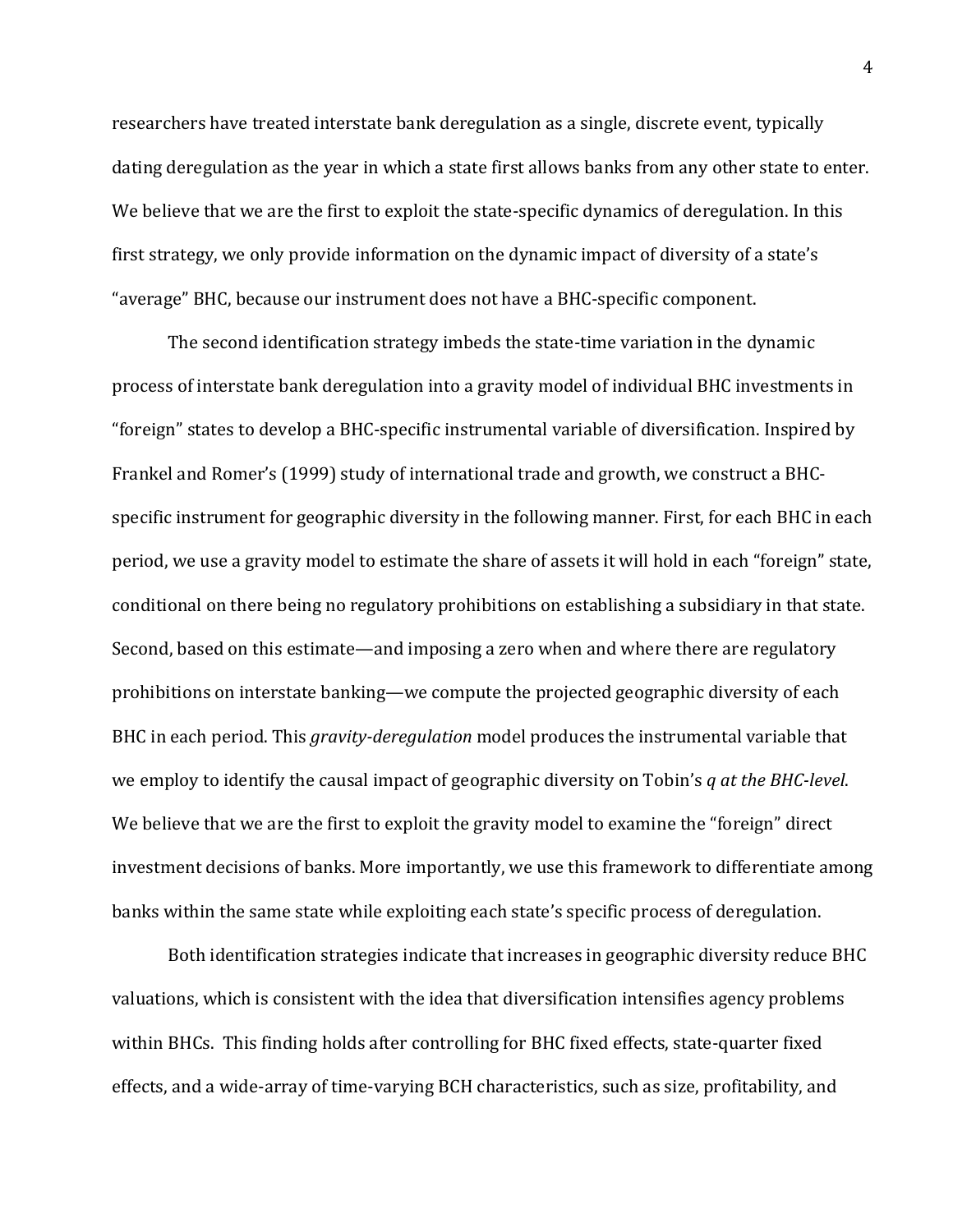market competition. The results reflect the impact of geographic diversification per se, not the effects of greater competition triggered by interstate deregulation. Even when conditioning on the degree to which the BHC engages in a diversity of activities, there is still a significant, negative impact of geographic diversity on *q*. Robustness tests further indicate that the results are not driven by changes in the accounting value of assets, or other oddities, around the time of mergers and acquisitions.

This paper relates to several strands of research. For instance, while Goldberg (2009), Jayaratne and Strahan (1996), and Morgan, Rime, and Strahan (2004) find that cross-economy banking boosts efficiency and growth while reducing economy volatility, Liberti and Mian (2009), Mian (2008), Degryse and Ongena (2005), and Brickley et al. (2003) argue that the effectiveness of banking deteriorates with the distance between bank and borrower. Moreover, Demsetz and Strahan (1997) find that diversification tends to increase bank leverage and risk. Deng and Elyasiani (2008) explicitly test for the role of geographic diversification in US banks and find that geographic diversification boosts valuations while increased distance between bank headquarters and branches reduces valuations. However, they do not identify exogenous sources of variation in geographic diversification.

Another line of research estimates the cost functions of banks with different industrial organizations (Berger and Humphrey, 1991; Berger, Hanweck, Humphrey, 1987; Ferrier et al, 1993). Drucker and Puri (2005) find that conglomerates that combine lending and underwriting activities tend to charge lower fees. Rather than attempting to measure costs, margins, idiosyncratic risk, and agency frictions directly, we assess the net effect of BHC diversity on *q*. More generally, the purpose of this paper is to identify and estimate the net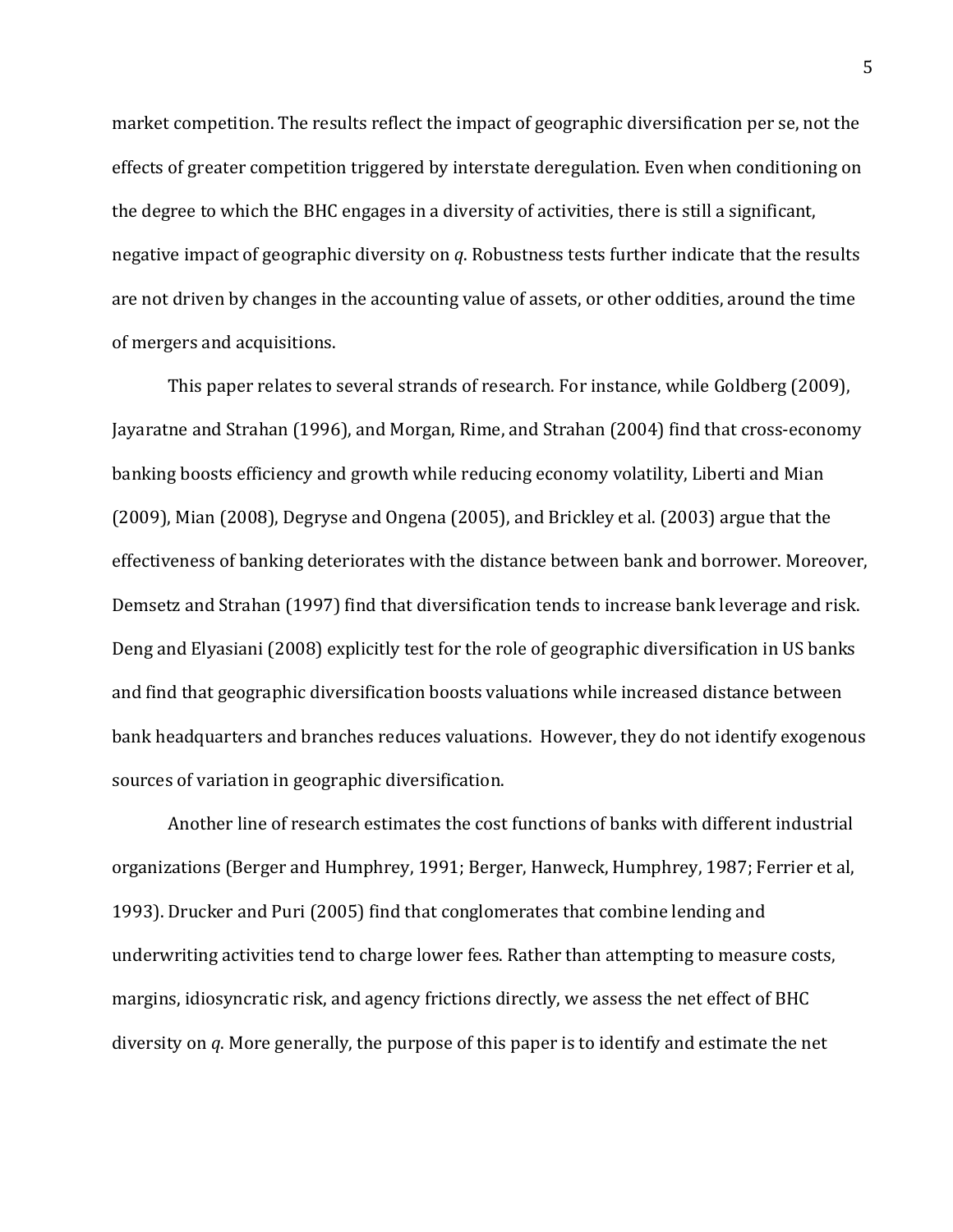effect of diversification on firm valuation and not to examine the precise nature of the underlying channels of this effect.

Examining the geographic diversity of U.S. BHCs in the 1980s and 1990s informs current debates on the value of international and cross-border banking. By examining the geographic diversification of BHCs across U.S. states, we consider a very simple form of diversity that can easily be measured. Our prior expectations were that geographic diversity within a single country and industry should have positive effects on valuations through economies of scale and risk diversification, with only minor agency effects. If, on the other hand, the adverse valuation effects of diversifying across states *dominate* these positive effects, then this suggests that consequential agency problems shape the behavior of financial conglomerates. Our results are consistent with the latter.

The paper is organized as follows. Section 2 summarizes the data and interstate bank deregulation. Section 3 provides the ordinary least squares results, while Sections 4 and 5 discuss the instrumental variable findings. Section 6 concludes.

# **2. Data and interstate bank deregulation**

# *2.1. Sources*

We use balance sheet information on BHCs and their chartered subsidiary banks. For BHCs, data are collected on a quarterly basis by the Federal Reserve and published in the Financial Statements for Bank Holding Companies. Since June 1986, domestic BHCs report their consolidated balance sheet, income statement, and detailed supporting schedules to the Federal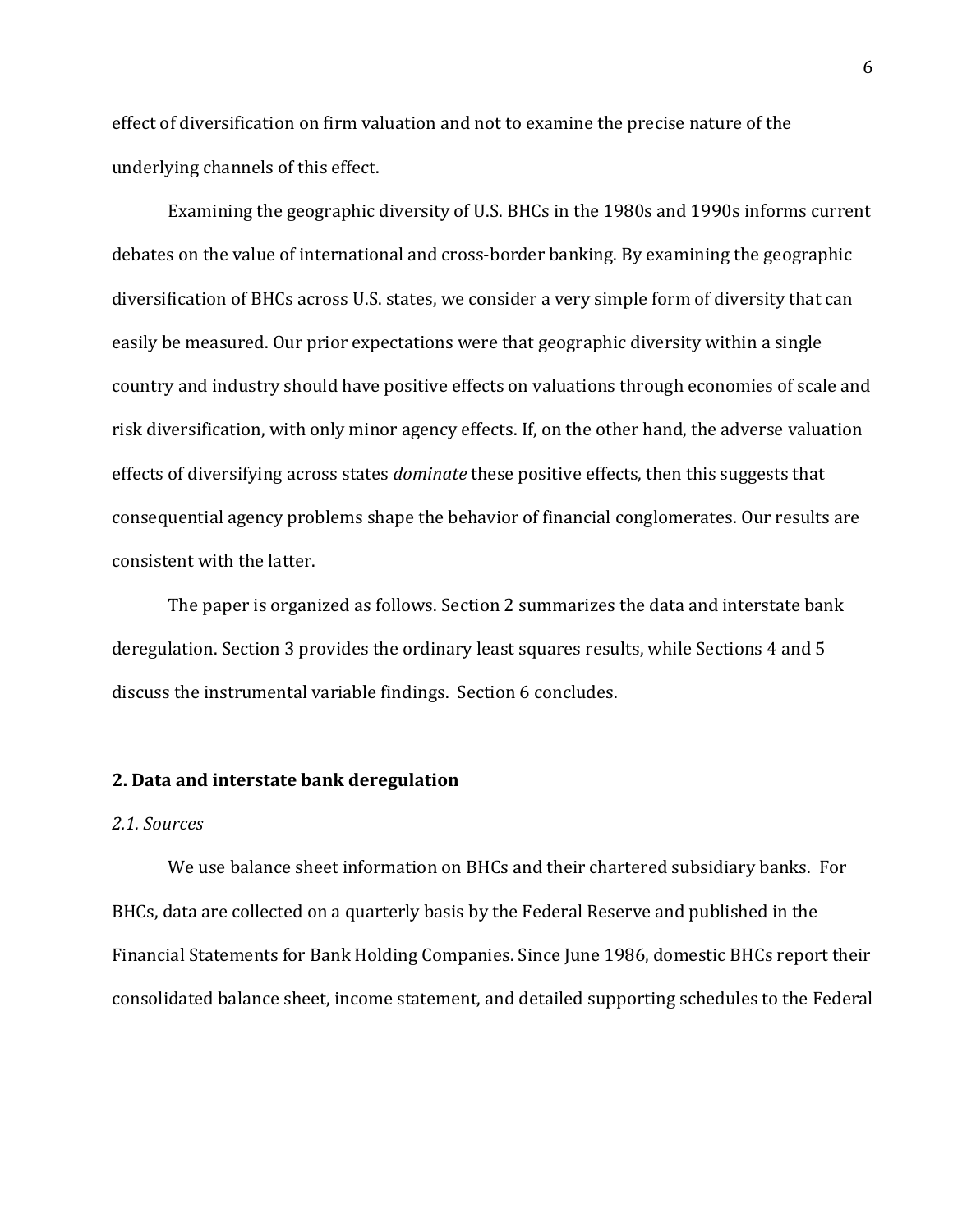Reserve.[1](#page-8-0) Furthermore, all banking institutions regulated by the Federal Deposit Insurance Corporation, the Federal Reserve, or the Office of the Comptroller of the Currency file Reports of Condition and Income, known as Call Reports, which include balance sheet and income data on a quarterly basis. Call Reports also report the identity of the entity that holds at least 50% of a banking institution's equity stake (RSSD9364), which we use to link banking subsidiaries to their parent BHCs. We obtain qualitatively similar results when performing the analysis using Federal Reserve data on bank branches rather than subsidiaries, and constructing a measure of diversification based on branches. The drawback of using information on branches is that such information is available only on an annual basis and limited to commercial banks, while data on subsidiaries is available at a quarterly level and for a broader set of financial institutions that includes commercial banks, state-chartered savings banks, and cooperative banks.[2](#page-8-1)

Information on Market Capitalization of publicly traded BHCs is obtained from the Center of Research in Security Prices (CRSP), where we use the end of quarter market capitalization for all registered BHCs in the United States. The Bureau of Economic Analysis provides state level data on social and economic demographics.

For interstate deregulation, Amel (1993) and our own updates provide information on changes in state laws that affect the ability of commercial banks to expand across state borders. Commercial banks in the U.S. were prohibited from entering other states due to regulations. Over the period from 1978 through 1994, states removed these restrictions by either (1) unilaterally opening their state borders and allowing out-of-state banks to enter or (2) signing

<span id="page-8-0"></span> <sup>1</sup> The corresponding reporting form is called FR Y-9X. More information is available at: [http://www.federalreserve.gov/reportforms/ReportDetail.cfm?Whic](http://www.federalreserve.gov/reportforms/ReportDetail.cfm)hFormId=FRY-9C.

<span id="page-8-1"></span><sup>&</sup>lt;sup>2</sup> We exclude subsidiaries that exclusively engage in foreign activities since they do not contribute to domestic diversification, which is the focus of our study.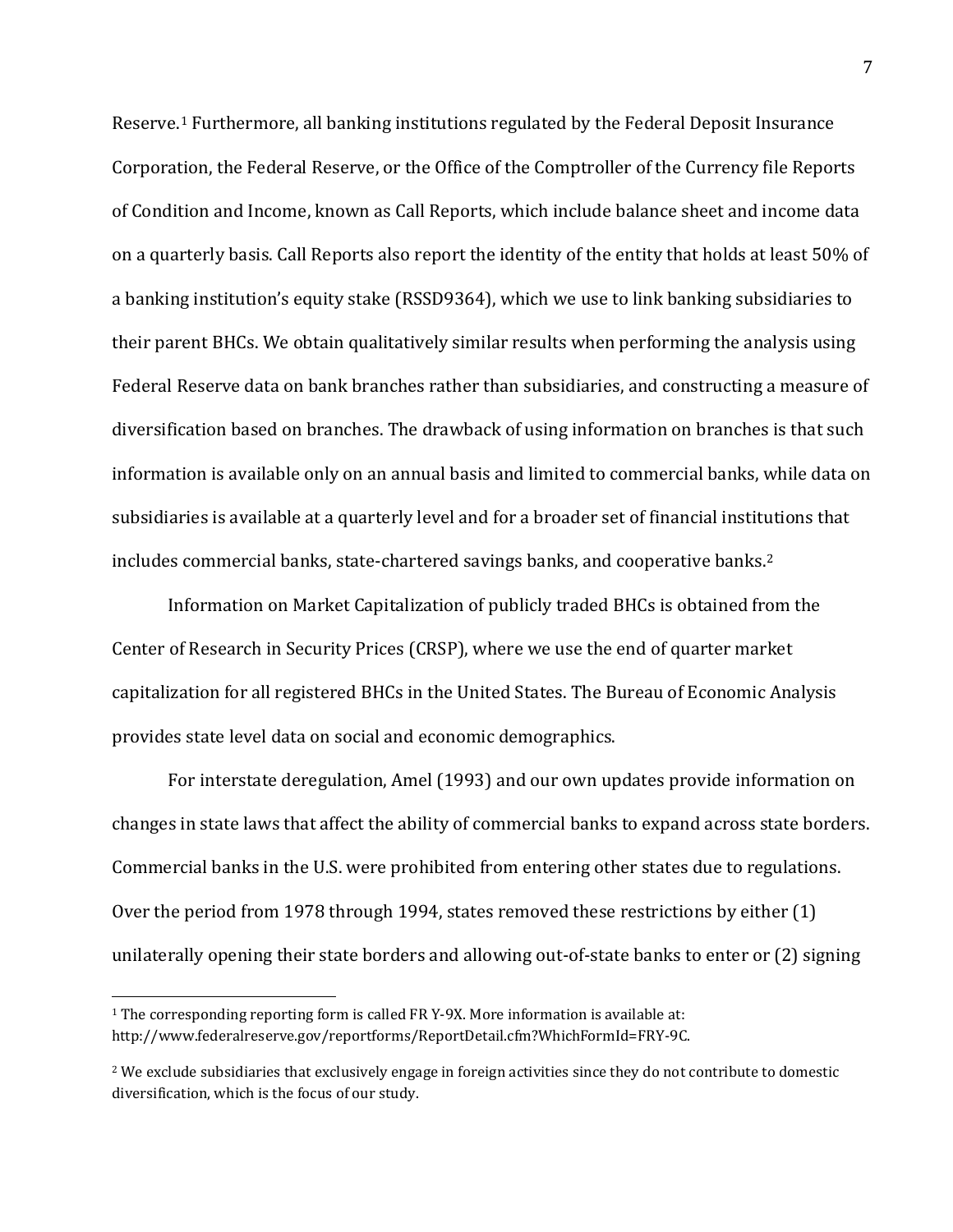reciprocal bilateral and multilateral branching agreements with other states and thereby allowing out-of-state banks to enter. The Riegle-Neal Act of 1994 repealed the prohibition on BHCs headquartered in one state from acquiring banks in other states. Amel (1993) reports for each state and year, the states in which a state's BHC can open subsidiary banks. We confirmed the dating of the state-by-state relaxation of interstate banking restrictions in Amel (1993) and extended the data through 2007 using information from each state's bank regulatory authority.

# *2.2. Geographic diversification*

For each BHC, in each quarter, we determine the cross-state distribution of its bank subsidiaries, typically weighting the subsidiaries by their assets. We use the location of the BHC's subsidiaries as reported in the Call Reports. We define BHC diversity in terms of the location of its bank network, not the physical location of those receiving loans. This is appropriate for gauging the effect of geographic diversity on agency problems within BHCs.

We use four variables to capture the extent of a BHC's geographic diversification. First, we use a dummy variable that takes on the value of one if a bank holding company has subsidiaries in more than one state, and zero otherwise. Additionally, we compute the share of a holding company's assets that are held in out-of-state affiliates, i.e., subsidiaries not located in the same state as the bank holding company. Our third measure of geographic diversification is a bank holding company's concentration of assets across states. We measure this by calculating the Herfindahl-Hirschman Index of a BHC's assets in each state in which it is active. To construct a measure that is increasing in the degree of geographic diversification, we subtract the value of this Herfindahl Index from one, and use this as our third measure of geographic diversification. Our final measure of geographic diversification is the average distance (in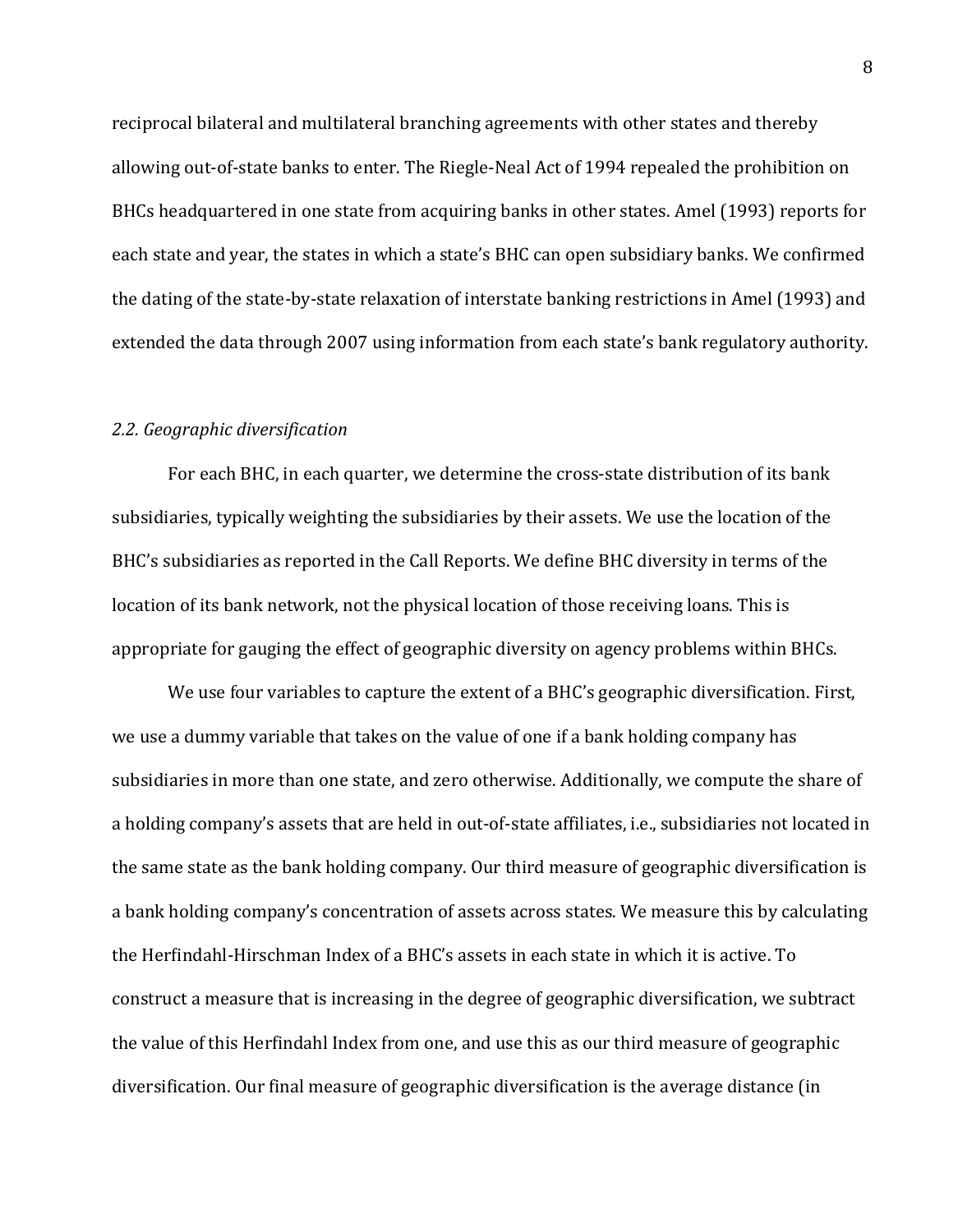miles) between the BHC's headquarters and its affiliated subsidiaries. We compute this distance measure using information on the location of counties in which the holding company and its subsidiaries are located.

# *2.3. Activity diversity*

In our analyses, we account for differences in the diversity of BHCs' financial activities in order to focus on the independent impact of geographic diversity on BHC behavior. Laeven and Levine (2007) show that financial institutions that combine lending activities and non-lending activities (such as underwriting) have lower market values. We use their empirical proxies of activity diversity to control for diversification across different financial activities. We use both their index of income diversity (Income Diversity) and their index of diversity based on the allocation of BHC assets across lending and non-lending activities (Asset Diversity). The indexes take on values between zero and one, where larger values imply that the BHC's income and assets are more diversified across lending and non-lending activities.[3](#page-10-0)

<span id="page-10-0"></span><sup>3</sup> Income Diversity is computed as follows:<br>Net Interest Income – Total Noninterest Income Income Diversity =  $1$ **Total Operating Income** .

Net interest income is Total interest income minus Total interest expenses. Other operating income includes net fee income, net commission income, and net trading income. In turn, Asset Diversity is computed as:

| Asset Diversity $= 1 -$ | Net Loans – Other Earning Assets |  |
|-------------------------|----------------------------------|--|
|                         | <b>Total Earning Assets</b>      |  |

Net loans is Total loans net of loan loss provisions, and Other earning assets include all earning assets other than loans (such as Treasuries and other fixed income securities, including mortgage-backed securities).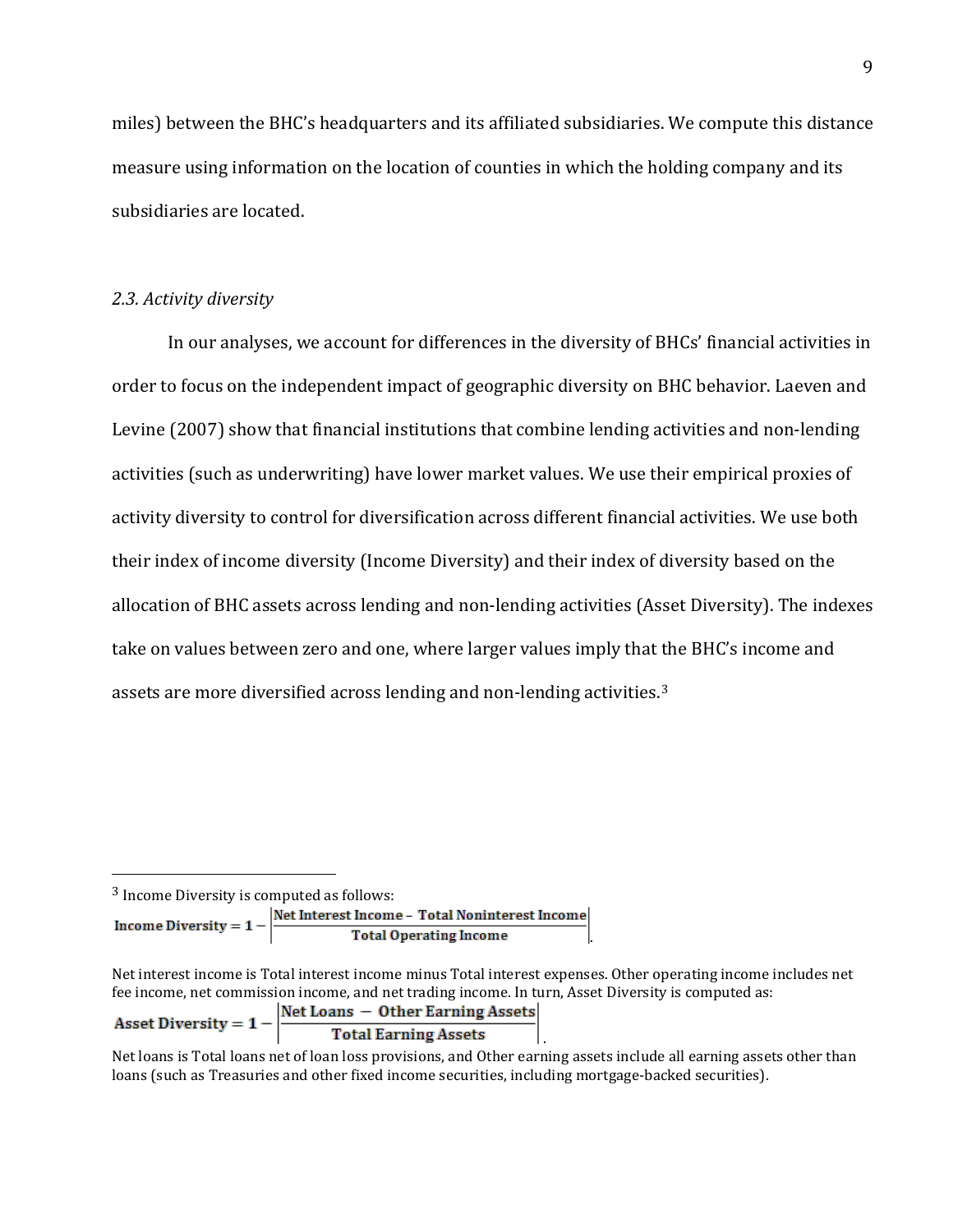### *2.4. Other factors*

To account for other influences, we control for several bank-specific as well as statespecific characteristics. To capture differences in the size of BHCs, we include the natural log of total assets, the natural log of operating income, as well as the growth rate of these two variables. In further robustness tests, we also include the ratio of bank capital to total assets and its return on equity. To control for time-varying, state-specific characteristics, we include the median level of *q*, the concentration of banking assets, and the real growth rate of state personal income in our regression models.

### *2.5. Sample construction*

Our sample of BHCs is constructed as follows. We first match subsidiaries of BHCs to their ultimate parent company using information from the Call Reports. Specifically, each subsidiary reports its unique parent company, and there can be several layers of subsidiaries and parent companies before the ultimate parent company is reached. We assign a subsidiary to the parent BHC that owns at least 50% of the subsidiary's equity. We only focus on BHCs located in the U.S. and therefore drop holding companies chartered in Puerto Rico. Furthermore, we eliminate BHCs that change the location of their headquarters across states during the sample period. This is an exceeding small number of institutions, and the results hold when including them.

Next, we merge this data with information on stock prices of traded BHCs from CRSP to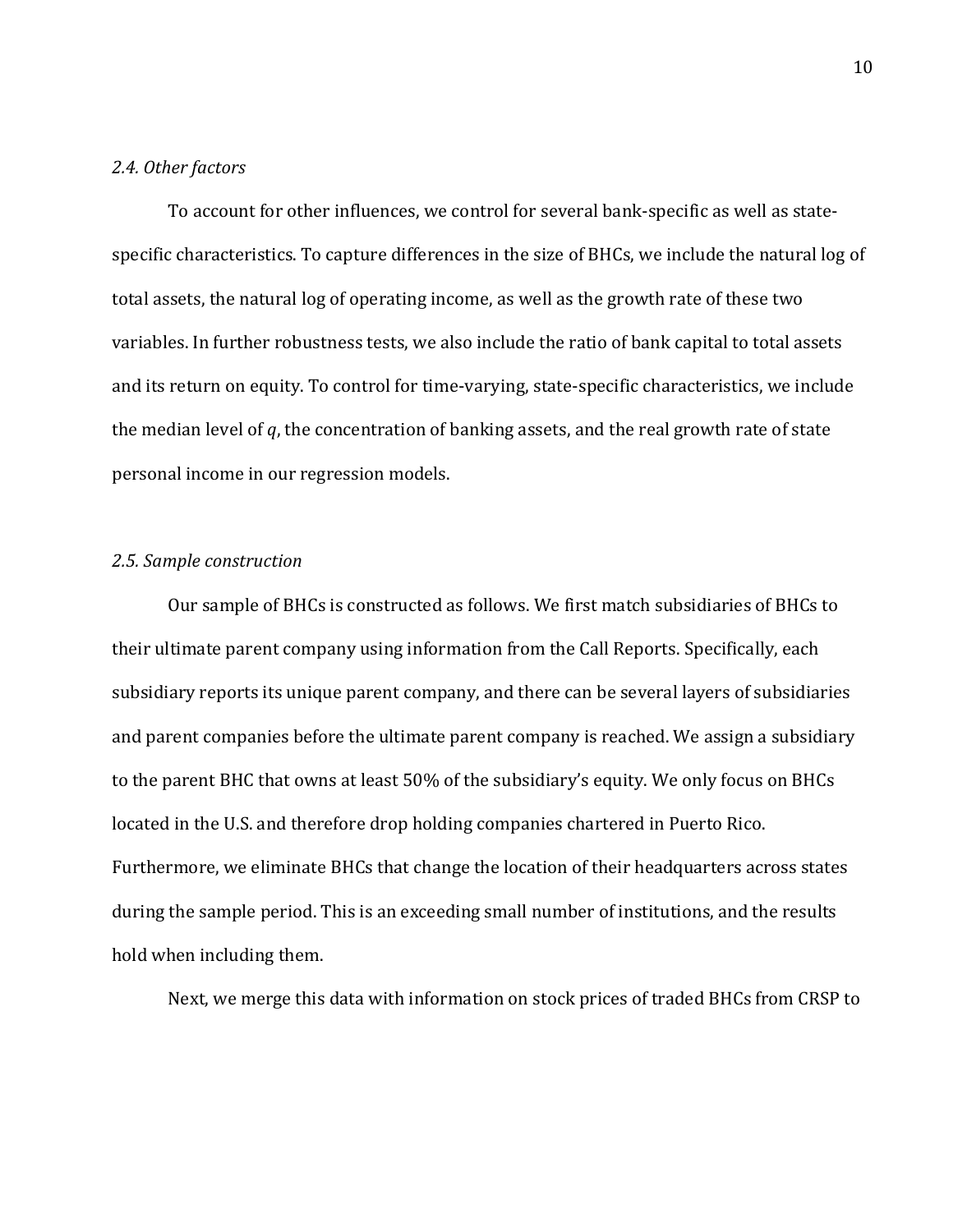compute Tobin's *q*. [4](#page-12-0) Three BHCs report two different stock prices for different classes of shares for about 13 quarters and therefore report two values of market capitalization. We sum the reported amounts of capitalization for each share class whenever two different classes of shares are traded in a quarter. Using data on stock market capitalization of a bank's equity, we compute each bank's Tobin's *q* as the ratio of stock market capitalization of equity plus book value of total liabilities, minority interest, and perpetual preferred stock divided by the book value of total assets.

We further exclude observations below the 1st and above the 99th percentile of *q* to mitigate the influence of outliers. Our final sample contains 28,337 BHC-quarter observations of 756 BHCs. The time period of our sample ranges from the second quarter of 1986 to the last quarter of 2007 and includes all publicly traded BHCs, headquartered in one of the 50 states of the U.S. and the District of Columbia.

Table 1 reports descriptive statistics of the main variables, with the sample of 756 BHCs split into diversified and nondiversified BHC-quarter observations. Since BHCs diversify during our sample period, the same entity can appear in both columns of Table 1, being categorized as a nondiversified BHC in the quarters before it diversifies and a diversified BHC afterwards. About one quarter of our sample consists of BHCs with subsidiaries in more than one state. Also, more than half of all geographically diversified BHCs have at least five subsidiaries located in at least three different states. The majority of nondiversified BHCs, on the other hand, operate only one subsidiary.

As shown, diversified banks tend to (1) have higher Tobin's *q*, (2) be more profitable as

<span id="page-12-0"></span> <sup>4</sup> A data set matching Call Report and CRSP identifiers is available on the website of the Federal Reserve Bank of New York, se[e http://www.newyorkfed.org/research/banking\\_research/datasets.html.](http://www.newyorkfed.org/research/banking_research/datasets.html)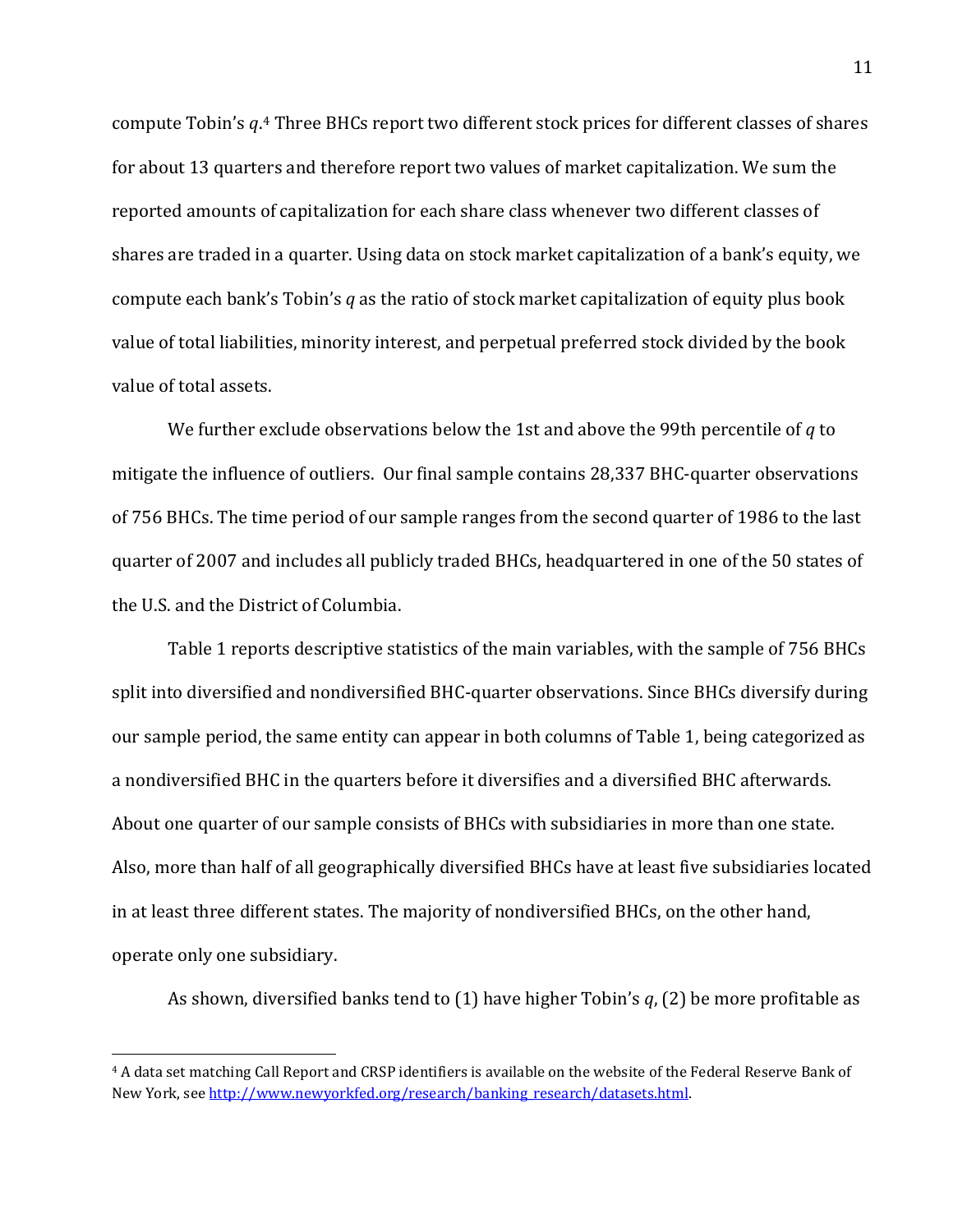measured by the return on equity, (3) be much larger, and (4) be more diverse in their activities, as measured by Income Diversity and Asset Diversity. Thus, it is important to consider BHC traits in assessing the relationship between diversity and *q*.

Table 2 presents ordinary-least-squares (OLS) regression results focusing on differences between diversified and nondiversified BHCs. The regressions condition on state- and quarter fixed effects. The results suggest that geographic diversification is associated with greater activity diversity. Moreover, compared to nondiversified BHCs, geographically diversified BHCs are more profitable and larger.

#### **3. Geographic diversity of BHC assets and Tobin's** *q***: OLS results**

#### *3.1. Preliminary results*

As a preliminary assessment of the relationship between the market valuation of a BHC and its geographic diversification, we first estimate OLS regressions. The reduced form model is specified as follows:

$$
q_{_{ist}} = \beta D_{_{ist}} + X_{_{ist}}^{\dagger} \rho + \delta_{_{i}} + \delta_{_{st}} + \varepsilon_{_{ist}}
$$
\n(1)

where *q*ist denotes the Tobin's *q* of BHC *i* in state *s* during quarter *t*, *D*ist denotes alternative measures of a BHC's geographic diversification, *X*'*ist* is a matrix of conditioning information, and *δ*'s are fixed effects, where we use BHC, state, quarter, and state-quarter fixed effects in various specifications. Throughout the paper, the reported standard errors are heteroskedasticity robust and adjusted for clustering. The BHC fixed effects account for unobserved, timeinvariant differences across BHCs and focuses the analysis on how the valuation of a BHC changes after diversification changes. State-quarter fixed effects account for time-varying, state-specific traits, including economic activity, changes in fiscal, labor, tax, and other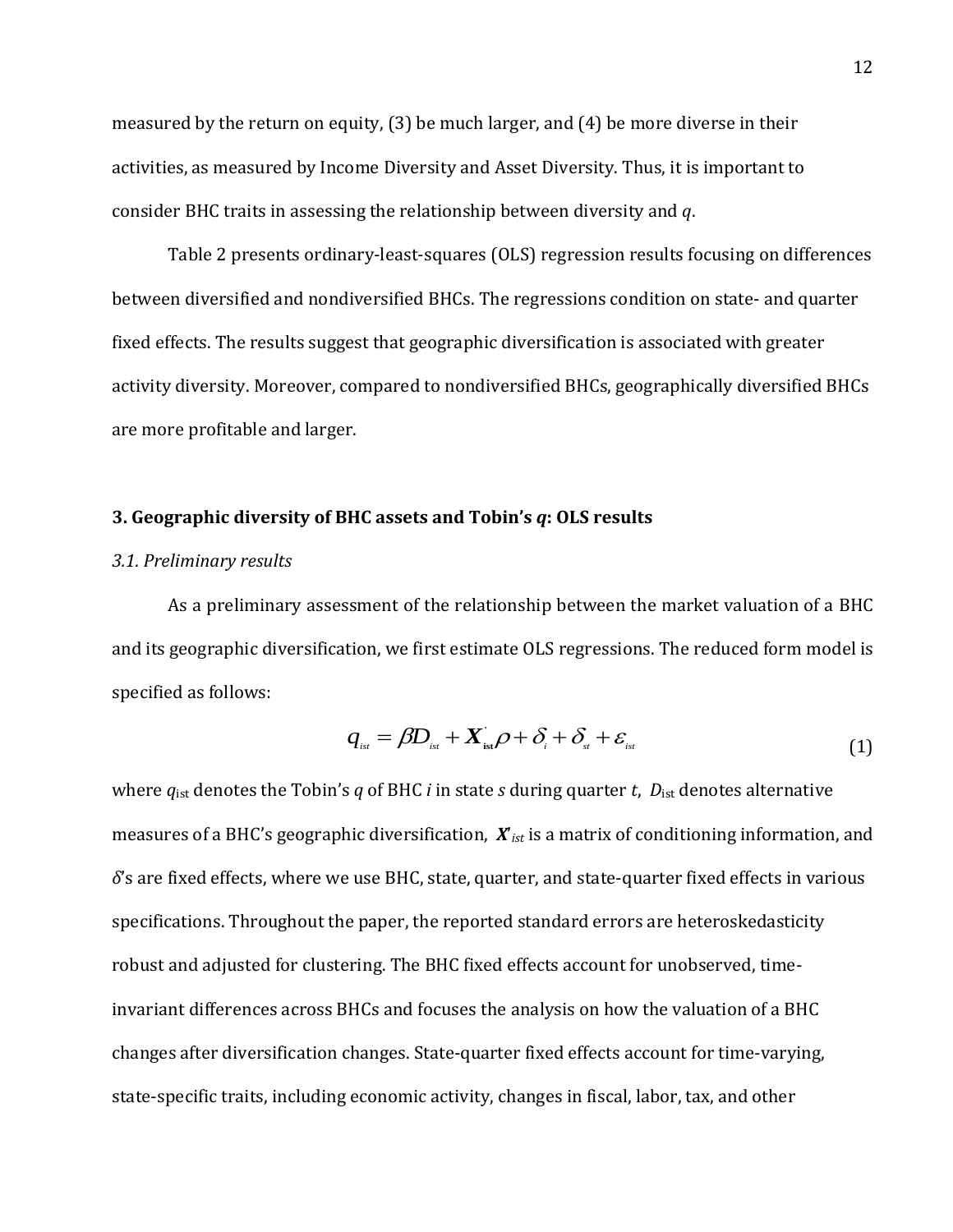economic policies at the state level. In alternative specifications, we also consider different combinations of fixed effects, including time-varying state fixed effects for the states in which a BHC has subsidiaries.

In Table 3, we consider four measures of the cross-state diversity of BHC assets: (1) a dummy variable that takes a value of one if the BHC has bank subsidiaries in more than one state, and zero otherwise, (2) the fraction of the BHC's total assets held in out of state subsidiaries, (3) one minus the Herfindahl index of the distribution of the BHC's assets across states, and (4) the average distance (in miles) between the BHC's central office and its subsidiaries (including subsidiaries within the home state). In the first four regressions, we simply condition on state and quarter fixed effects. In the next four regressions, we also control for BHC fixed effects.

The relationship between geographic diversity and *q* depends on whether the regression excludes or includes BHC fixed effects. Without BHC fixed effects, there is a positive association between each of the four diversity measures and *q*, which confirms the results in Deng and Elyasiani (2008). But, with BHC fixed effects, there is a strong negative relationship between diversity and *q*, although only three of the four measures of diversification—the fraction of assets held by out-of-state banks being the exception—enter significantly.[5](#page-14-0) The association between diversification and *q* also holds when using state-quarter fixed effects. These results are consistent with the view that more highly valued BHCs diversify but valuations fall after BHCs diversify geographically.[6](#page-14-1)

<span id="page-14-0"></span> <sup>5</sup> All four measures of diversification enter negative and significantly if we limit the sample to bank holding companies without international activities.

<span id="page-14-1"></span><sup>6</sup> Deng and Elyasiani (2008) distinguish between diversification and distance. As a robustness test, we control for distance and obtain the same results on diversification.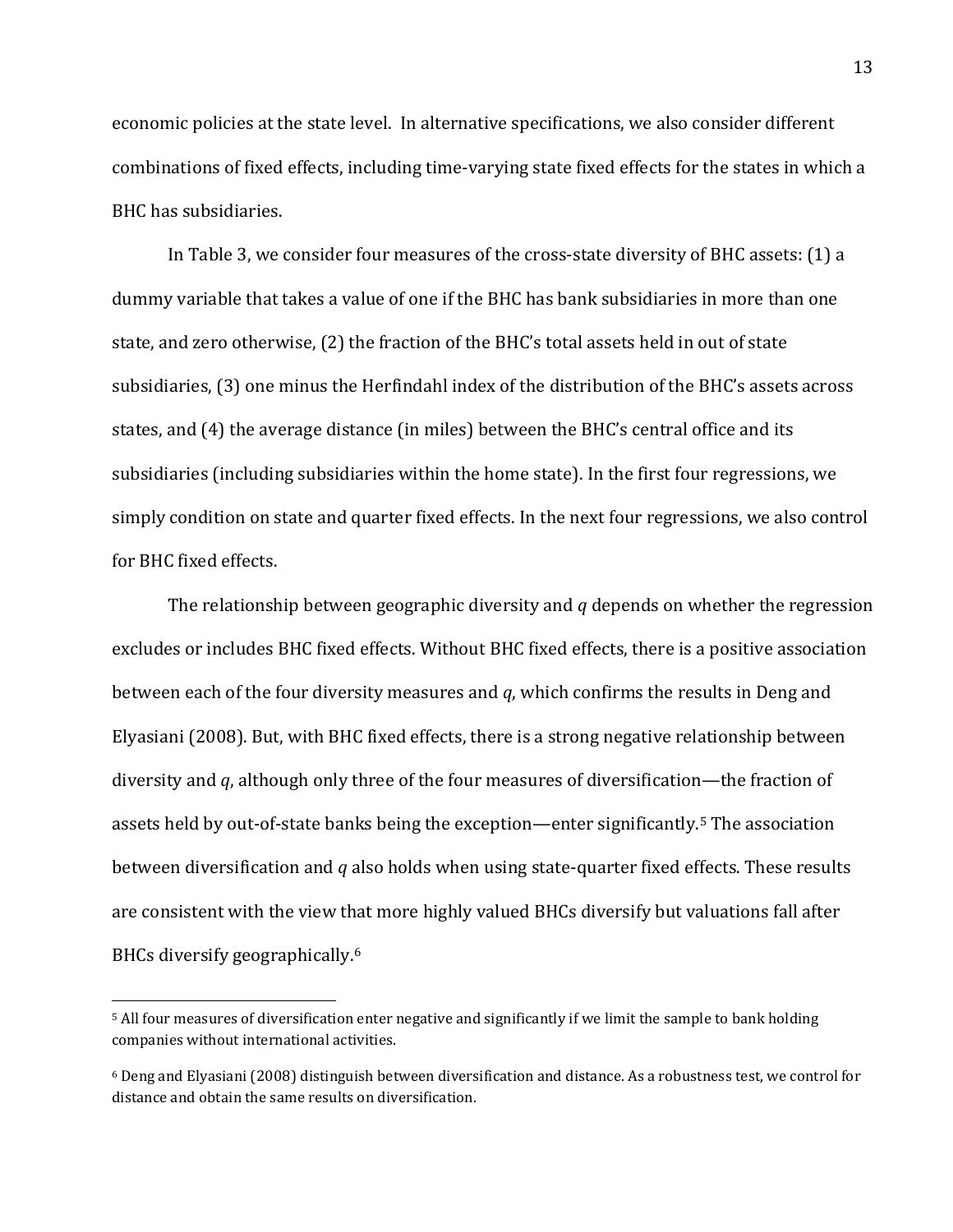Without addressing causality, the economic magnitudes are small. For example, the estimated coefficient in column 7 indicates that if the median nondiversified BHC switched to the median level of diversity, this would be associated with a drop in *q* of about 0.4, i.e., about 0.4% since median *q* is about 100. This drop translates into a drop in market capitalization of the average bank of about \$15 million. Aggregating across all banks in our sample, the coefficient estimates suggest a drop of bank capitalization in the neighborhood of \$20 billion associated with geographic diversification. While small, the coefficients from Table 3 reflect a net result that also incorporates the positive ramifications of diversification.

Of course, reverse causality is likely to attenuate the OLS coefficient if high valuations encourage geographic diversification. Thus, using instruments that isolate the causal impact of diversification on valuations might yield larger effects, which is indeed what we find below.

One concern about the results in Table 3 is that there might be trends in BHC valuations that start *before* the BHC diversifies. Specifically, we want to know whether there is a break in the evolution of *q* once a BHC diversifies. If values were falling before a BHC diversifies, then the regressions in Table 3 would still indicate that *q* fell after diversification. However, it would not imply that diversification was the cause of this fall as there was no break in the evolution of *q* following diversification.

Thus, we trace out the dynamics between diversification and BHC valuations to assess whether there are pre-diversification trends in *q* using the following regression:

$$
q_{u} = \alpha + \beta_{-10}D_{-10t} + \beta_{-9}D_{-9t} + ... + \beta_{10}D_{10t} + \delta_{i} + \delta_{st} + \varepsilon_{u},
$$
\n(2)

where  $D_i$  equals one for BHCs in the j<sup>th</sup> quarter before the BHC first diversifies into another state,  $D_{+i}$  equals one for BHCs in the j<sup>th</sup> quarter after the BHC first diversifies, and  $\beta_{-i}$  and  $\beta_{+i}$  are the corresponding coefficient estimates on these dummy variables. We do this while controlling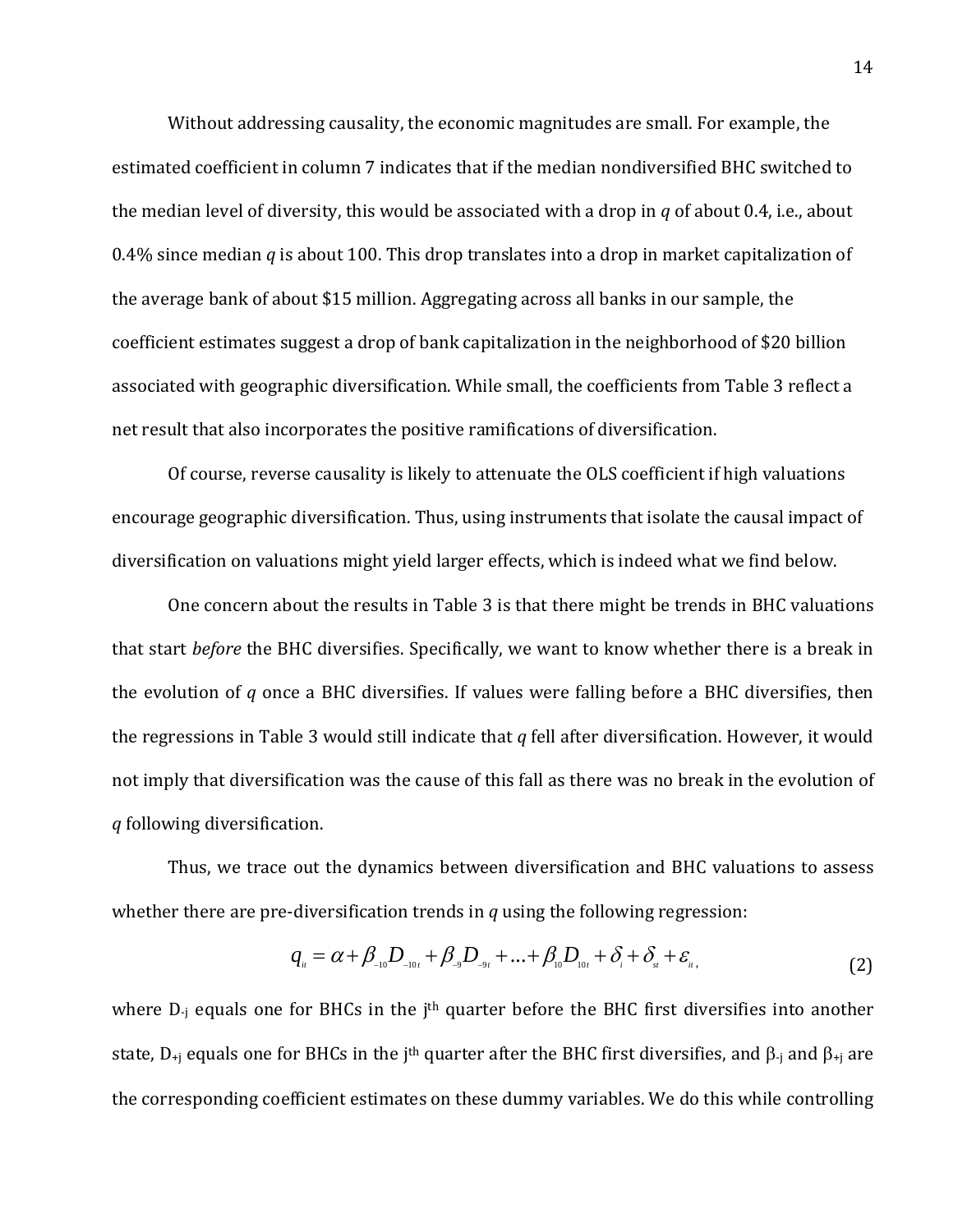for BHC and state-quarter fixed effects. We consider a window of 20 quarters, spanning from 10 quarters before the BHC first diversifies until 10 quarters afterwards. We estimate this relationship only for BHCs that expanded geographically during the sample period. Figure 1 plots the estimated coefficients from the regression: the solid line is the estimated coefficients ( $β$ -10,  $β$ -9, etc.), while the dashed lines represent the 95% confidence interval.

As shown in Figure 1, there is a marked break in BHC *q* after it first diversifies across state boundaries and the drop in *q* grows for a few quarters afterwards as well. There are no signs of a change in *q*, or trends in *q*, prior to deregulation.

# *3.2 Robustness tests with additional controls*

In Table 4, we assess the robustness of the relationship between the cross-state diversity of BHC assets and a BHC's *q* by controlling for many additional BHC-specific and statespecific factors, and by considering alternative combinations of fixed effects, including dummy variables to control for the states where a BHC has subsidiaries. The regressions in Table 4 use our broadest measure of geographic diversity, i.e., 1 – the Herfindahl index of BHC assets across states.

The literature has raised several concerns about drawing inferences about a diversification discount without accounting for the effects of mergers and acquisitions (M&A). For example, using plant-level data from U.S. manufacturing firms, Maksimovic and Phillips (2002) find that less productive firms tend to diversify, but diversity does not cause lower productivity. Campa and Kedia (2002) find that the same characteristics that induce manufacturing firms to diversify also lower firm values. Graham, Lemmon, and Wolf (2002) argue that nonfinancial conglomerates tend to purchase already discounted target firms, which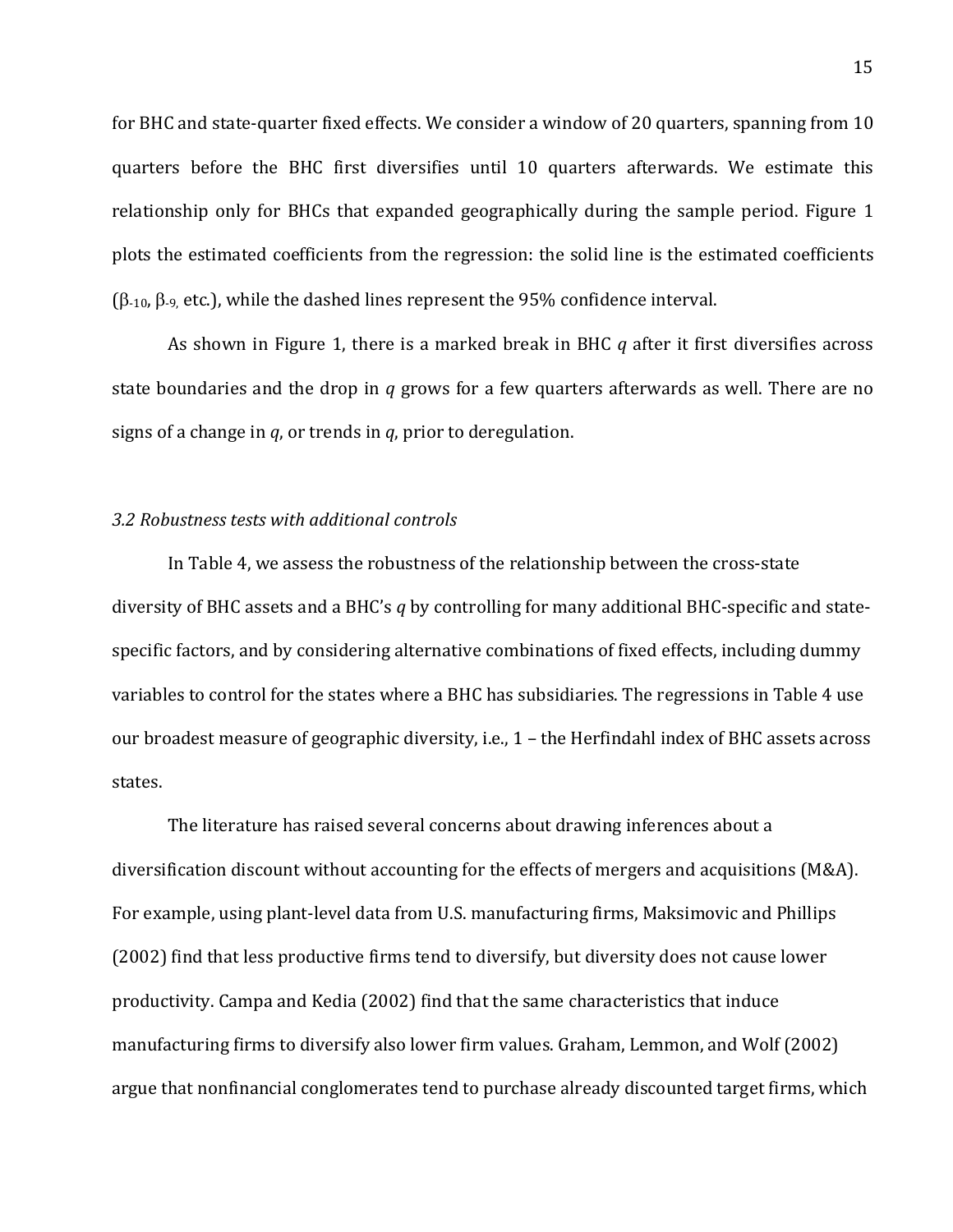produces the diversification discount. Custodio (2010) notes that M&As typically trigger an upward revaluation of the book value of assets, which will mechanically reduce *q*, potentially leading to spurious inferences about the relationship between diversity and valuations. Thus, a proper examination of the impact of diversification must account for the potential complexities introduced by M&As.

The particulars of BHC diversification permit us to assess the empirical importance of these concerns. In our sample, changes in BHC diversity occur for three reasons: (1) M&As of subsidiaries in other states, (2) de novo expansion, where a BHC establishes new subsidiaries, and (3) organic diversification, where there are changes in the relative size of a BHC's subsidiaries. In the nonfinancial diversification literature, concerns have primarily been raised about M&As, not the other methods of diversification. We consider both acquisitions and sales of subsidiaries. While acquisitions tend to increase BHC complexity, sales of subsidiaries tend to simplify the subsidiary structure of BHCs. According to the view that the complexity of BHCs is positively associated with agency problems within the BHC, simplifying transactions should increase *q*, while complicating transactions should reduce a BHC's *q*. To control for the influence of acquisitions and sales of bank subsidiaries on BHC *q*, we include a variable that equals the share of BHC assets acquired or sold in quarter *t*.

We find that the negative association between BHC diversity and *q* is quite robust. First, the results hold when controlling for BHC-specific factors, including the median *q* of all BHCs in the state, the degree of market concentration in the BHC's home state, the growth of total assets and operating income, the return on equity, the capital-to-asset ratio, BHC asset size and operating income, the degree to which the BHC receives income from diverse financial activities and invests its assets in diverse activities, a dummy variable that denotes whether the BHC has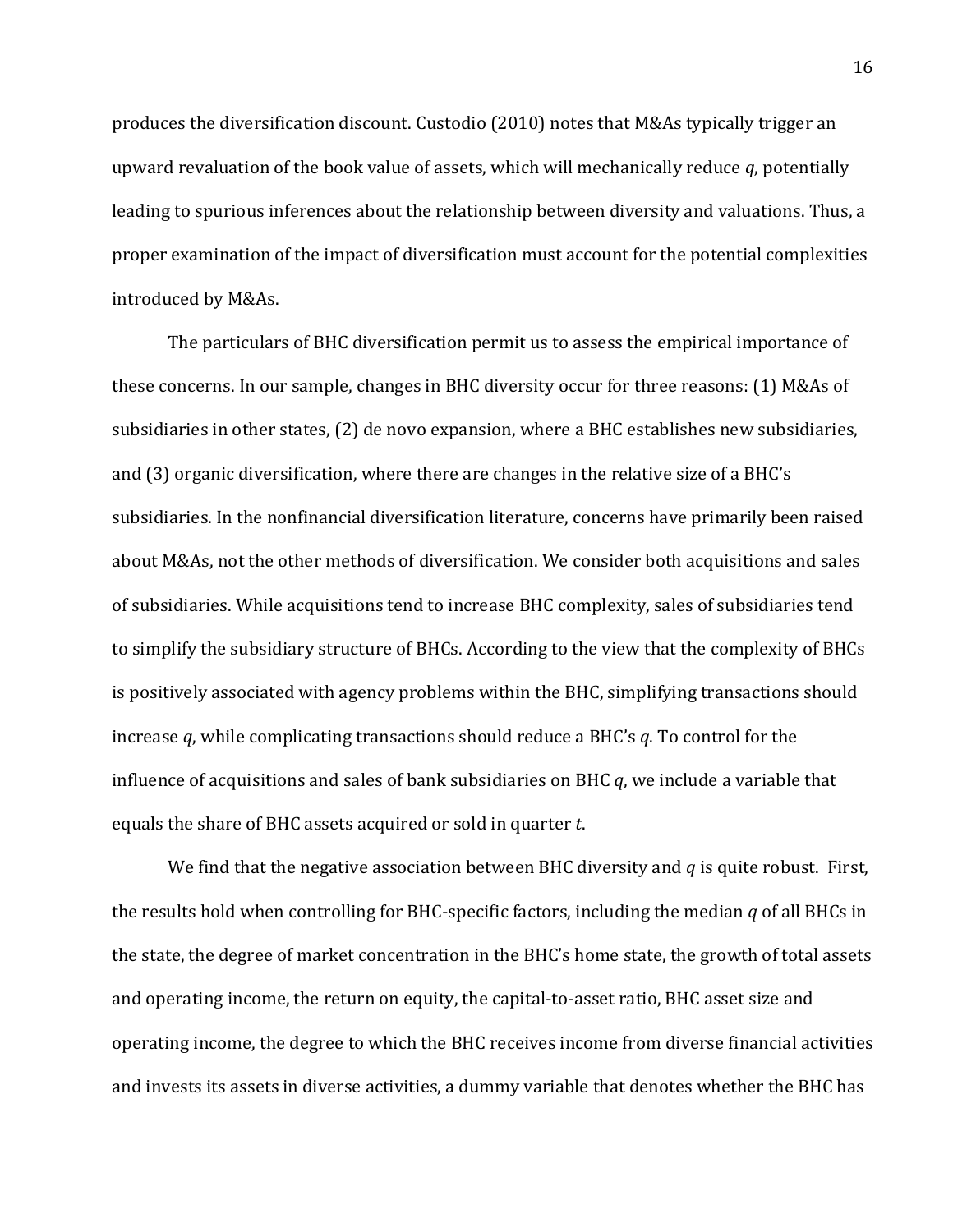a subsidiary with international activity, and the share of assets acquired or sold during the quarter, and after we control for time-varying, state-specific factors, such as the growth of personal income. While the diversity of BHC activities, as measured by the degree to which the BHC receives income from non-interest earning assets and invests in assets beyond loans, is negatively associated with *q*, the regression still indicates an independent, negative association between cross-state asset diversity and BHC *q*. Moreover, the results do not seem to be driven by changes in the accounting value of assets or other oddities around the time of M&As. We continue to find that a larger degree of BHC diversity is associated with lower *q* after conditioning on BHC acquisitions and sales.

Second, the results are robust to controlling for the location of a BHC's subsidiaries. For example, two BHCs chartered in Rhode Island could each have a single subsidiary, one in Massachusetts and the other in Connecticut. Thus, in Table 4, we incorporate a set of state dummy variables for each BHC, where the value of each dummy equals one if the BHC has a subsidiary in that state and quarter, and zero if the BHC does not have a subsidiary in that state and quarter (column 4). Moreover, we allow the effect of diversifying into each particular state to vary over time (column 6). Again, we find a robust negative relation between the cross-state diversity of BHC assets and market valuations after controlling in this manner for the statespecific location of a BHC's subsidiaries.

The OLS estimates presented thus far do not permit a causal interpretation. In particular, OLS estimates might be biased because BHC valuations could shape the decision of BHCs to expand geographically and because some third factor, such as time-varying differences in BHC management, could drive both diversification and *q*. To address this concern we employ an instrumental variables approach.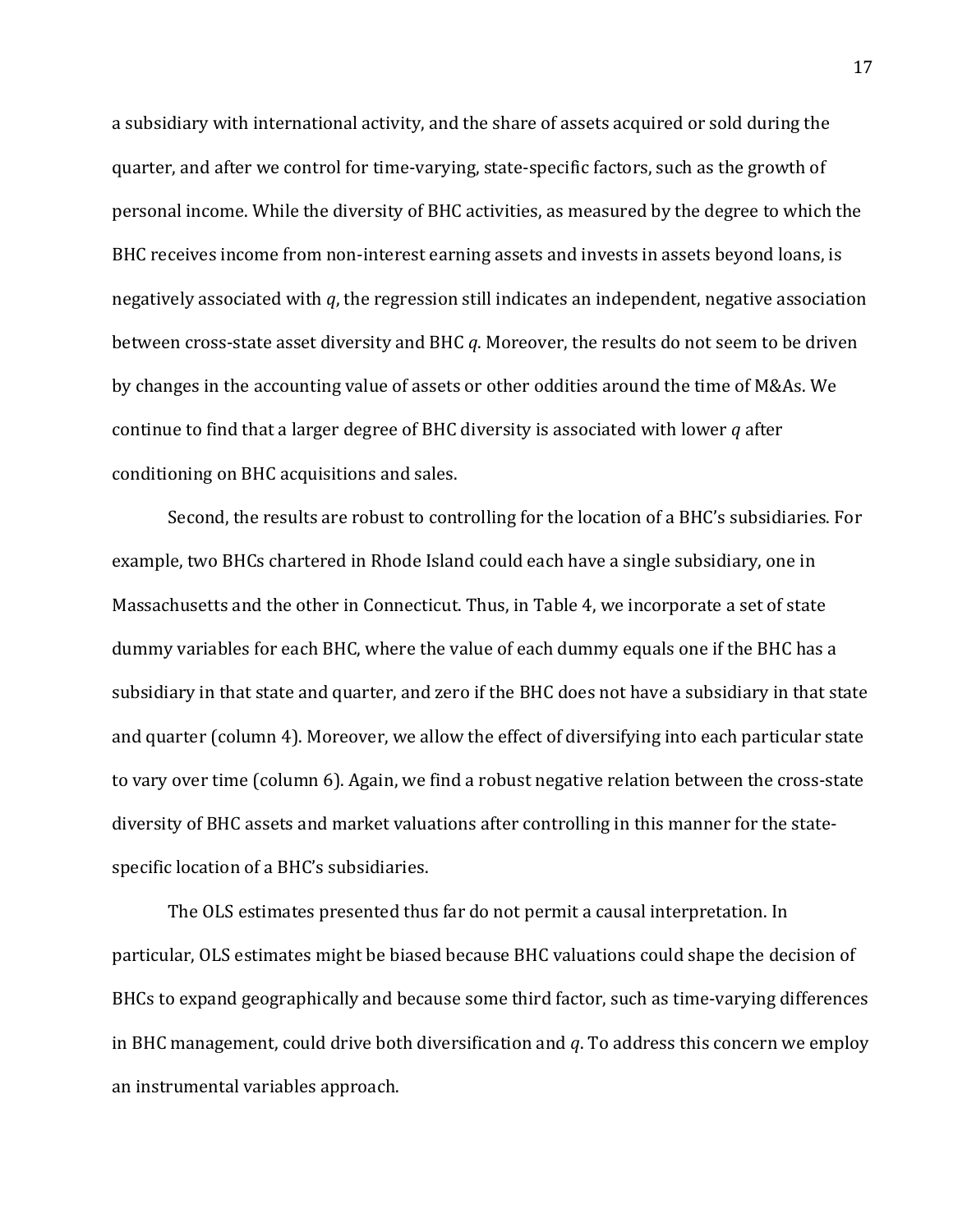#### **4. Instrumental variables: state-time instruments**

To obtain a consistent estimate of the impact of BHC diversity on *q*, we need an instrumental variable that is correlated with the cross-state diversity of BHC assets but not independently correlated with *q* through other channels. We employ two instrumental variable strategies. Our first strategy employs time-varying, state-level instruments. The next section develops an instrumental variable strategy to identify diversity at the BHC-level.

## *4.1. The time-varying, state-level instruments*

We use the state-specific process of interstate bank deregulation to identify exogenous increases in the cross-state diversity of BHC assets. The idea is that as one state, say Massachusetts, signed bilateral and multilateral reciprocal interstate banking agreements with other states over the years, and as other states made unilateral decisions allowing the entry of BHC subsidiaries from Massachusetts, BHCs from Massachusetts had greater opportunities to open subsidiaries in other states. As emphasized, there are enormous cross-state differences in the *evolution* of interstate bank deregulation. For each state, this was a dynamic process, not a single event.

We consider nine sets of time-varying, state-level instruments. The first three do not explicitly account for the evolution of deregulation. First, we simply use the number of years since a state first started liberalizing its interstate banking restrictions (Years since interstate bank deregulation), thereby allowing BHCs from other states to enter. Second, we use this variable, Years since interstate bank deregulation, and its square to allow for a quadratic relationship between interstate deregulation and the cross-state diversification of BHC assets. Third, we consider a nonparametric specification that includes independent dummy variables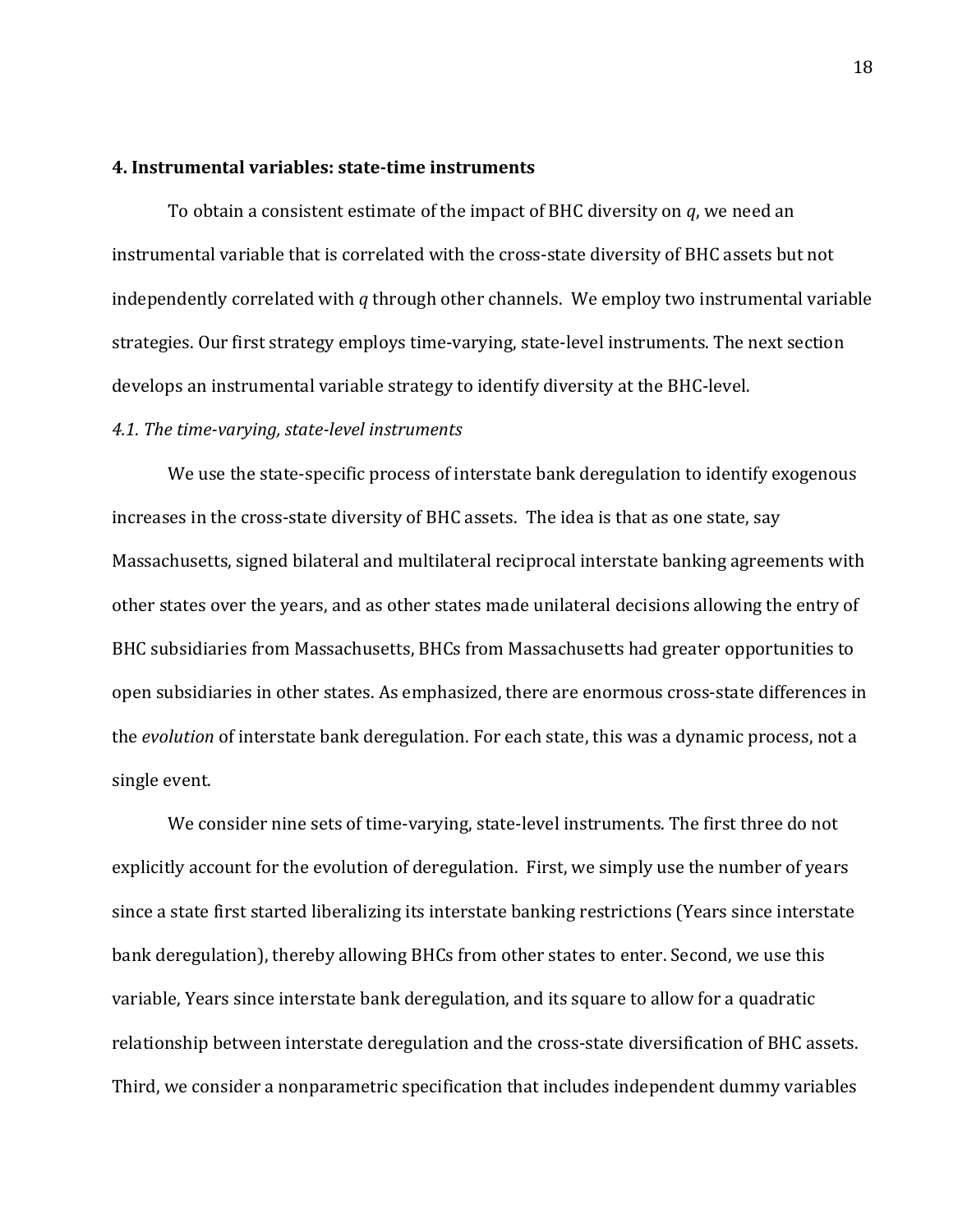for each year since the state started liberalizing interstate banking restrictions, taking a value of one all the way through the first ten years after deregulation, and zero otherwise.

The remaining six instrument sets explicitly account for state differences in the evolution of deregulation. The fourth instrument set equals the logarithm of the number of states in which a BHC can open subsidiaries, including its home state. This is a simple measure of the number of states in which a BHC can potentially operate, and we refer to this variable as Ln (Number of accessible states). Fifth, we weight the number of accessible states by the inverse of their distance from the home state, since it might be less costly for a bank in California to open a subsidiary in, say, Nevada than in, say, New Hampshire (Number of accessible states – weighted). [7](#page-20-0)

For the sixth and seventh instrument sets, we use a measure of the potential interstate market available to BHCs by including the natural logarithm of the total population of the states in which the BHC could potentially operate, excluding the BHC's home state. We refer to this variable as Ln (Market Population). Thus, rather than simply counting the number of accessible states, as done in Ln (Number of accessible states), Ln (Market Population) also captures information on the potential market available to the BHC from the opening of subsidiaries elsewhere. For the seventh instrument, we weight the sixth measure of the potential population available to BHCs by the relative distance of the market from the BHCs home state, and refer to

<span id="page-20-0"></span><sup>7</sup> The closest state receives a weight of one and the farthest a weight of zero:  $w_{ij} = \frac{d f}{d} \frac{d f}{d} \frac{d f}{d f}$ f  $\int u_f u_c$  $d_{\scriptscriptstyle f} - d_{\scriptscriptstyle ii}$  d *w*  $=\left(\frac{d_f-d_{ij}}{d_f}\right)\frac{d_f}{d_f-d}$ , where *dij*

i<br>I

is the distance between home state *i* and state *j*, and  $d_f(d_c)$  is the distance between the home state and the farthest (closest) state.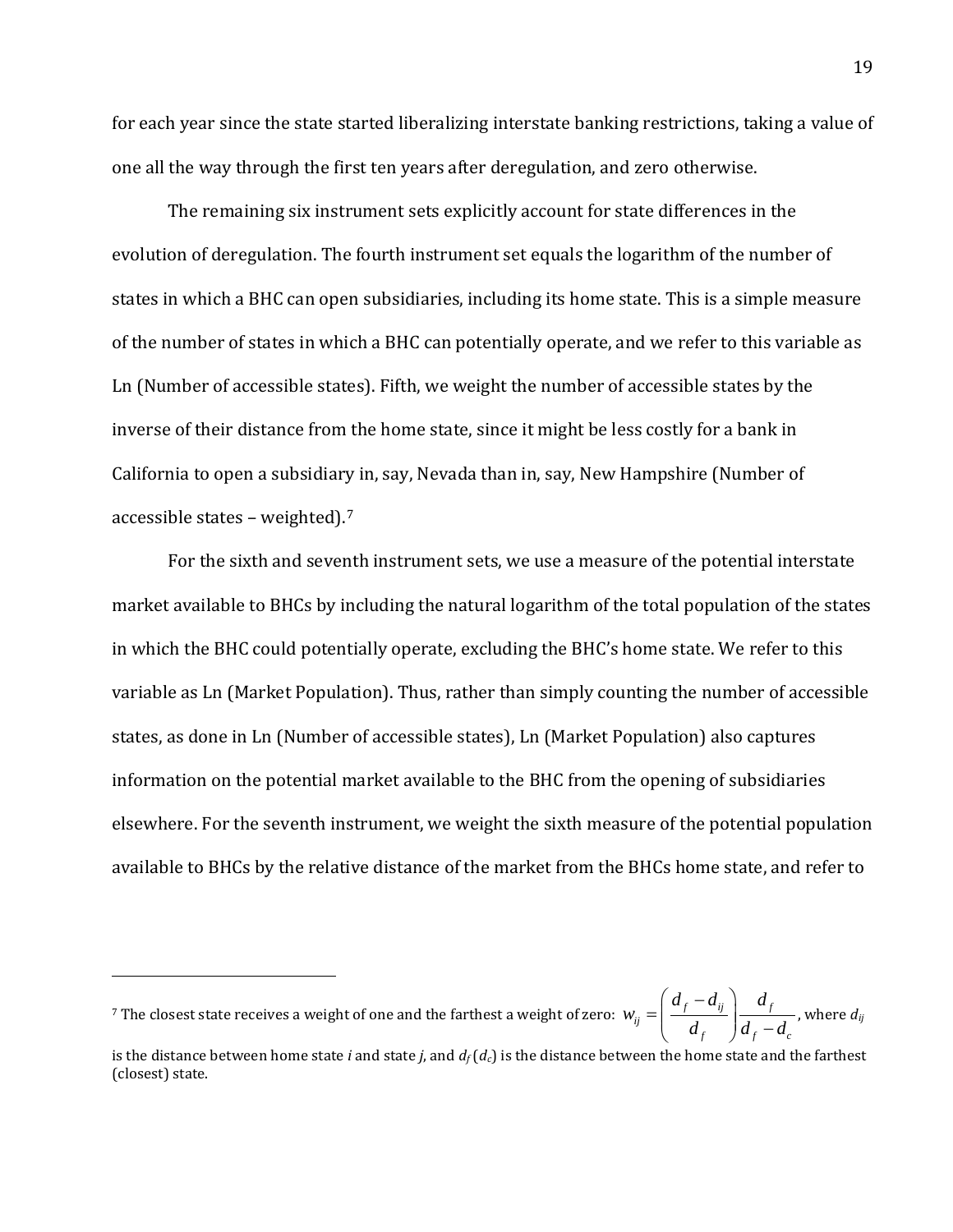this variable as Ln(Market Population – Weighted), where we use the aforementioned weighting scheme.

Finally, the eighth and ninth instruments are based on Market Potential, which equals Market Population divided by the population of BHC's home state. This variable captures the possibility that the desirability of opening a subsidiary in another state is positively associated with the additional market made available by that state. Thus, a BHC in California and a BHC in Nevada might view the appeal of opening a subsidiary in, say, Oregon differently. The ninth instrument uses the weighted version of this instrument.

### *4.2. First-stage regression results and instrument validity*

The first-stage regressions are presented in Panel B of Table 5. As shown in columns one through nine, we find that interstate deregulation increased the degree of cross-state diversity of BHC assets. The positive impact of deregulation on BHC diversity holds across the different indicators of interstate bank deregulation. When considering the time-varying evolution of interstate restrictions (column (4) to (9)), we find the link between diversification and deregulation to be statistically weakest when focusing only on the number of states in which a BHC can potentially open a subsidiary. The explanatory power of our measure of deregulation in explaining BHC diversification increases when we also incorporate the size and distance of potential markets into our instrument. This suggests that the distance and population of potential markets shape BHC ("foreign-state") direct investment decisions.

The significant impact of deregulation on BHC diversity holds when conditioning on a full set of BHC-specific, and state-specific factors as well as state and quarter fixed effects. Since the treatment is occurring at the state-time level, we do not employ BHC fixed effects in these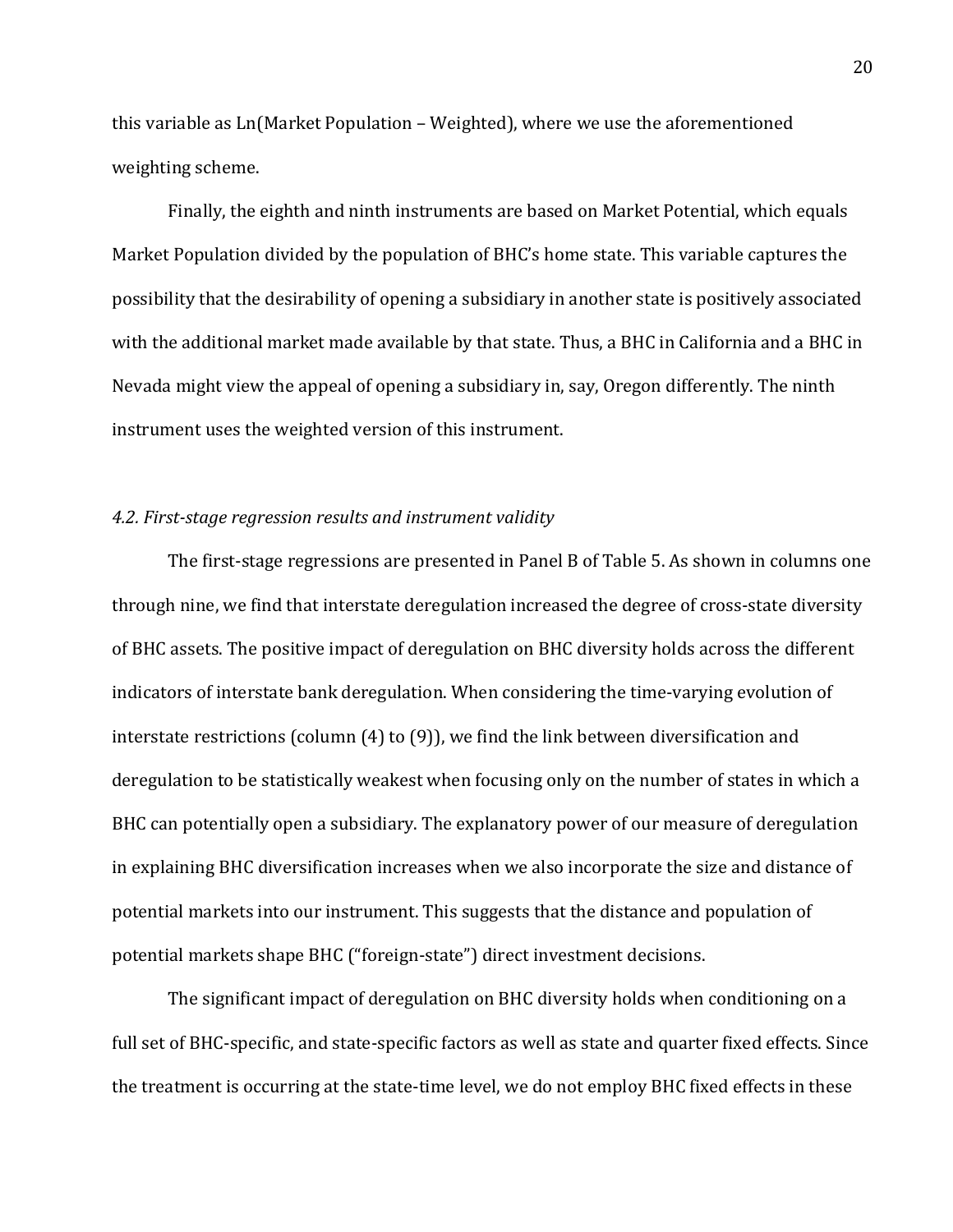first set of instrumental variable results. However, we do include BHC fixed effects later when we develop a BHC-level treatment.

Several pieces of evidence support the validity of the instrumental variables. First, the *F*test results show that interstate deregulation explains BHC diversity after controlling for many potential influences. For seven out of the nine sets of instrumental variables, the F-test is above ten and sometimes exceeds 30. For these sets of instrumental variables, there is a strong statistical link between deregulation and BHC diversity. Second, for these seven sets of instruments, the Hansen J-test results (not reported) indicate that we cannot reject the null hypothesis of the validity of the instruments. Thus, there is no evidence that these seven instruments explain BHC valuations beyond their ability to account for variation in the crossstate diversity of BHC assts. Third, as depicted in Figure 1, there is no indication of any trends in *q* prior to deregulation and hence no suggestion that changes in *q* prior to deregulation predict the timing of deregulation or the evolution of *q* following deregulation. Fourth, we could find no evidence—either in the historical evidence on how states formed bilateral and multilateral interstate banking agreements or in the data—that states selected other states based on BHC valuations. As suggested by Amel (1993), the state-specific process of forming a series of interstate banking agreements with other states evolved in a relatively chaotic manner, in which there is no evidence that states signed reciprocal interstate banking treaties based on *q*. Indeed, Figure 2 shows that there is essentially no relationship between the valuations of BHCs that sign interstate agreements.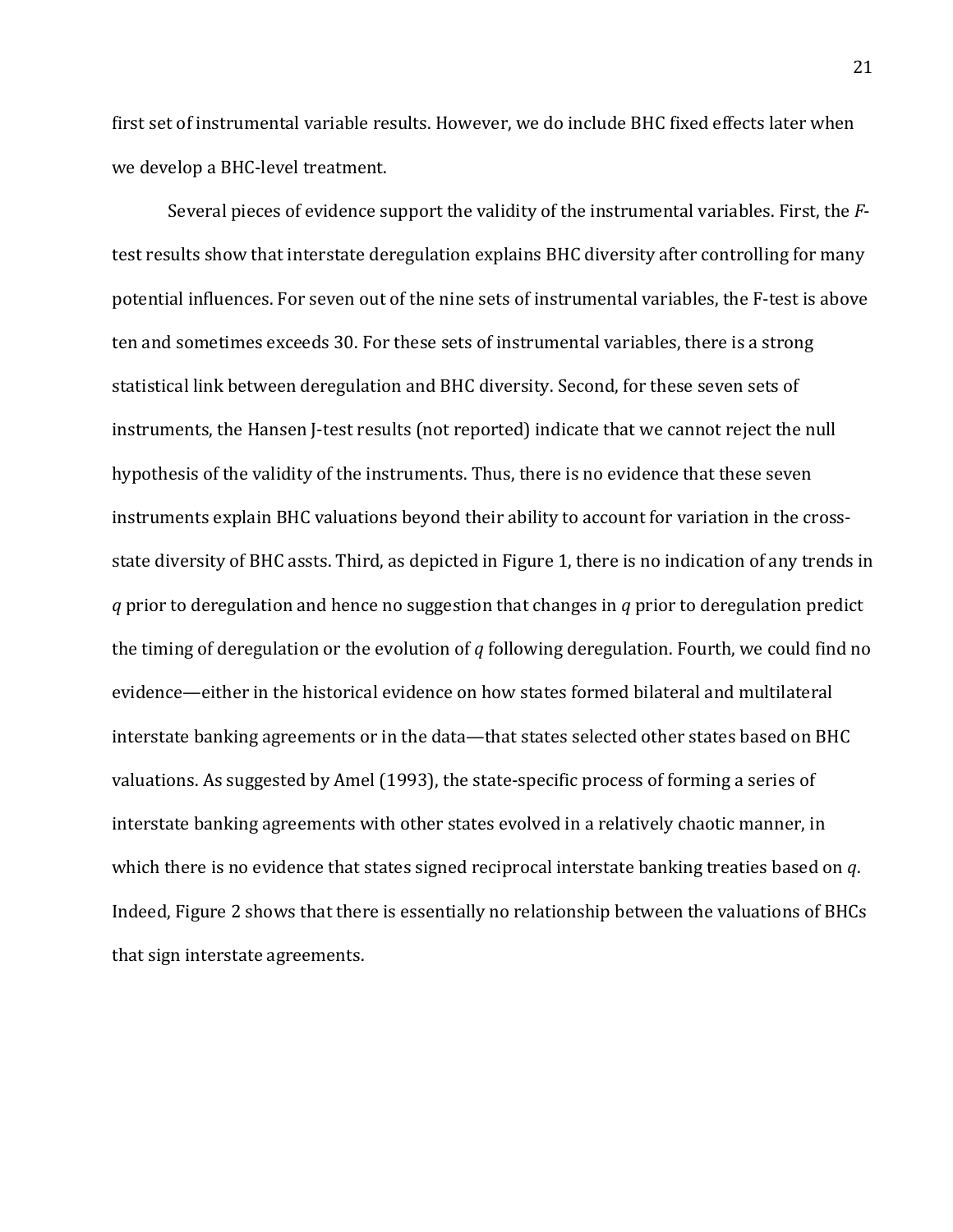#### *4.3. Second-stage regression results with time-varying, state-level instruments*

Panel A of Table 5 presents the two-stage least squares (2SLS) regressions of BHC *q* on BHC diversity for the nine different sets of instrumental variables. As already mentioned, the associated first-stage results are reported in Panel B of Table 5.

The second-stage results indicate that the cross-state diversity of BHC assets lowers *q*. In particular, the projected value of BHC asset diversification is associated with a significant reduction in BHC *q*. The only exception is when using the instrumental variable Ln (Number of accessible states). As noted, this is also the only instrumental variable that has weak explanatory power in explaining the cross-state diversity of BHC assets in the first-stage. However, when we weight by the size of the accessible states or the distance of the accessible states from the BHC, this (1) improves the fit of the first-stage regression and (2) yields a second-stage result in which the exogenous component of BHC diversity is negatively, and statistically significantly, linked to BHC *q*.

The economic size of the estimated impact of cross-state asset diversity on market valuation of a BHC is large. For example, a one standard deviation increase in the asset diversity index (1 – Herfindahl Index of assets across states) implies a decrease in *q* of about 30 percent of its standard deviation when using regressions (4) or (5), a reduction of over 40 percent of its standard deviation when using regressions (6) or (7), and a reduction of about 12 percent of its standard deviation when using the other regressions. As another example, consider New Jersey and the regression estimates in regression (7) of Table 5. The results suggest that if New Jersey were to change from a situation in which its banks were prohibited from diversifying into any state to a situation in which all states allowed New Jersey banks to enter that the average *q* of banks in New Jersey would fall by almost 5 percent. This is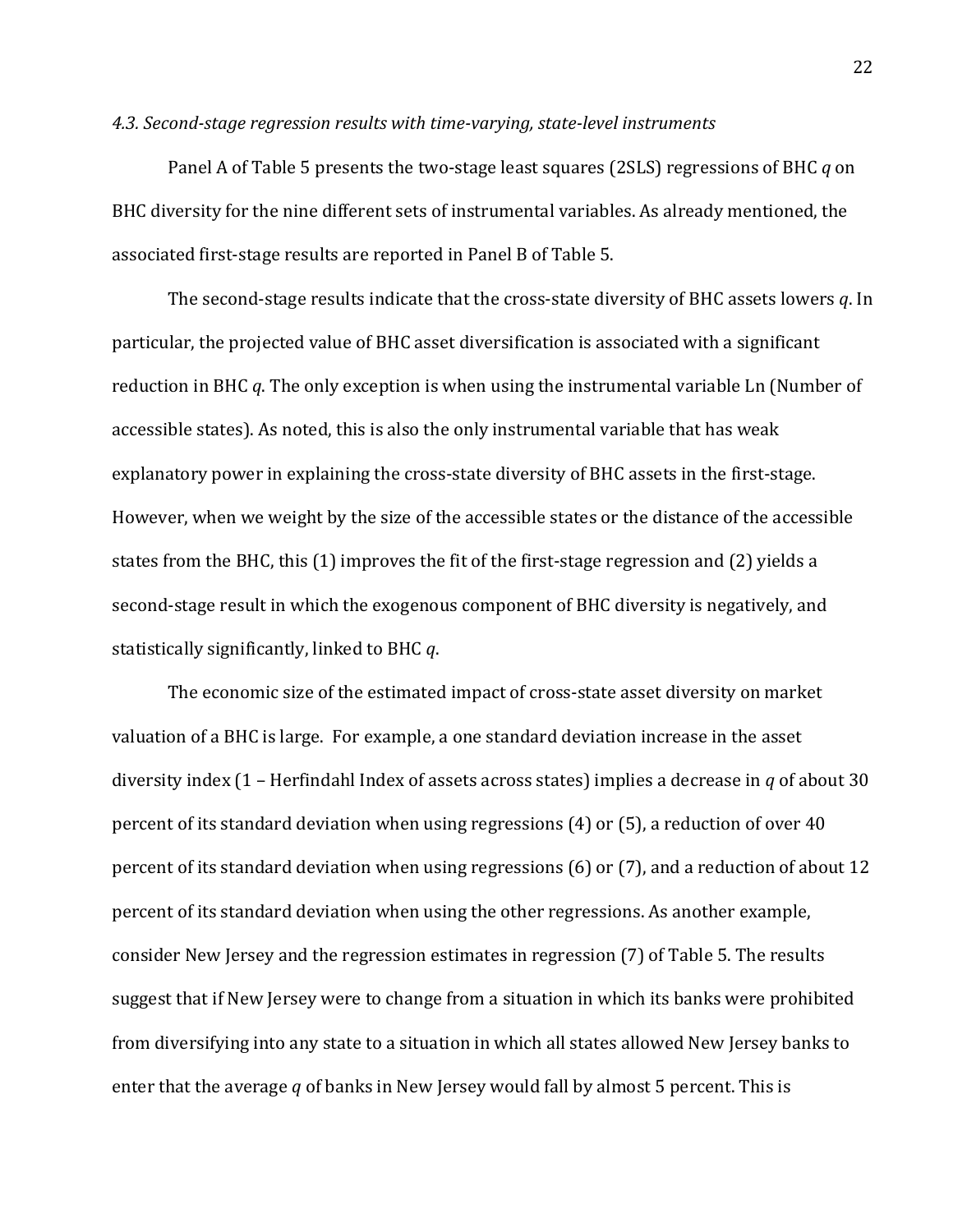substantial. Aggregating across the U.S. banking system, it would involve a drop in market capitalization of about \$225 billion.

The 2SLS estimates are between 10 and 20 times larger than the OLS estimates in absolute value terms. One explanation for this result is that higher-valued BHCs are more likely to diversify than lower-valued BHCs, biasing the OLS estimate toward zero. The 2SLS estimates identify the true, larger, impact of BHC diversity on *q*.

# **5. Instrumental variables: gravity-deregulation model**

One shortcoming with the analyses thus far is that we have examined the impact of diversity on valuations for the average BHC in a state: We have not yet developed and employed a BHC-level instrumental variable. We would like, however, to distinguish among BHCs within the same state and identify the impact of an exogenous increase in diversity on BHC valuations for individual financial institutions.

In this section, we design a strategy to identify the impact of diversity on *q* at the BHClevel—or, more precisely, at the county-level. We do this by simultaneously (a) using the dynamic process of interstate bank deregulation discussed above to differentiate across states and time and (b) using the distance of each BHC's county to other states (as well as other county demographic traits) to differentiate across BHCs within the same state.

#### *5.1. Gravity-deregulation model: strategy*

We use a gravity model to construct a time-varying, BHC-county-specific instrumental variable for diversification, which we then use in our two-stage least squares evaluation of the impact of diversity on *q*. Frankel and Romer (1999) developed this approach to study whether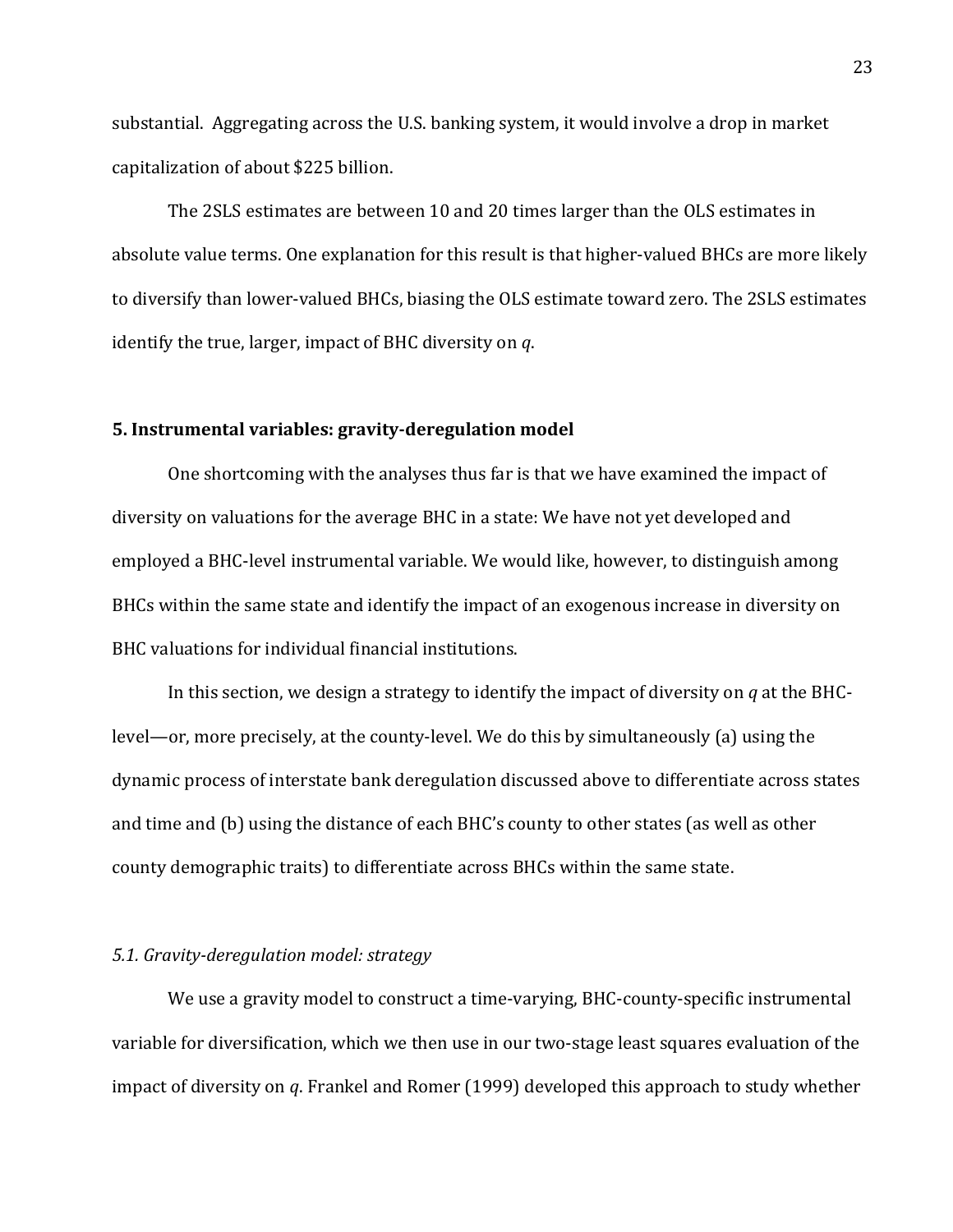international trade causes economic growth. They first use a gravity model of international trade to estimate bilateral trade volumes between countries. Based on the projected bilateral trade volumes, they construct the projected aggregate trade volume of each country. Using this projected trade share as their instrument for actual trade in their first stage regression, they assess the causal impact of trade on growth.

Based on the gravity model, we hypothesize that BHCs will invest more in geographically close states than in far states. BHCs that are close to another state might have greater familiarity with its economic conditions and face lower costs to establishing and maintaining subsidiaries than farther states. From this perspective, a BHC in the southern part of California will tend to invest more in Arizona than Oregon and a BHC in the northern part California might find it correspondingly more appealing to open a subsidiary in Oregon. To measure closeness to other states, we compute the distance (in 100s of miles) of the county of each BHC's headquarters to each other state's capital, which we call "Distance in 100 miles." Since we are focusing on interstate banking diversification, we assume that the distance to the capital of a BHC's home state is equal to zero.

We further hypothesize that BHCs will be more attracted to comparatively larger markets than smaller markets. Thus, holding other things constant, BHCs in Colorado will invest more in California than in Wyoming. To measure relative market size, we compute the logarithm of the population of the BHC's home state (in period t) divided by the population of a foreign state (in period t): Ln(Population-ratio).

We also allow for the possibility that the comparative size of the BHC's home county affects its "foreign-state" direct investment decisions. BHCs based in a relatively urban, active county might require a larger foreign market before investing abroad than BHCs in smaller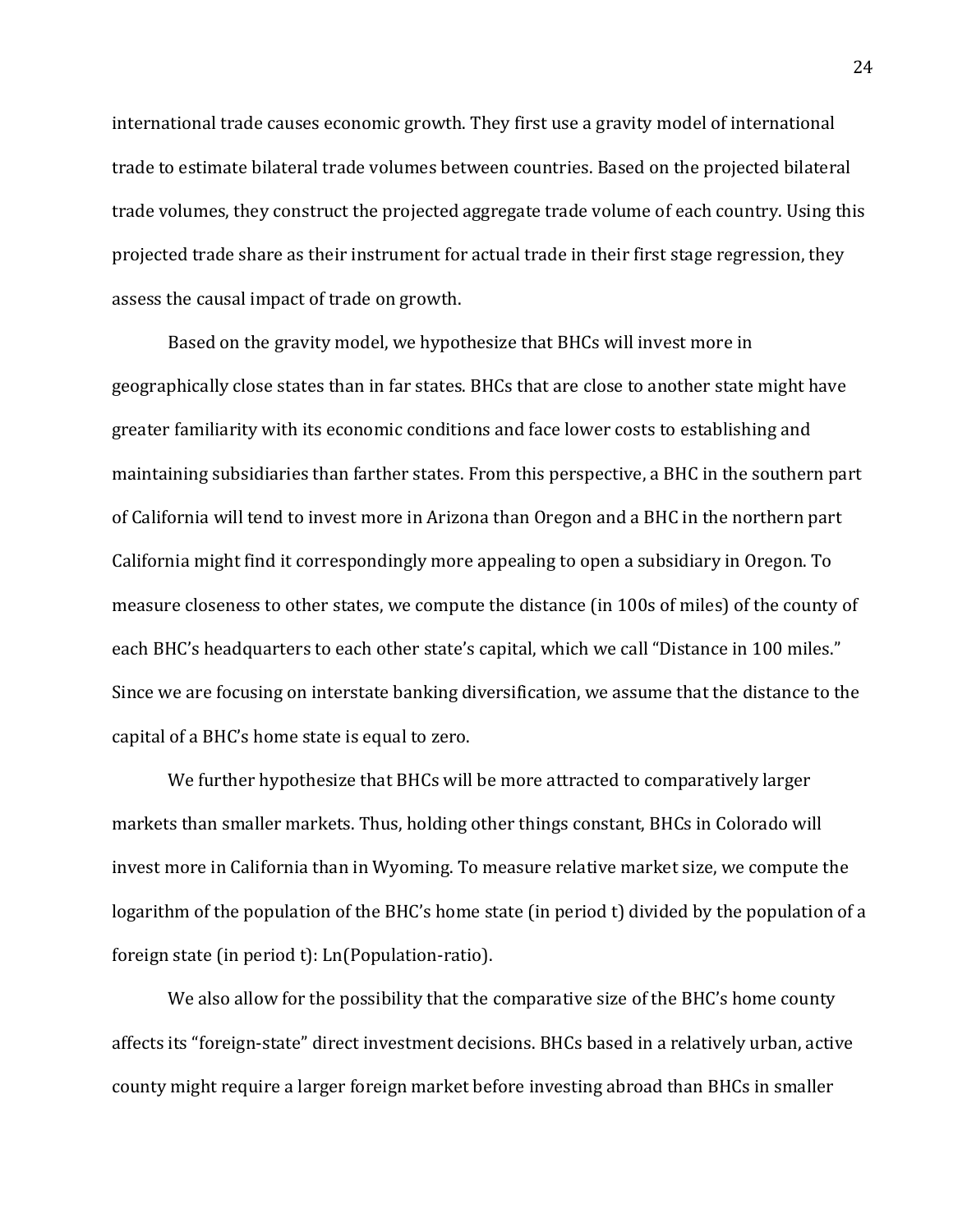counties. At the same time, distance might matter less for a BHC from an urban, active county than BHCs from smaller, less active environments. Adding these additional county-specific traits also helps in differentiating between BHCs in the same state.

### *5.2. The gravity-deregulation model: two-step process*

In the first step ("zero stage") of the gravity-deregulation model, we estimate the following model:

Share<sub>b,i,j,t</sub> = a\*Distance<sub>b,i,j</sub>+ b\*Ln(pop<sub>i,t</sub>/pop<sub>i,t</sub>) + c\* $X_{b,i,j,t} + \delta_b + \delta_i + \delta_j + \delta_{i,j} + \delta_t + \delta_{i,t} + \epsilon_{b,i,j,t}$ , (3)

where Share<sub>b,i,j</sub> is the percentage of assets of BHC *b*, headquartered in state *i*, held in its subsidiaries in state *j* in quarter *t*; Distance<sub>b,i,j</sub> is the distance in 100s of miles between the county of BHC *b*'s headquarters and state *j*'s capital; and Ln(popi,t/popj,t) is the Ln(Populationratio) defined above. In some specifications, we also control for a matrix of variables **X**b,i,j,t, including (a) the interaction of  $Ln(pop_{i,t}/pop_{i,t})$  and a dummy variable that equals one if the BHC is headquartered in a comparatively big county (e.g., in the top-third of counties in the home state by population) in quarter *t*, (b) the interaction of Distance<sub>b,i,j</sub> and a dummy variable that equals one if the BHC is headquartered in a comparatively big county, and (c) a dummy variable taking on the value of one if BHC *b* is located in a comparatively big county, as defined above.

Furthermore, we condition on many possible fixed effects. In the specifications, we control for various combinations of BHC fixed effects ( $\delta_b$ ), separate fixed effects for each state  $(\delta_i + \delta_j)$ , state-pair fixed effects  $(\delta_{i,j})$ , quarter fixed effects  $(\delta_t)$ , and state-quarter fixed effects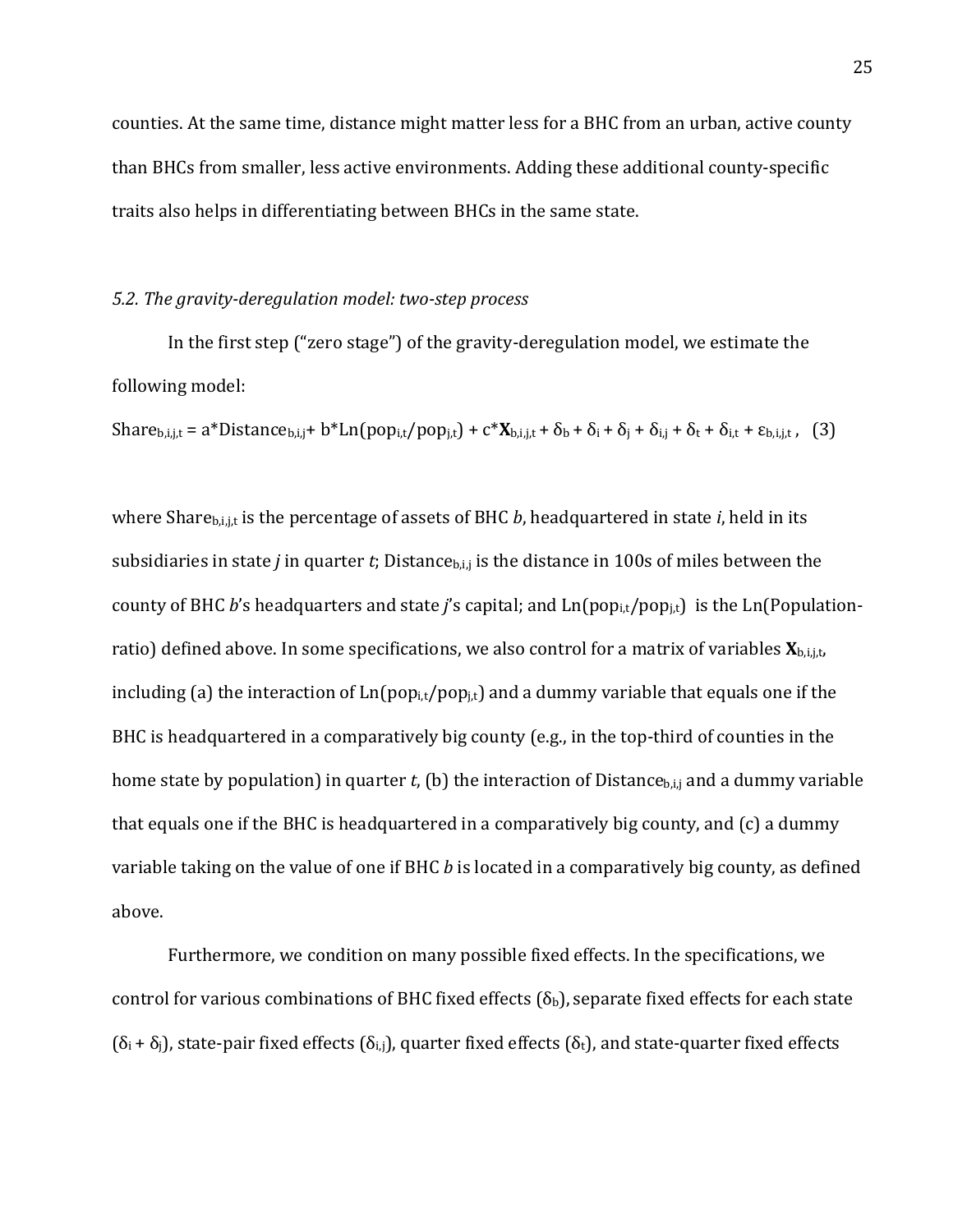(δs,t). In this first step, we only include observations in which it is legally feasible for BHC *b* with headquarters in state *i* to open a subsidiary in state *j* during quarter *t*. [8](#page-27-0)

As reported in Table 6, the gravity model can explain BHC investment in "foreign-states." First and foremost, across the various specifications, there is a negative relationship between a BHC's investment in a foreign state and the distance between the BHC's county and the foreign state. Distance, however, matters less when the BHC is headquartered in a comparatively urban county, as demonstrated in regressions (2) – (5). Thus, there are good reasons for believing that interstate bank deregulation between state *i* and state *j* will differentially affect BHCs in state *i*, depending on their distance to state *j* and the nature of the county in which the BHC in state *i* is headquartered. Second, the size of the foreign market matters for the foreign state investment decisions of a BHC. As shown, BHCs are less likely to diversify into comparatively small states and this is particularly pronounced effect for BHCs from more urban counties.

In the second step of the gravity-deregulation model, we construct a projected aggregate diversity measure for each BHC in each quarter, where the aggregation is done across all possible states into which the BHC can legally diversify. For observations in which a BHC is legally permitted to open a subsidiary in a particular state, we use the projection share from the estimated gravity models given in Table 6. For observations in which regulations prohibit a BHC from opening a subsidiary in a state, we set the projected share equal to zero. Then, we use these projected shares to compute the diversity index—the projected Herfindahl index of each BHC assets across states. We use this predicted diversity index from the gravity-deregulation model as the instrument for actual diversity in our first stage regression to assess the impact of

<span id="page-27-0"></span> <sup>8</sup> In this first step of the gravity-deregulation model, we tried several variations. Since many BHCs do not diversify, the dependent variable has many zeros. Thus, we estimate a Tobit rather than a linear OLS model. This yields stronger results than those reported below.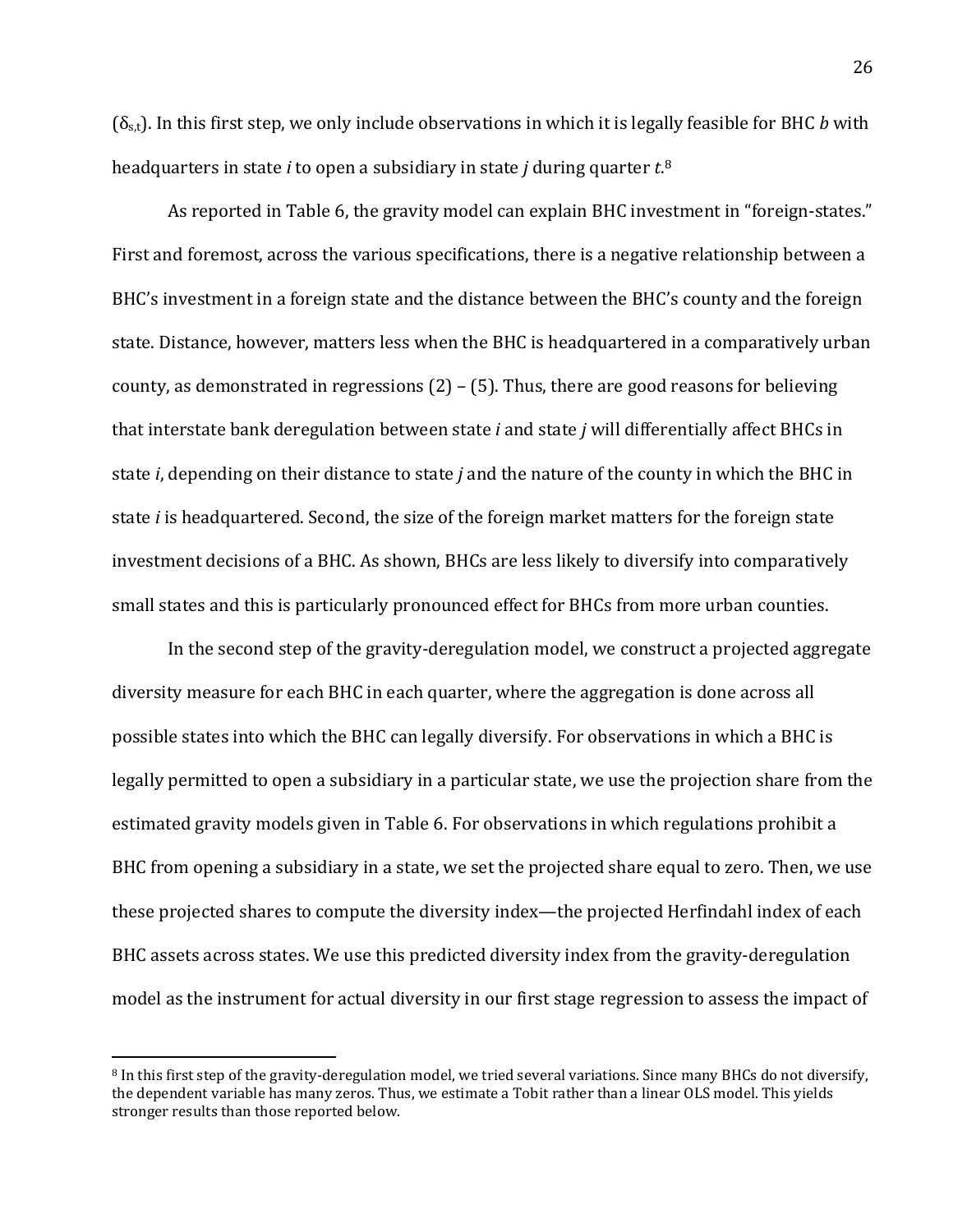diversity on *q*. We use the various specifications from the "zero stage" equations from Table 6 to construct the first-stage instruments.

#### *5.3. Results using BHC instruments based on the gravity-deregulation model*

The first-stage results in Table 7 suggest that the instrumental variable is very useful in explaining BHC diversity as the F-test of the excluded instruments is above ten. In this table, we use regression (5) of Table 6, but the results hold for the other gravity models provided in Table 6.

As shown in Table 7, the second-stage results indicate that geographic diversity reduces Tobin's *q*. By using time-varying, BHC-county-specific instrumental variables, this gravityderegulation strategy differentiates among BHCs within the same state and quarter. It identifies the impact of BHC's diversity on *q*, so we can condition on BHC and state-time fixed effects throughout. Indeed, following Frankel and Romer (1999), all of the fixed-effects included in the zero stage are also included in the first and second stages.<sup>[9](#page-28-0)</sup>

In columns (2) and (3), we show that the influence of diversification on Tobin's *q* operates primarily through changes in market capitalization rather than changes in other components of Tobin's *q.* This provides additional evidence that the findings on *q* do not simply reflect accounting quirks around cross-state mergers and acquisitions that alter a bank's book value. Rather, the change in *q* reflects a change in the market's valuation of the BHC.

<span id="page-28-0"></span> $9$  Furthermore, Rubinstein (2011) has critiqued the Frankel and Romer (1999) approach because the fixed effects from the zero stage enter in a nonlinear manner when aggregating to produce the instrument for the first-stage. Thus, we also conducted the analyses in two ways to address this concern. First, we excluded all fixed effects from the zero-stage. Second, we did the estimation in the zero-stage with the fixed effects, but did the projections to form the instrumental variables while setting the coefficients on the fixed effects in the zero-stage to zero. All of the results hold. Indeed the magnitude of the coefficient in the valuation regression increases markedly.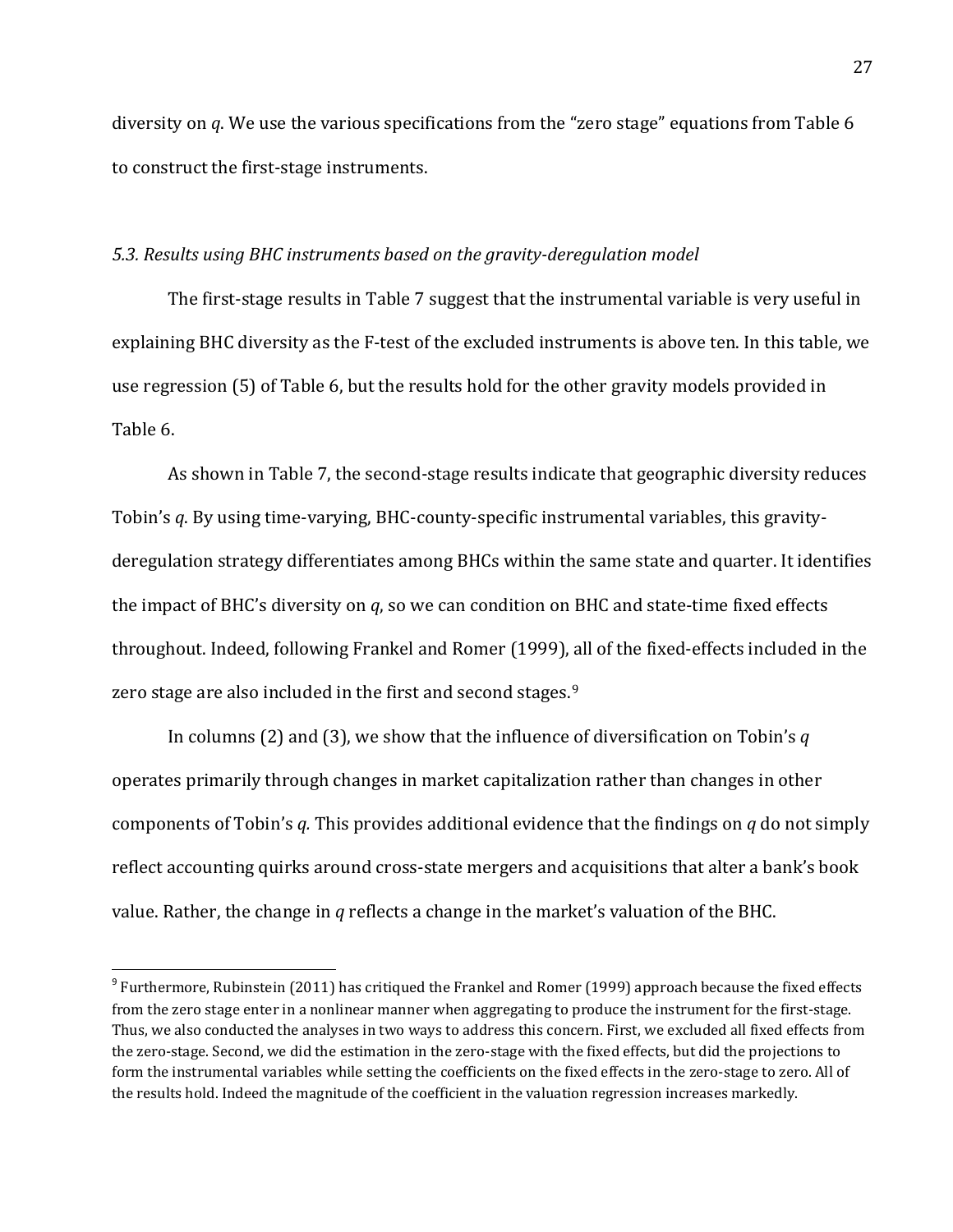Columns (4)-(6) provide additional evidence on the robustness of the Table 7 findings. Since some of the banks in our sample engage in international activities, we wanted to assess whether the banks drive the results. As shown, the results are robust to excluding BHCs with subsidiaries that engage in international activities. Moreover, we were concerned that there might be accounting oddities around the time of BHC M&As. Although the results in columns (2) and (3) suggest that accounting factors are not driving the results, we tried eliminating the period immediately around M&As. The results are even stronger when excluding observations during quarters when BHCs acquire or sell subsidiaries.

### *5.4. Advantages of the gravity-deregulation model and the economic effects*

The BHC-county-level instrumental variable results in Table 7 have two particularly valuable properties relative to the results based on state-level instruments (Table 5). First, the BHC-county-level instruments differentiate among BHCs within the *same* state and quarter. Although we control for state-quarter characteristics in the earlier analyses (including the timevarying level of competition within each state), the state-time level instrumental variable results only provide information on the "average" BHC in a state. But, the BHC-county-level instrumental variable specification provides information on the average BHC within each state's county. This allows us to draw sharper inferences about the impact of BHC diversity on valuations.

Second, the BHC-county-level instrumental variable results suggest that diversification per se—not an intensification of bank competition triggered by interstate deregulation—is driving the results. In particular, we were concerned that if state A signs an interstate banking agreement with state B, then valuations of state A's BHCs might fall because of greater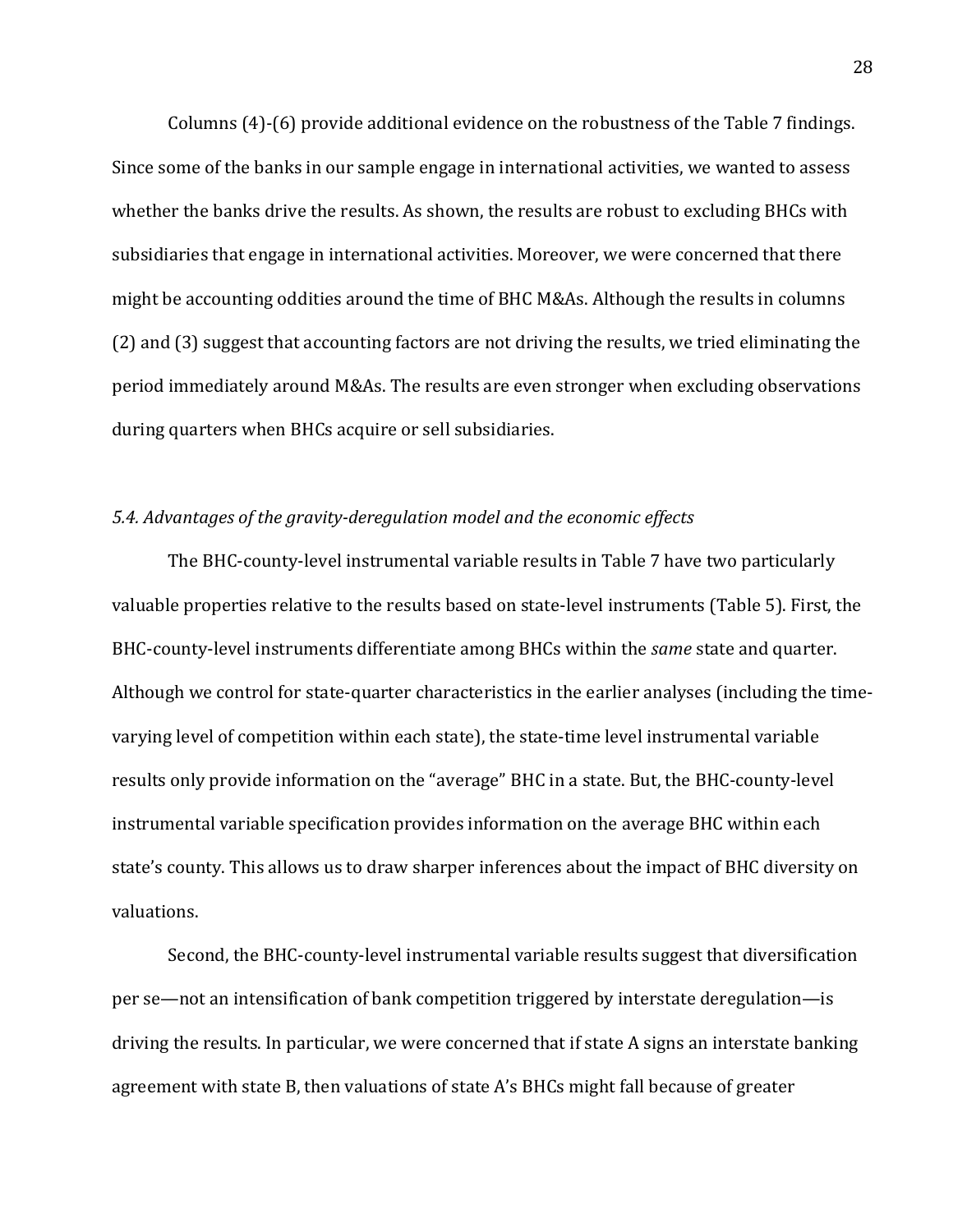competition coming from state B's banks, not because of an intensification of agency problems caused by some of state A's BHCs diversifying into state B. However, the county-level analyses reduce these concerns for two reasons. First, they account for statewide, unobservable timevarying changes, such as changes in competition within a state, by introducing state-quarter fixed effects into the analyses. Second, the gravity-deregulation model distinguishes among BHCs within the same state. This helps identify the impact of diversity on valuations by controlling for changes in statewide bank competition resulting from the signing of interstate banking agreements. To see this, consider state A, which is closed to "foreign" banks. Banks within state A compete with one another. When state A deregulates with state B, competition within state A intensifies. The interstate banking agreement affects state A's entire banking market since banks within state A compete with one another. Thus, by differentiating among counties within state A, we show that only BHCs in treated counties that diversified into other states experienced a drop in *q*; the drop in *q* cannot be due to a state-level effect because we are differentiating by county. Under the assumption that a state is the relevant banking market, these results suggest that geographic diversification lowered BHC valuations.

Economically, the BHC-county-level instrumental variable results—based on the gravity-deregulation model—are substantially larger in magnitude than the results based on state-level instruments. Regulatory induced changes in diversity that affect BHCs differently depending on their location have large economic effects on valuations, reducing Tobin's *q* by between five and ten percent when a state goes from completely closed to completely open. As the treatment becomes more refined, moving from a state-time treatment to a county-time instrument, we better identify the impact of an exogenous increase of diversification on BHCs' valuations—and, the estimated impact has a larger economic magnitude.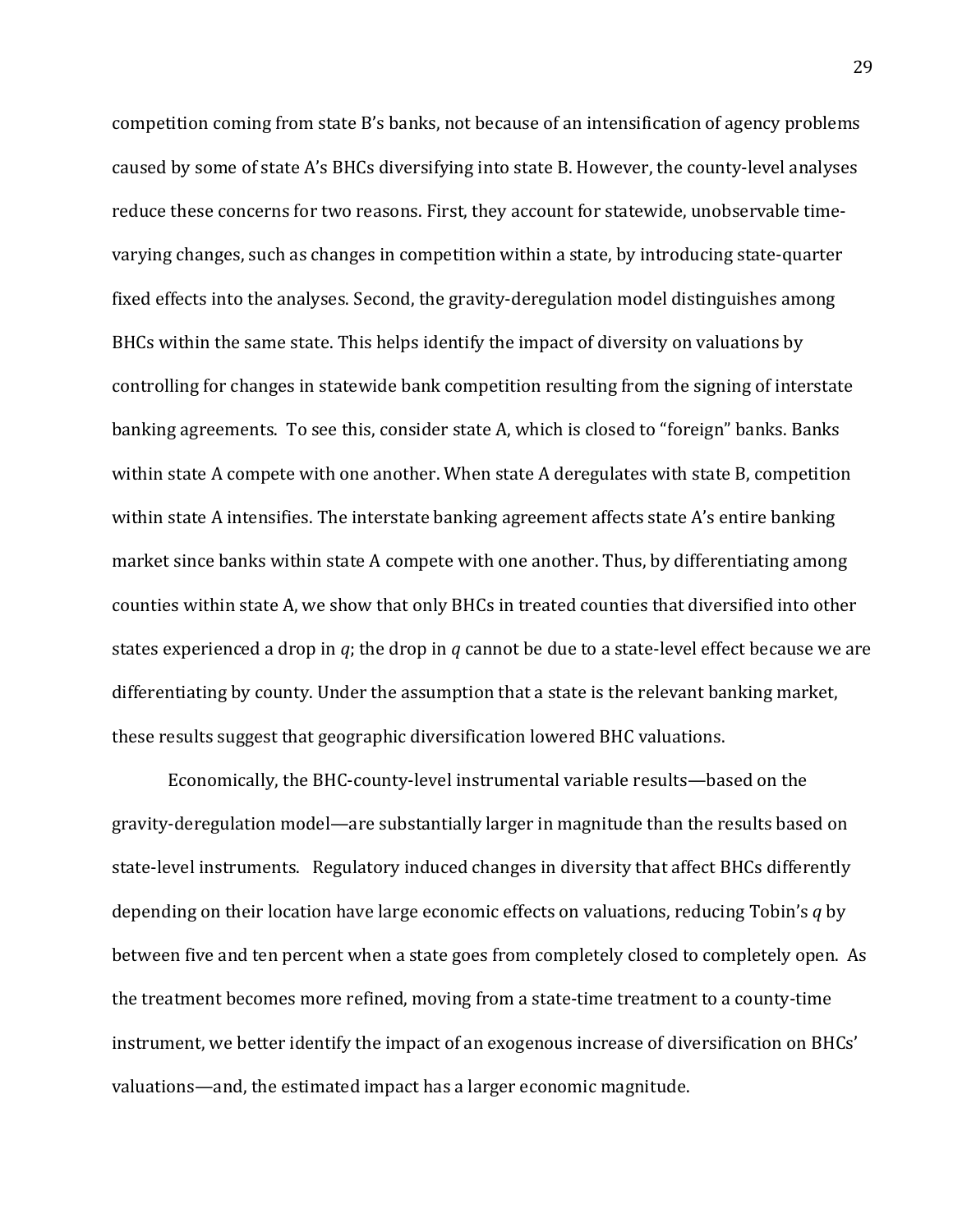The results are consistent with the following view. First, the process of interstate bank deregulation that started in 1978 increased the cross-state asset diversity of some BHCs. Second, this increased diversity boosted the complexity of BHCs and intensified agency problems, making it more difficult for small shareholders and creditors to monitor corporate insiders and easier for insiders to extract larger private benefits from controlling these financial institutions. Lower market valuations reflect such increase in agency problems due to BHC diversity triggered by interstate bank deregulation.

#### **6. Conclusions**

This paper examines how an exogenous increase in the geographic diversity of a BHC's assets affects the market's valuation of the BHC. We first use the state-specific, time-series pattern of interstate bank deregulation to identify the exogenous component of the geographic diversity of BHC assets and we then also incorporate a gravity model of BHC investments across states to differentiate among BHCs within the same state. This allows us to draw more precise inferences about the causal impact of geographic diversity on the valuation of firms than previous research.

We find that increases in geographic diversity due to interstate bank deregulation reduced BHC valuations. These results can be interpreted more broadly than simply providing information about the increased complexity of monitoring geographically diffuse BHCs. The results are consistent with the view that an exogenous increase in complexity—by making it more difficult for outside investors to exert effective corporate control—allows corporate insiders to extract larger private rents with adverse implications on firm value.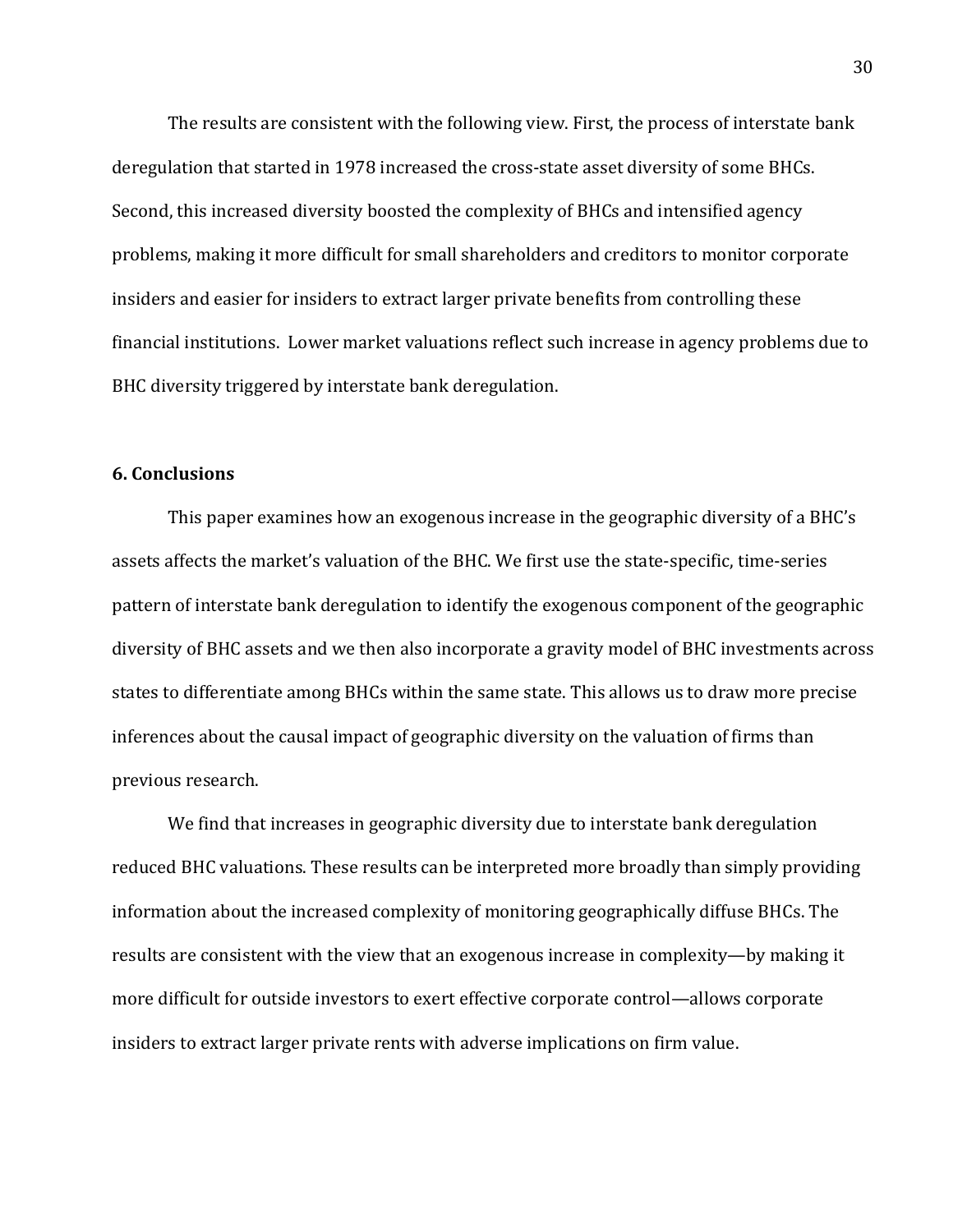#### **References**

- Acharya, V., Hasan, I., and Saunders, A., 2006, Should banks be diversified? Evidence from individual bank loan portfolios, Journal of Business 79, 1355 – 1411.
- Amel, D., 1993, State laws affecting the geographic expansion of commercial banks, Manuscript, Board of Governors of the Federal Reserve System.
- Berger, A., Demsetz, R., Strahan, P., 1999, The consolidation of the financial services industry: causes, consequences, and implications for the future, Journal of Banking and Finance 23, 135 – 194.
- Berger, A., Hanweck, G., Humphrey, D., 1987, Competitive viability in banking: Scale, scope, and product mix economies. Journal of Monetary Economics 20, 501 – 520.
- Berger, A., Humphrey, D., 1991, The dominance of inefficiencies over scale and product mix economies in banking, Journal of Monetary Economics 28, 117 – 148.
- Berger, P., Ofek, E., 1995, Diversification's effect on firm value, <u>Journal of Financial Economics</u> 37, 39 – 65.
- Boyd, J. H., Prescott, E.C., 1986, Financial intermediary-coalitions, Journal of Economics Theory 38, 211 – 232.
- Brickley, J., Linck, J., Smith, C., Jr., 2003, Boundaries of the firm: evidence from the banking industry, Journal of Financial Economics 70, 351 – 383.
- Campa, J., Kedia, S., 2002, Explaining the diversification discount, Journal of Finance 57, 1731 1762.
- Chandler, A., 1977, The Visible Hand, Cambridge, MA: Belknap Press.
- Custodio, C., 2010, Mergers and acquisitions can explain the diversification discount, Arizona State University, mimeo, W.P. Carey School of Business.
- Degryse, H., Ongena, S., 2005, Distance, lending relationships, and competition, <u>Journal of</u> Finance 60, 231 – 266.
- Demsetz, R.S., Strahan, P.E., 1997, Diversification, size, and risk at bank holding companies, Journal of Money, Credit, and Banking 29, 300 – 313.
- Deng, S., Elyasiani, E., 2008, Geographic diversification, bank holding company value, and risk, Journal of Money, Credit and Banking 40, 1217 – 1238.
- Denis, D. J., Denis D. K., Sarin, A., 1997, Agency problems, equity ownership, and corporate diversification, Journal of Finance 52, 135 – 160.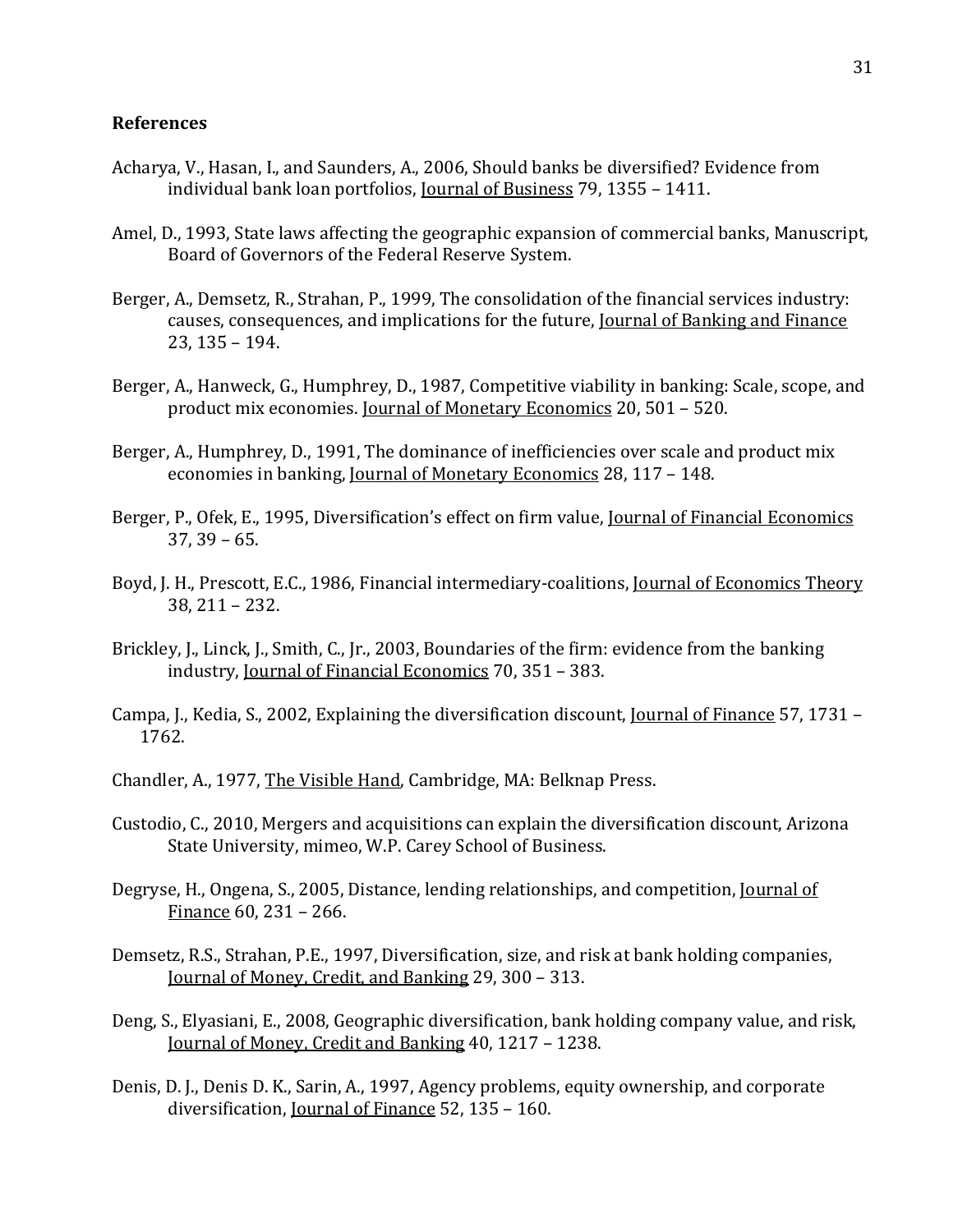- Denis, D.J., Denis D.K., Yost, K., 2002, Global diversification, industrial diversification, and firm value, Journal of Finance 57, 1951 – 1979.
- Diamond, D. W., 1984, Financial intermediation and delegated monitoring, Review of Economic Studies 51, 393 – 414.
- Drucker, S., Puri, M., 2005, On the benefits of concurrent lending and underwriting, Journal of Finance 60, 2763 – 2799.
- Ferrier, G., Grosskopf, S., Hayes, K., Yaisawarng, S., 1993, Economies of diversification in the banking industry: A frontier approach, Journal of Monetary Economics 31, 229 – 249.
- Frankel, J., Romer, D., 1999, Does trade cause growth? American Economic Review, 89, 379 399.
- Gertner, R., Scharfstein, D., Stein, J., 1994, Internal vs. external capital markets, Quarterly Journal of Economics 109, 1211 – 1230.
- Goldberg, Linda S., 2009, Understanding banking sector globalization, IMF Staff Papers 56, 171 – 197.
- Graham, J., Lemmon, M., Wolf, J., 2002, Does corporate diversification destroy value? Journal of Finance 57, 695–720.
- Houston, J., James, C., Marcus, D., 1997, Capital market frictions and the role of internal capital markets in banking, Journal of Financial Economics 46, 135 - 164.
- Jayaratne, J., Strahan, P. E., 1996, The finance-growth nexus: Evidence from bank branch deregulation, Quarterly Journal of Economics 111, 639 – 670.
- Jensen, M., 1986, Agency costs of free cash flow, corporate finance, and takeovers, American Economic Review 76, 332 – 329.
- Jensen, M.C., Meckling, W., 1986, Theory of the firm: managerial behavior, agency costs, and ownership structure, Journal of Financial Economics 3, 305 – 360.
- Jensen, M.C., Murphy, K.J., 1990, Performance pay and top management incentives, Journal of Political Economy 98, 225 – 264.
- Kroszner, R., Strahan, P., 1999, What drives deregulation? Economics and politics of the relaxation of bank branching restrictions, Quarterly Journal of Economics 114, 1437 – 1467.
- Laeven, L., Levine, R., 2007, Is there a diversification discount in financial conglomerates? Journal of Financial Economics, 85, 331 – 367.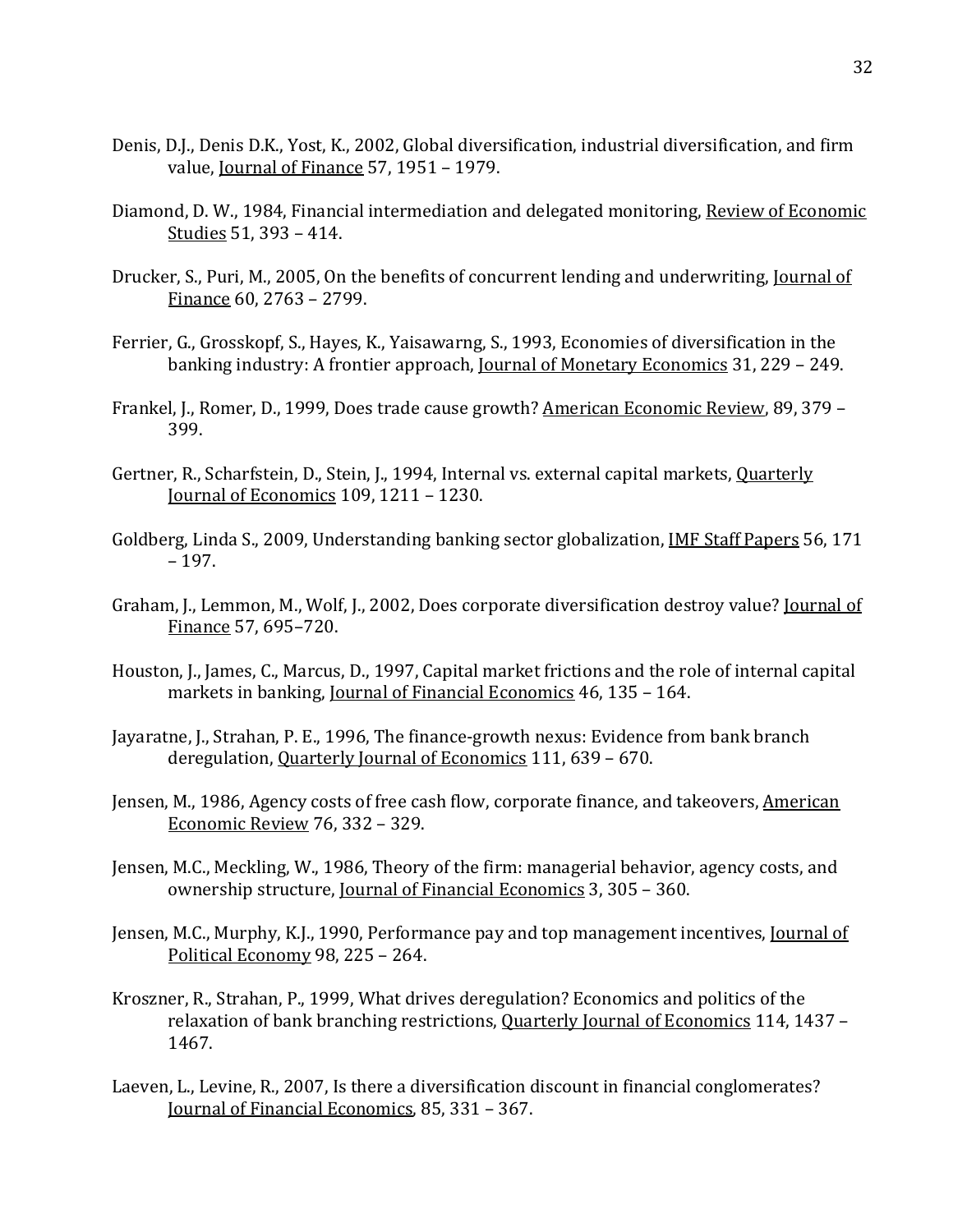- Lang, L.H.P., Stulz, R.M., 1994, Tobin's q, corporate diversification and firm performance, Journal of Political Economy 102, 1248 – 1280.
- Liberti, J., Mian, A., 2009, Estimating the effect of hierarchies on information use, Review of Financial Studies 22, 4057 – 4090.
- Maksimovic, V., Phillips, G., 2002, Do conglomerate firms allocate resources inefficiently across industries? Theory and evidence. Journal of Finance 57, 721 – 767.
- Mian, A., 2006, Distance Constraints: The limits of foreign lending in poor economies, Journal of Finance, 61, 1465 – 1505.
- Morgan, D., Rime, B., and Strahan, P., 2004, Bank integration and state business cycles, Quarterly Journal of Economics, 119, 1555 – 1584.
- Petersen, M., Rajan, R., 2002, Does Distance Still Matter? The information revolution in small business lending, Journal of Finance 57, 2533 – 2570.
- Rajan, R., 1992, Insiders and outsiders: the choice between informed and arm's length debt, Journal of Finance 41, 1367 – 1400.
- Rajan, R., Servaes, H., Zingales, L., 2000, The cost of diversity: the diversification discount and inefficient investment, Journal of Finance 55, 35 – 80.
- Rubinstein, Y., 2011, Estimating the impact of trade on income: trade volumes and trade partners. London School of Economics, mimeo.
- Saunders, A., Walter, I., 1994, Universal Banking in the United States: What Could We Gain? What Could We Lose? Oxford University Press.
- Servaes, H., 1996, The value of diversification during the conglomerate merger wave. Journal of Finance 51, 1201 – 1225.
- Scharfstein, D., Stein, J., 2000, The dark side of internal capital markets: Divisional rent-seeking and inefficient investment, *Journal of Finance* 55, 2537 - 2564.
- Stein, J., 2002, Information production and capital allocation: decentralized versus hierarchical firms, Journal of Finance 57, 1891 – 1921.
- Villalonga, B., 2004, Diversification discount or premium? New evidence from the business information tracking series, Journal of Finance 59, 479 – 506.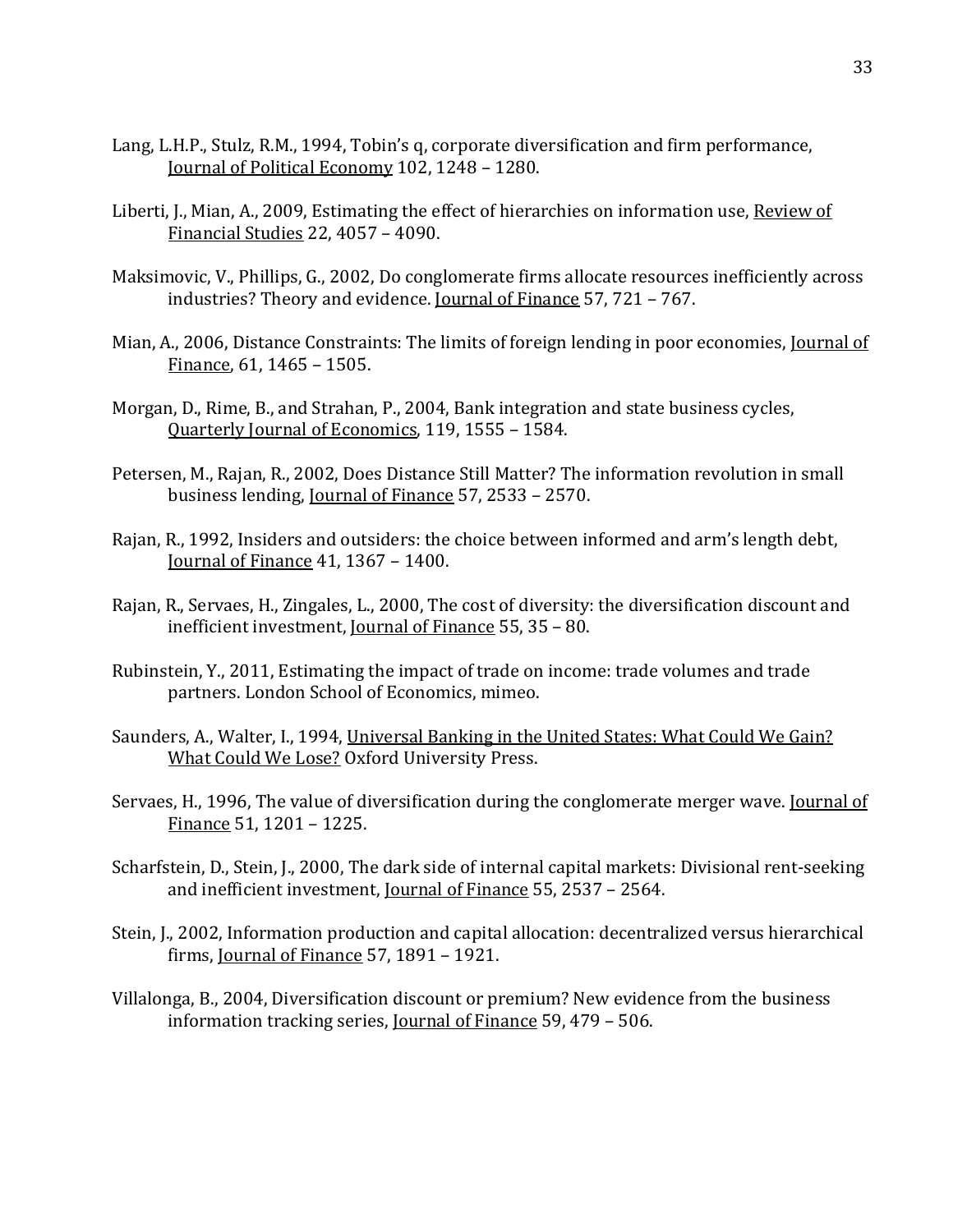

**Figure 1. The Dynamic Impact of Geographic Expansion on** *q***.** This figure plots the impact of a geographic expansion on BHC's q. We consider a window of 20 quarters, spanning from 10 quarters before diversification until 10 quarters after geographic expansion. We report estimated coefficients from the following regression:

 $q_{it} = \alpha + \beta_{-10}D_{-10t} + \beta_{-9}D_{-9t} + ... + \beta_{10}D_{10t} + \varepsilon_{it}$ , where D<sub>-j</sub> equals one for banks in the jth quarter before expansion,  $D_{+j}$  equals one for banks in the jth quarter after expansion. Our coefficients are centered on the quarter of expansion. The solid line denotes the estimated coefficients ( $\beta_{10}, \beta_{9}$ ...), while the dashed lines represent the 95% confidence interval.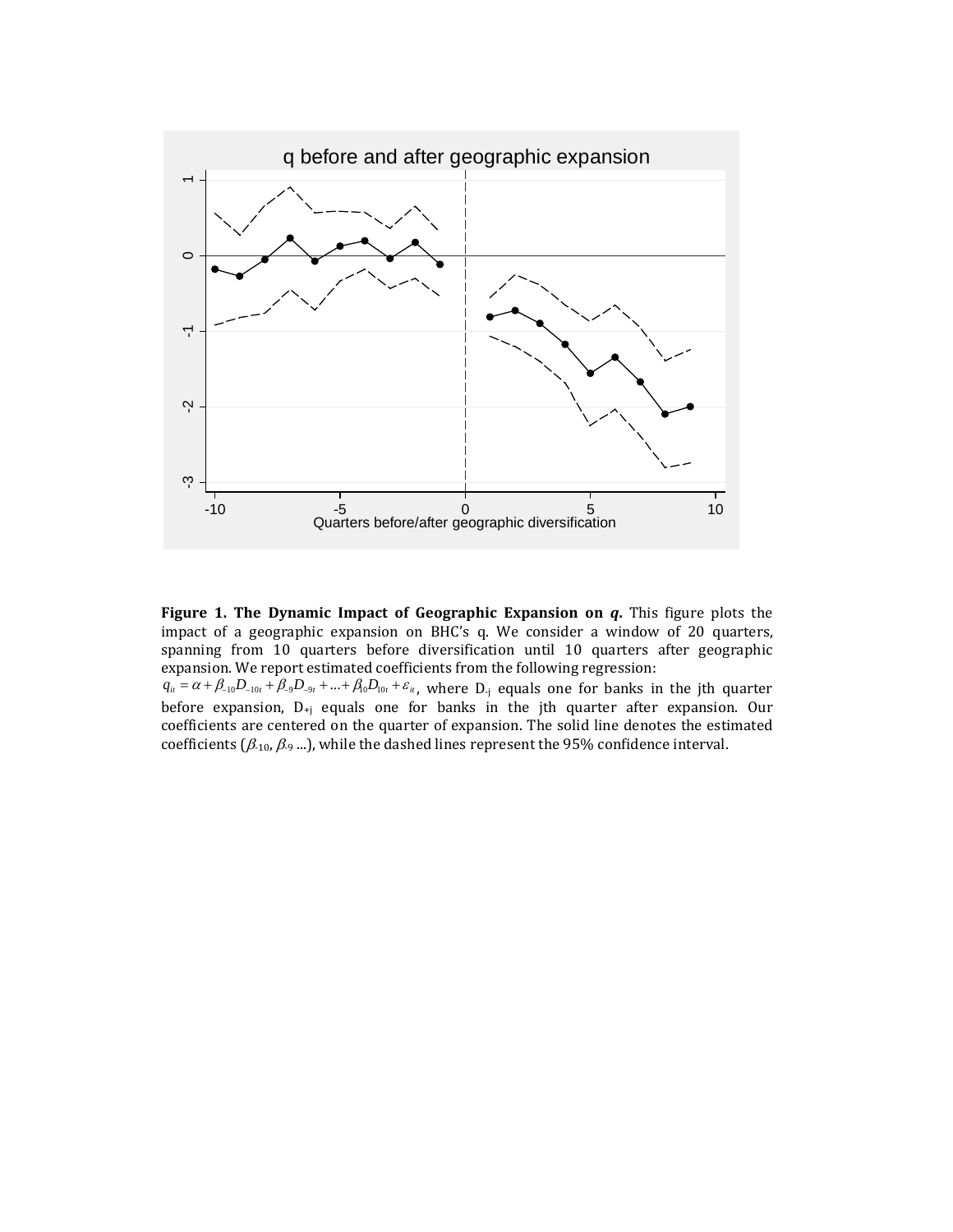

**Figure 2. Differences in** *q* **before (bilateral) interstate banking agreement.** This figure plots the average q in state 1 against the average q in state 2 before both states remove their interstate banking. The dashed line represents the linear relationship, computed from an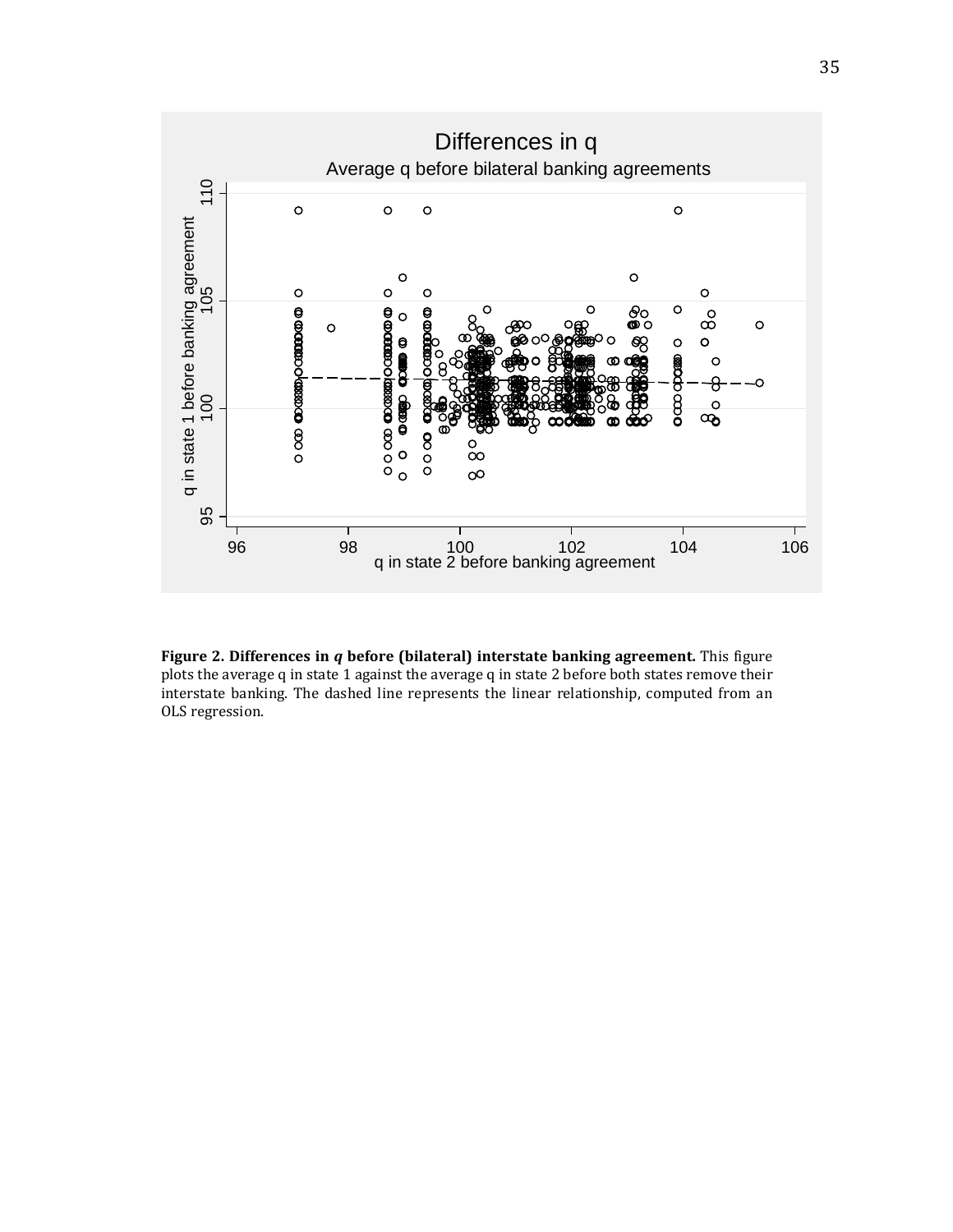Table 1: Summary Statistics

|                                                        | Nondiversified bank holding companies |          |                  |              |                | Diversified bank holding companies |       |              |               |                  |              |                |
|--------------------------------------------------------|---------------------------------------|----------|------------------|--------------|----------------|------------------------------------|-------|--------------|---------------|------------------|--------------|----------------|
|                                                        | N                                     | Mean     | Std.Dev.         | Min.         | Max.           | Median                             | N     | Mean         | Std.Dev.      | Min.             | Max.         | Median         |
| Tobin's O                                              | 21,837                                | 105.76   | 5.70             | 94.95        | 130.59         | 104.85                             | 6,500 | 106.17       | 6.17          | 95.00            | 130.69       | 104.80         |
| Fraction of assets held by out-of-state-banks          | 21,833                                | $\theta$ | $\overline{0}$   | $\mathbf{0}$ | $\overline{0}$ | $\theta$                           | 6,497 | 0.19         | 0.17          | 0.00             | 0.90         | 0.14           |
| 1 - Herfindahl index of assets across states           | 21,833                                | $\theta$ | $\boldsymbol{0}$ | $\mathbf{0}$ | $\mathbf{0}$   | $\theta$                           | 6,487 | 0.43         | 0.26          | 0.00             | 1.00         | 0.40           |
| Number of states                                       | 21,837                                |          | $\boldsymbol{0}$ |              |                |                                    | 6,500 | 3.20         | 1.86          | $\boldsymbol{2}$ | 14           | 3              |
| Number of subsidiaries                                 | 21,837                                | 1.99     | 2.62             |              | 38             |                                    | 6,500 | 8.41         | 9.62          | $\mathbf{2}$     | 72           | 5              |
| Income diversity                                       | 21,268                                | 0.64     | 0.12             | 0.02         | 1              | 0.63                               | 6,443 | 0.74         | 0.12          | 0.06             | 1.00         | 0.73           |
| Asset diversity                                        | 21,706                                | 0.77     | 0.17             | 0.00         |                | 0.80                               | 6,395 | 0.81         | 0.14          | 0.00             | 1.00         | 0.84           |
| $=1$ if BHC has subsidiary with international activity | 21,837                                | 0.03     | 0.16             | $\theta$     |                | $\boldsymbol{0}$                   | 6,500 | 0.24         | 0.42          | $\theta$         |              | $\overline{0}$ |
| Share of assets acquired or sold in quarter            | 21,834                                | 6.14     | 21.80            | 0.00         | 96.68          | 0.00                               | 6,500 | 10.51        | 23.41         | 0.00             | 93.80        | 0.00           |
| Equity (in \$millions)                                 | 21,837                                | 227.23   | 837.51           | 1.72         | $2.07E + 04$   | 67.68                              | 6,500 | 3,187.83     | $1.16E + 04$  | 11.63            | 1.47E+05     | 575.57         |
| Total assets (in \$ millions)                          | 21,837                                | 2,793.69 | $1.11E + 04$     | 77.28        | $2.99E + 05$   | 792.34                             | 6,500 | $4.21E + 04$ | $1.52E + 0.5$ | 150.62           | $2.36E + 06$ | 7,146.60       |
| Net interest income (in \$ millions)                   | 21,277                                | 23.03    | 65.50            | $-77.54$     | 1,195.28       | 7.88                               | 6,444 | 308.66       | 979.57        | $-1.57$          | 1.29E+04     | 64.97          |
| Total operating income (in \$ millions)                | 21,277                                | 57.30    | 219.01           | 1.69         | 5,287.60       | 16.07                              | 6,444 | 927.79       | 3,112.60      | $-685.44$        | $4.57E + 04$ | 155.00         |
| Return on equity                                       | 20,893                                | 3.00     | 1.58             | $-9.61$      | 6.81           | 3.18                               | 6,339 | 3.31         | 1.58          | $-9.55$          | 6.81         | 3.54           |
| Average distance between HQ and subsidiaries           | 21,755                                | 5.33     | 12.78            | $\theta$     | 893.21         | 0.00                               | 6,500 | 91.38        | 125.52        | 1.13             | 807.80       | 47.13          |
| Capital-to-asset ratio                                 | 21,837                                | 8.68     | 2.32             | 0.48         | 40.87          | 8.43                               | 6,500 | 8.03         | 1.81          | 3.01             | 17.76        | 7.95           |
| Growth of total assets                                 | 20,797                                | 0.03     | 0.05             | $-0.08$      | 0.40           | 0.02                               | 6,317 | 0.03         | 0.06          | $-0.08$          | 0.40         | 0.02           |
| Growth of total operating income                       | 20,250                                | 0.03     | 0.08             | $-0.26$      | 0.59           | 0.02                               | 6,208 | 0.03         | 0.08          | $-0.26$          | 0.59         | 0.02           |

This table shows summary statistics for the used samples. Banks are 'nondiversified' if they have subsidiaries in only one state. 'Diversified' banks have subsidiaries in at least two states. The sample ranges from the sec 1986 to the last quarter of 2007. State-quarter observations for 756 BHCs.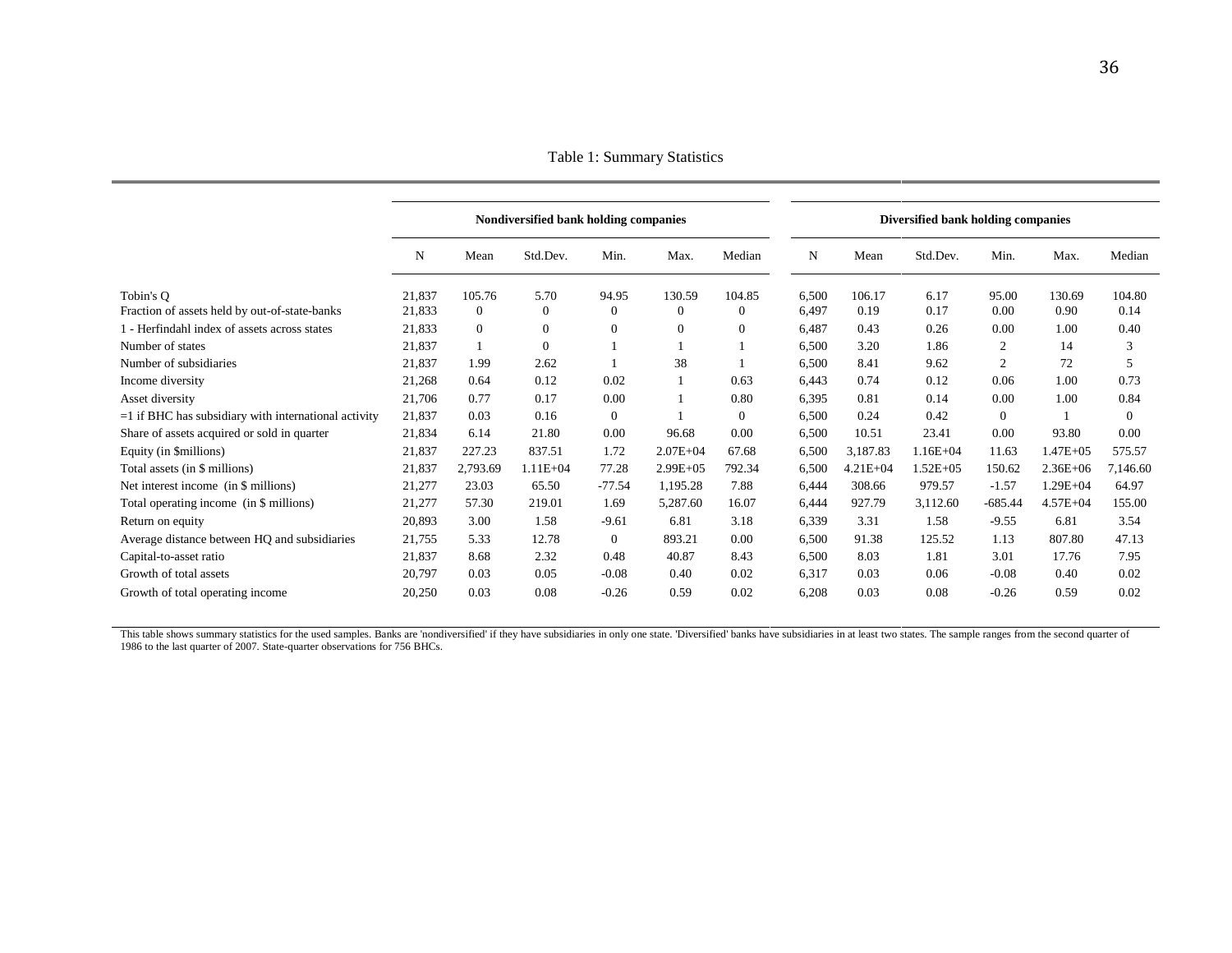|                               | (1)                   | (2)                   | (3)                   | (4)                   |
|-------------------------------|-----------------------|-----------------------|-----------------------|-----------------------|
| Dependent variable            | Income<br>diversity   | Asset<br>diversity    | Return on<br>equity   | Ln(Total<br>assets)   |
| Diversification dummy         | $0.090***$<br>(0.003) | $0.024***$<br>(0.002) | $0.329***$<br>(0.026) | $2.316***$<br>(0.035) |
| State-quarter fixed effects   | $\checkmark$          | $\checkmark$          | $\checkmark$          | $\checkmark$          |
| Observations<br>. .<br>.<br>. | 28,476                | 28,696                | 27,946                | 29,732                |

#### Table 2: Differences between Diversified and Undiversified Bank Holding Companies

This table reports regression results from a state-quarter fixed effects OLS analysis. The dependent variable is given in the second row. Diversification dummy is a dummy variable that takes on the value of one if a bank holding company has subsidiaries in other states, and zero otherwise. Income Diversity is given as 1 - |(Net Interest Income - Total Noninterest Income)/( Total Operating Income ) |, Asset diversity is defined as 1 - |( Net Loans - Other Earning Assets)/( Total Earning Assets ) |.

State-specific time dummies for each quarter are used. Standard errors are robust, clustered at the state-quarter level and reported in parentheses below. Significance stars are: \*  $p<0.10$ , \*\*  $p<0.05$ , \*\*\*  $p<0.01$ .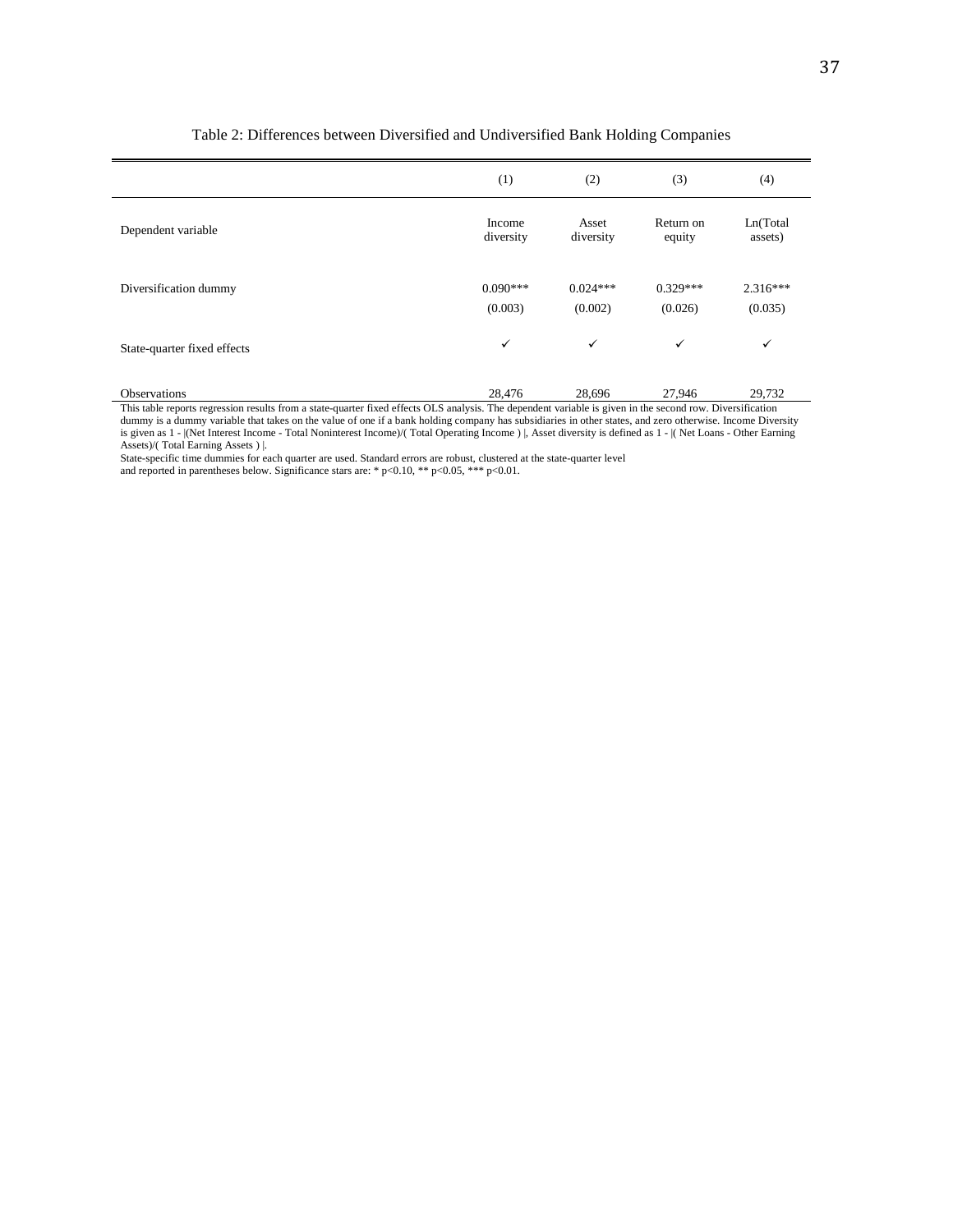|                                                  | (1)          | (2)          | (3)          | (4)          | (5)          | (6)          | (7)          | (8)          |
|--------------------------------------------------|--------------|--------------|--------------|--------------|--------------|--------------|--------------|--------------|
| Diversification dummy                            | $1.158***$   |              |              |              | $-0.205**$   |              |              |              |
|                                                  | (0.072)      |              |              |              | (0.096)      |              |              |              |
| Fraction of assets held by out-of-state-banks    |              | $3.189***$   |              |              |              | $-0.305$     |              |              |
|                                                  |              | (0.269)      |              |              |              | (0.313)      |              |              |
| 1 - Herfindahl index of assets across states     |              |              | $1.534***$   |              |              |              | $-0.395**$   |              |
|                                                  |              |              | (0.129)      |              |              |              | (0.161)      |              |
| Ln(Average distance between HQ and subsidiaries) |              |              |              | $0.284***$   |              |              |              | $-0.056**$   |
|                                                  |              |              |              | (0.020)      |              |              |              | (0.026)      |
|                                                  |              |              |              |              |              |              |              |              |
| Quarter fixed effects                            | $\checkmark$ | $\checkmark$ | $\checkmark$ | $\checkmark$ | $\checkmark$ | $\checkmark$ | $\checkmark$ | $\checkmark$ |
| State fixed effects                              | $\checkmark$ | $\checkmark$ | $\checkmark$ | $\checkmark$ |              |              |              |              |
| Bank holding company fixed effects               |              |              |              |              | $\checkmark$ | $\checkmark$ | $\checkmark$ | $\checkmark$ |
|                                                  |              |              |              |              |              |              |              |              |
| Observations                                     | 28,337       | 28,330       | 28,320       | 28,255       | 28,337       | 28,330       | 28,320       | 28,255       |

#### Table 3: Geographic Diversification and Bank Holding Company Value

This table reports regression results from a fixed effects OLS analysis. The dependent variable is Tobin's q and given as (Capitalization + Perpetual Preferred Stock + Total Liabilities and Minority Interest)/(Total Assets). For expositional purposes, Tobin's q is multiplied by 100. Diversification dummy is a dummy variable that takes on the value of one if a bank holding company has subsidiaries in another state, and zero otherwise. 'Fraction of assets held in out of state subsidiaries' is the fraction of assets that are in affiliated subsidiaries of a holding company that are not located in the same state as the bank holding company. '1- Herfindahl index of assets across states' is 1 - the sum of squared share of assets held in different states. Ln(Average Distance between HQ and subsidiaries) is the log of the average distance in miles between a bank holding company headquarters' county and the county of its affiliated subsidiary banks. Regressions in columns (1) through (4) include state and time dummies for each quarter (not reported). Regressions in columns (5) through (8) include bank holding company and quarter fixed effects (not reported). Standard errors are robust, clustered at the state-quarter level and reported in parentheses. Significance stars are: \* p  $< 0.10, ** p < 0.05, *** p < 0.01.$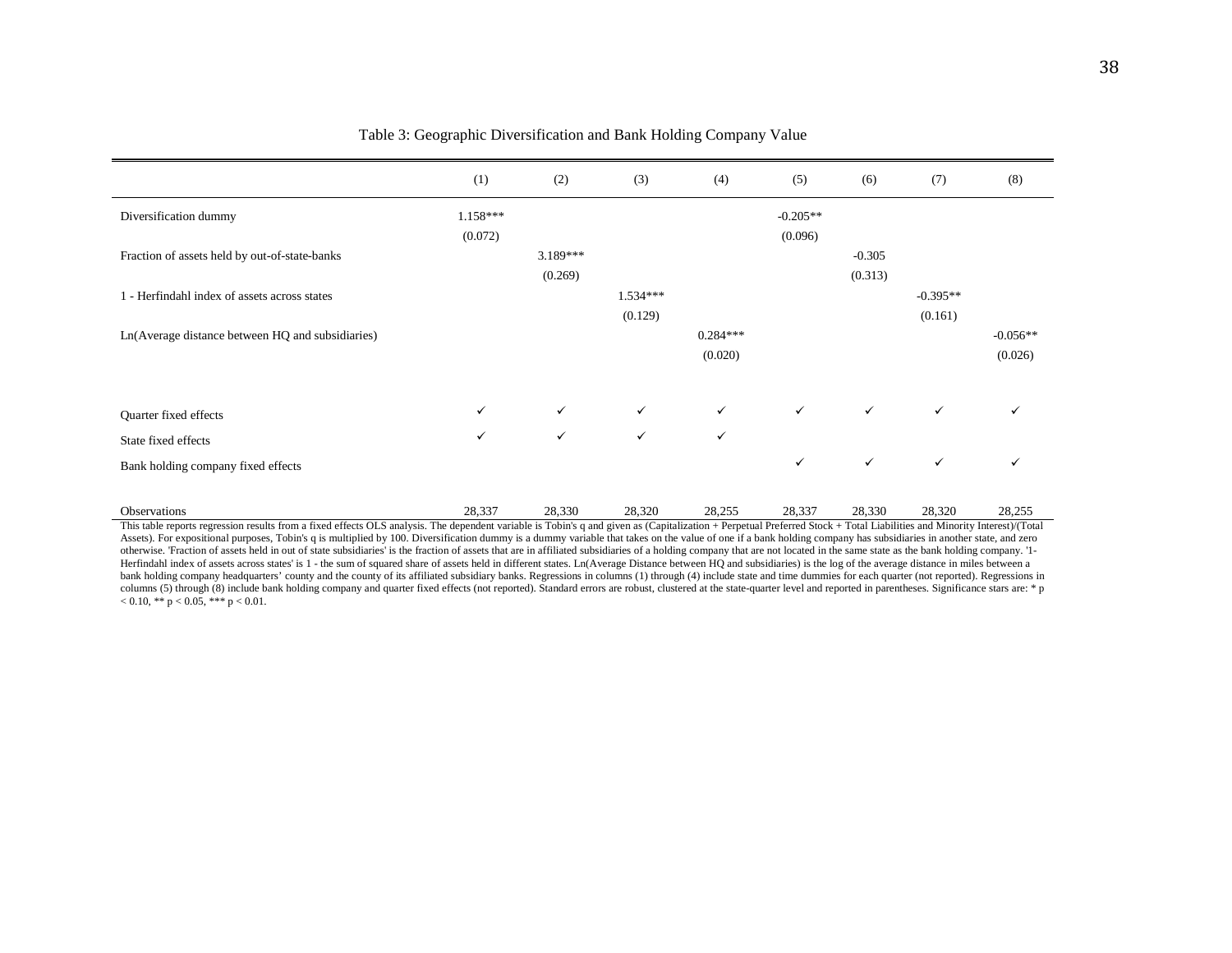|                                                        | (1)         | (2)         | (3)         | (4)         | (5)         | (6)         |
|--------------------------------------------------------|-------------|-------------|-------------|-------------|-------------|-------------|
| 1 - Herfindahl Index of assets across states           | $-0.930***$ | $-0.777***$ | $-0.458***$ | $-1.187***$ | $-0.374**$  | $-2.150***$ |
|                                                        | (0.133)     | (0.128)     | (0.139)     | (0.194)     | (0.182)     | (0.305)     |
| Median q in state and quarter                          | $0.840***$  | $0.618***$  | $0.644***$  | $0.655***$  |             |             |
|                                                        | (0.009)     | (0.011)     | (0.011)     | (0.011)     |             |             |
| Market concentration (HHI)                             | $-1.438***$ | $-0.928***$ | $-1.002***$ | $-1.048***$ |             |             |
|                                                        | (0.241)     | (0.270)     | (0.340)     | (0.340)     |             |             |
| Growth of total assets                                 |             | 3.852***    | 2.943***    | 2.959***    | $2.745***$  | $-0.672$    |
|                                                        |             | (0.596)     | (0.476)     | (0.473)     | (0.558)     | (0.602)     |
| Return on equity                                       |             | 0.989***    | $0.434***$  | $0.420***$  | $0.469***$  | 0.591***    |
|                                                        |             | (0.035)     | (0.021)     | (0.021)     | (0.026)     | (0.029)     |
| Capital-to-asset ratio                                 |             | $0.267***$  | $-0.027$    | $-0.037**$  | $-0.013$    | $0.118***$  |
|                                                        |             | (0.021)     | (0.019)     | (0.019)     | (0.023)     | (0.024)     |
| Growth of total operating income                       |             | $-4.950***$ | $-3.904***$ | $-4.034***$ | $-4.364***$ | $-1.091***$ |
|                                                        |             | (0.440)     | (0.328)     | (0.329)     | (0.397)     | (0.422)     |
| Ln(Total operating income)                             |             | $6.836***$  | 7.294***    | 7.486***    | 7.789***    | $0.934**$   |
|                                                        |             | (0.313)     | (0.349)     | (0.348)     | (0.424)     | (0.386)     |
| Income diversity                                       |             | $-6.912***$ | $-5.940***$ | $-5.770***$ | $-6.017***$ | $-5.466***$ |
|                                                        |             | (0.324)     | (0.369)     | (0.368)     | (0.434)     | (0.456)     |
| Asset diversity                                        |             | $-1.121***$ | $-0.369**$  | $-0.329*$   | $-0.188$    | $-1.207***$ |
|                                                        |             | (0.192)     | (0.183)     | (0.182)     | (0.222)     | (0.231)     |
| $=1$ if BHC has subsidiary with international activity |             | $-0.734***$ | $-0.424***$ | 0.029       | $-0.407**$  | $-0.249$    |
|                                                        |             | (0.126)     | (0.151)     | (0.160)     | (0.199)     | (0.251)     |
| Share of assets acquired or sold in quarter            |             | $0.003***$  | $0.004***$  | $0.004***$  | $0.005***$  | $0.004***$  |
|                                                        |             | (0.001)     | (0.001)     | (0.001)     | (0.001)     | (0.001)     |
| Ln(Total assets)                                       | $0.716***$  | $-5.995***$ | $-7.467***$ | $-7.679***$ | $-8.066***$ | 0.263       |
|                                                        | (0.029)     | (0.312)     | (0.360)     | (0.358)     | (0.437)     | (0.361)     |
| Growth of state personal income                        | 3.907       | $-1.853$    | 2.565       | 2.379       |             |             |
|                                                        | (2.684)     | (2.830)     | (2.658)     | (2.626)     |             |             |
| Growth of state personal income (lag)                  | 6.931***    | $-2.663$    | 3.848       | 3.837       |             |             |
|                                                        | (2.679)     | (3.025)     | (2.840)     | (2.818)     |             |             |
| State fixed effects                                    | ✓           | ✓           |             |             |             |             |
| Subsidiary state fixed effects                         |             |             |             | ✓           |             |             |
| Quarter fixed effects                                  | ✓           | ✓           | ✓           | ✓           |             |             |
| Bank holding company fixed effects                     |             |             |             |             | ✓           |             |
| State-quarter fixed effects                            |             |             |             |             | ✓           |             |
| Subsidiary state quarter fixed effects                 |             |             |             |             |             |             |
| Observations                                           | 28,320      | 25,505      | 25,505      | 25,505      | 25,505      | 25,505      |

Table 4: Geographic Diversification and Bank Holding Company Value: Controls

This table reports regression results from a fixed effects OLS analysis. The dependent variable is Tobin's q and given as (Capitalization + Perpetual Preferred Stock + Total Liabilities and Minority Interest)/(Total Assets). For expositional purposes, Tobin's q is multiplied by 100. '1-Herfindahl index of assets across states' is 1 the sum of squared share of assets held in different states by the parent bank holding company. 'Median q in state and quarter' is the median value of Tobin's q in a state in that quarter. 'Market Concentration (HHI)' is a Herfindahl Index of banking asset concentration in a holding company's market. 'Income Diversity' is given as 1 - |(Net Interest Income - Total Noninterest Income)/( Total Operating Income )|, 'Asset Diversity' is defined as 1 - |( Net Loans - Other Earning Assets)/( Total Earning Assets ) |. 'Capital-Asset-Ratio' is the fraction of bank equity over total assets, 'Return on Equity' is defined as Net income / Equity. The used fixed effects model is indicated in the table: 'State fixed effects' account for the location of the holding company headquarter by including dummy variables, that take on the value of one if a holding company is headquartered in that state, and zero otherwise. The regression models labeled 'Subsidiary-state fixed effects' include a set of dummy variables that take on the value of one for each state a bank holding company has subsidiaries in. Standard errors are robust, clustered at the state-quarter level and reported in parentheses. Significance stars are: \* p < 0.10, \*\* p < 0.05, \*\*\* p < 0.01.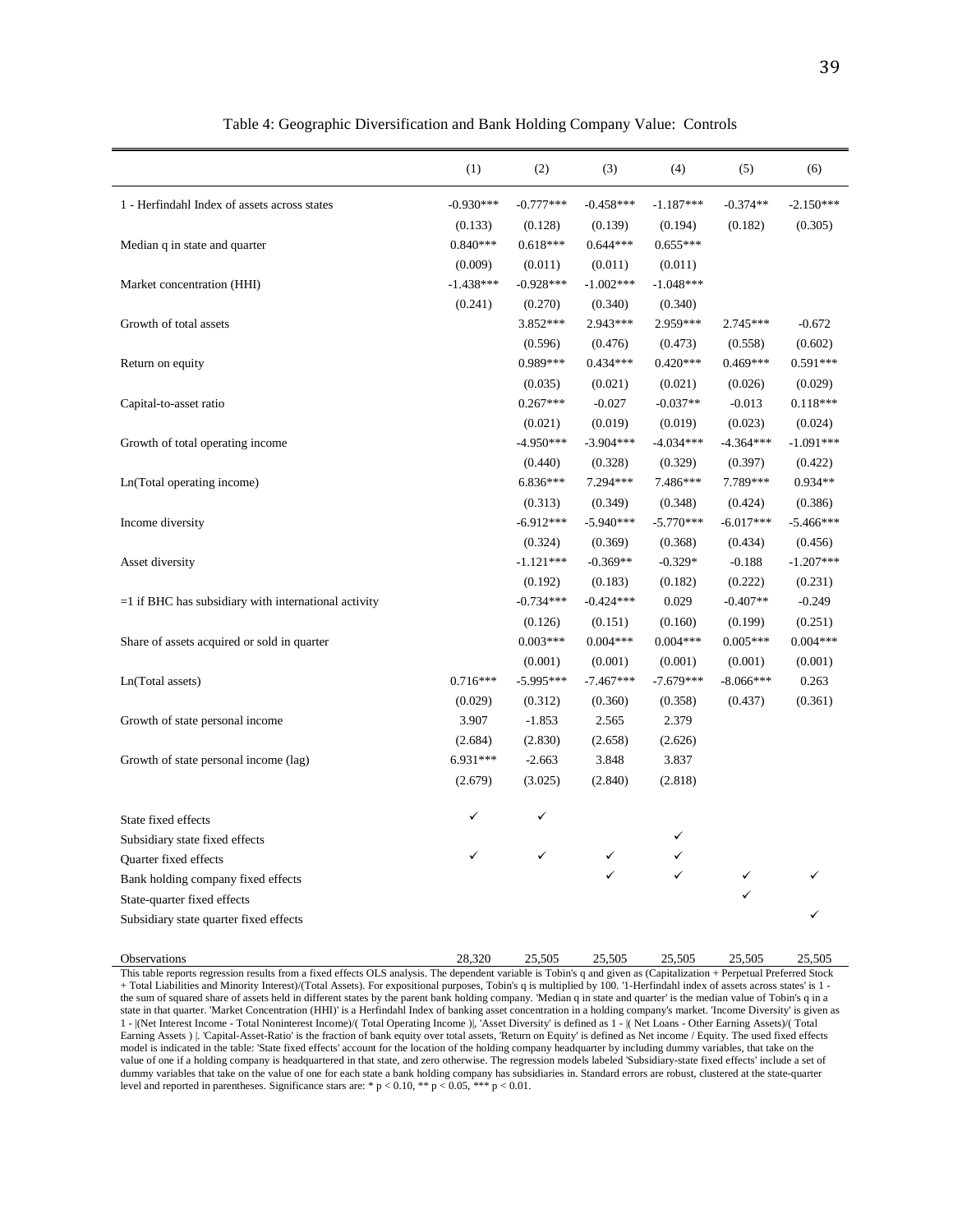| Panel A: Second Stage                                                   |                     |                                              |                        |                                              |                                   |                         |                                              |                                              |                         |  |
|-------------------------------------------------------------------------|---------------------|----------------------------------------------|------------------------|----------------------------------------------|-----------------------------------|-------------------------|----------------------------------------------|----------------------------------------------|-------------------------|--|
|                                                                         | (1)                 | (2)                                          | (3)                    | (4)                                          | (5)                               | (6)                     | (7)                                          | (8)                                          | (9)                     |  |
| 1 - Herfindahl Index of assets across states                            | $-1.912$<br>(2.639) | $-1.822$<br>(1.162)                          | $-3.291***$<br>(1.028) | $-14.081*$<br>(7.494)                        | $-11.264***$<br>(3.848)           | $-22.442**$<br>(10.405) | $-17.341***$<br>(5.151)                      | $-12.620***$<br>(4.842)                      | $-11.728***$<br>(3.185) |  |
| Bank and macro controls<br>State fixed effects<br>Quarter fixed effects | ✓<br>✓<br>✓         | $\checkmark$<br>$\checkmark$<br>$\checkmark$ | ✓<br>✓<br>$\checkmark$ | $\checkmark$<br>$\checkmark$<br>$\checkmark$ | ✓<br>$\checkmark$<br>$\checkmark$ | ✓<br>$\checkmark$<br>✓  | $\checkmark$<br>$\checkmark$<br>$\checkmark$ | $\checkmark$<br>$\checkmark$<br>$\checkmark$ | ✓                       |  |
| Observations<br>F Test of instruments' joint significance               | 25,431<br>32.08     | 25,431<br>67.30                              | 25,431<br>15.94        | 25,431<br>6.864                              | 25,431<br>23.38                   | 25,431<br>6.335         | 25,431<br>19.88                              | 25,431<br>16.58                              | 25,431<br>36.74         |  |
| Excluded instrument:                                                    |                     |                                              |                        |                                              |                                   |                         |                                              |                                              |                         |  |
| Years since interstate branching deregulation                           | ✓                   | $\checkmark$                                 |                        |                                              |                                   |                         |                                              |                                              |                         |  |
| (Years since interstate branching deregulation) <sup>2</sup>            |                     | $\checkmark$                                 |                        |                                              |                                   |                         |                                              |                                              |                         |  |
| Years since interstate branching deregulation [nonparametric]           |                     |                                              | ✓                      |                                              |                                   |                         |                                              |                                              |                         |  |
| Ln(Number of accessible states)                                         |                     |                                              |                        | ✓                                            |                                   |                         |                                              |                                              |                         |  |
| Ln(Number of accessible states - weighted)                              |                     |                                              |                        |                                              | $\checkmark$                      |                         |                                              |                                              |                         |  |
| Ln(Market population)                                                   |                     |                                              |                        |                                              |                                   | ✓                       |                                              |                                              |                         |  |
| Ln(Market population - weighted)                                        |                     |                                              |                        |                                              |                                   |                         | ✓                                            |                                              |                         |  |
| Ln(Market potential)                                                    |                     |                                              |                        |                                              |                                   |                         |                                              | $\checkmark$                                 |                         |  |
| Ln(Market potential - weighted)                                         |                     |                                              |                        |                                              |                                   |                         |                                              |                                              | ✓                       |  |

This panel reports 2nd stage regression results from 2SLS analysis. The dependent variable is Tobin's q and given as (Capitalization + Perpetual Preferred Stock + Total Liabilities and Minority Interest)/(Total Assets). Fo Tobin's q is multiplied by 100. The endogenous variable '1-Herfindahl index of assets across states' is 1 - the sum of squared share of assets held in different states by the parent bank holding company. The excluded instr rows titled 'Instruments': 'Years since interstate branching deregulation' is the number of years since the liberalization of interstate branching restrictions. Number of accessible states' is the number of states a bank h because of bilateral or unilateral branching agreements. It is zero if a bank holding company is not allowed to branch into any other state apart from the state where it is headquartered in. 'Market Population' is the tota holding company's headquarter state's population, a bank holding company can access due to bilateral or unilateral branching agreements. Market Potential' is Market Population' divided by the population of a holding compan state. As indicated, these variables are weighted by the relative distance of each state to every other state whereas the closest state receives a weight of one and the farthest state receives a weight of zero. State and time dummies for each quarter are used. Standard errors are robust, clustered at the state-quarter level and reported in parentheses. Significance stars are: \* p<0.10, \*\* p<0.05, \*\*\* p<0.01.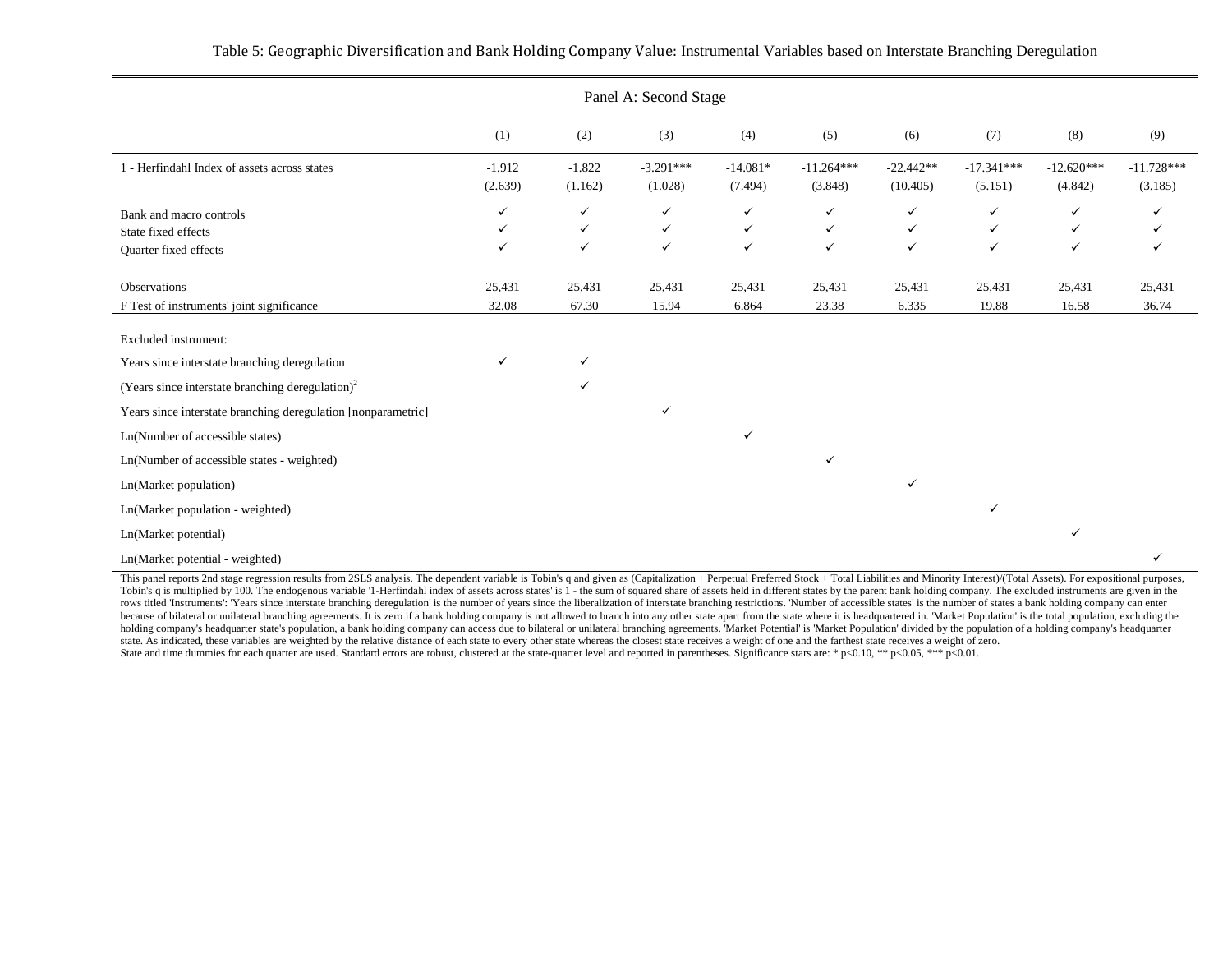|                                                                                  | (1)             | (2)                               | (3)                              | (4)             | (5)                   | (6)                  | (7)                   | (8)             | (9)                   |
|----------------------------------------------------------------------------------|-----------------|-----------------------------------|----------------------------------|-----------------|-----------------------|----------------------|-----------------------|-----------------|-----------------------|
| Years since interstate branching deregulation                                    | $0.008***$      | $0.037***$                        |                                  |                 |                       |                      |                       |                 |                       |
| (Years since interstate branching deregulation) <sup>2</sup>                     | (0.001)         | (0.003)<br>$-0.003***$<br>(0.000) |                                  |                 |                       |                      |                       |                 |                       |
| Ln(Number of accessible states)                                                  |                 |                                   |                                  | $0.018***$      |                       |                      |                       |                 |                       |
| Ln(Number of accessible states - weighted)                                       |                 |                                   |                                  | (0.007)         | $0.035***$<br>(0.007) |                      |                       |                 |                       |
| Ln(Market population)                                                            |                 |                                   |                                  |                 |                       | $0.011**$<br>(0.004) |                       |                 |                       |
| Ln(Market population - weighted)                                                 |                 |                                   |                                  |                 |                       |                      | $0.020***$<br>(0.004) |                 |                       |
| Ln(Market potential)                                                             |                 |                                   |                                  |                 |                       |                      |                       | $0.018***$      |                       |
| Ln(Market potential - weighted)                                                  |                 |                                   |                                  |                 |                       |                      |                       | (0.004)         | $0.028***$<br>(0.005) |
| $=$ 1 if one year after interstate branching deregulation, 0 otherwise           |                 |                                   | $0.079***$                       |                 |                       |                      |                       |                 |                       |
| $=1$ if two years after interstate branching deregulation, 0 otherwise           |                 |                                   | (0.012)<br>$0.115***$<br>(0.013) |                 |                       |                      |                       |                 |                       |
| $=$ 1 if three years after interstate branching deregulation, 0 otherwise        |                 |                                   | $0.129***$<br>(0.013)            |                 |                       |                      |                       |                 |                       |
| $=$ 1 if four years after interstate branching deregulation, 0 otherwise         |                 |                                   | $0.134***$<br>(0.013)            |                 |                       |                      |                       |                 |                       |
| $=$ 1 if five years after interstate branching deregulation, 0 otherwise         |                 |                                   | $0.146***$<br>(0.014)            |                 |                       |                      |                       |                 |                       |
| $=$ 1 if six years after interstate branching deregulation, 0 otherwise          |                 |                                   | $0.143***$                       |                 |                       |                      |                       |                 |                       |
| $=$ 1 if seven years after interstate branching deregulation, 0 otherwise        |                 |                                   | (0.014)<br>$0.154***$            |                 |                       |                      |                       |                 |                       |
| $=$ 1 if eight years after interstate branching deregulation, 0 otherwise        |                 |                                   | (0.015)<br>$0.161***$<br>(0.016) |                 |                       |                      |                       |                 |                       |
| $=$ 1 if nine years after interstate branching deregulation, 0 otherwise         |                 |                                   | $0.160***$                       |                 |                       |                      |                       |                 |                       |
| $=$ 1 if more than 10 years after interstate branching deregulation, 0 otherwise |                 |                                   | (0.016)<br>$0.145***$<br>(0.017) |                 |                       |                      |                       |                 |                       |
| <b>Bank and macro Controls</b>                                                   | $\checkmark$    | $\checkmark$                      | $\checkmark$                     | ✓               | ✓                     | ✓                    | ✓                     | ✓               | ✓                     |
| State fixed effects                                                              | ✓               | $\checkmark$                      | $\checkmark$                     | $\checkmark$    | $\checkmark$          | $\checkmark$         | $\checkmark$          | $\checkmark$    | ✓                     |
| Quarter fixed effects                                                            | ✓               | $\checkmark$                      | $\checkmark$                     | ✓               | ✓                     | $\checkmark$         | $\checkmark$          | $\checkmark$    | ✓                     |
| F Test of joint significance<br>Observations                                     | 32.08<br>25,431 | 67.30<br>25,431                   | 15.94<br>25,431                  | 6.864<br>25,431 | 23.38<br>25,431       | 6.335<br>25,431      | 19.88<br>25,431       | 16.58<br>25,431 | 36.74<br>25,431       |

Panel B: First Stage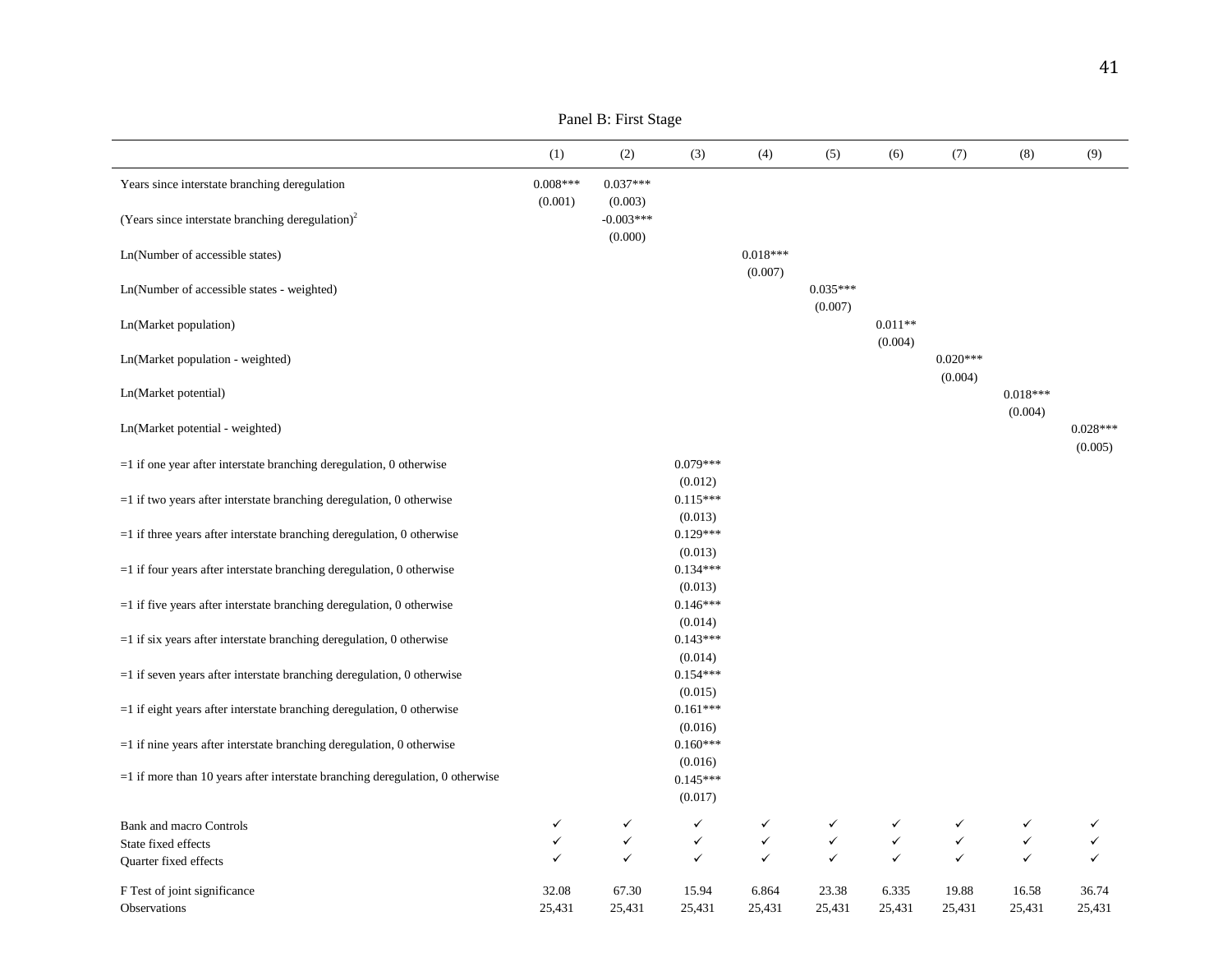|                                                                                      | (1)         | (2)         | (3)         | (4)          | (5)         |
|--------------------------------------------------------------------------------------|-------------|-------------|-------------|--------------|-------------|
| Distance (in 100 miles)                                                              | $-1.165***$ | $-1.100***$ | $-1.912***$ | $-0.243***$  | $-1.948***$ |
|                                                                                      | (0.006)     | (0.008)     | (0.013)     | (0.012)      | (0.014)     |
| Ln(population ratio)                                                                 | $-0.827***$ | $-0.954***$ | $-3.473***$ | $-0.035$     | $-5.829***$ |
|                                                                                      | (0.005)     | (0.008)     | (0.129)     | (0.042)      | (0.248)     |
| (County population in state-quarter above 66th percentile) * Ln(Population ratio)    |             | $0.257***$  | $0.208***$  | $0.032***$   | $0.369***$  |
|                                                                                      |             | (0.011)     | (0.014)     | (0.005)      | (0.026)     |
| (County population in state-quarter above 66th percentile) * Distance (in 100 miles) |             | $-0.134***$ | $-0.111***$ | $0.035***$   | $-0.097***$ |
|                                                                                      |             | (0.013)     | (0.013)     | (0.003)      | (0.014)     |
| County population in state-quarter above 66th percentile                             |             | $0.002***$  | $0.002**$   | $-0.002***$  | 0.001       |
|                                                                                      |             | (0.001)     | (0.001)     | (0.000)      | (0.001)     |
| State fixed effects                                                                  |             |             | ✓           |              |             |
|                                                                                      |             |             | ✓           | $\checkmark$ |             |
| Quarter fixed effects                                                                |             |             |             |              |             |
| Bank holding company fixed effects                                                   |             |             |             | ✓            |             |
| State-pair fixed effects                                                             |             |             |             | ✓            |             |
| State-quarter fixed effects                                                          |             |             |             |              |             |
|                                                                                      |             |             |             |              |             |

Table 6: The Relationship between Population, Distance and BHC Asset Holdings: Zero-Stage

Observations 1,122,940 1,122,940 1,122,940 1,122,940 1,122,940 1,122,940 1,122,940 This table reports regression results from a state-quarter fixed effects OLS analysis. The dependent variable is the share of assets (in %) a BHC holds in a state. 'Population ratio' is the total population in a BHC's home state divided by the population in state A; 'Distance in 100 miles' is the distance between a BHC's home county and the capital of state A (in 100 miles). Standard errors are robust and reported in parentheses. Significance stars are: \*  $p < 0.10$ , \*\*  $p < 0.05$ , \*\*\*  $p < 0.01$ .